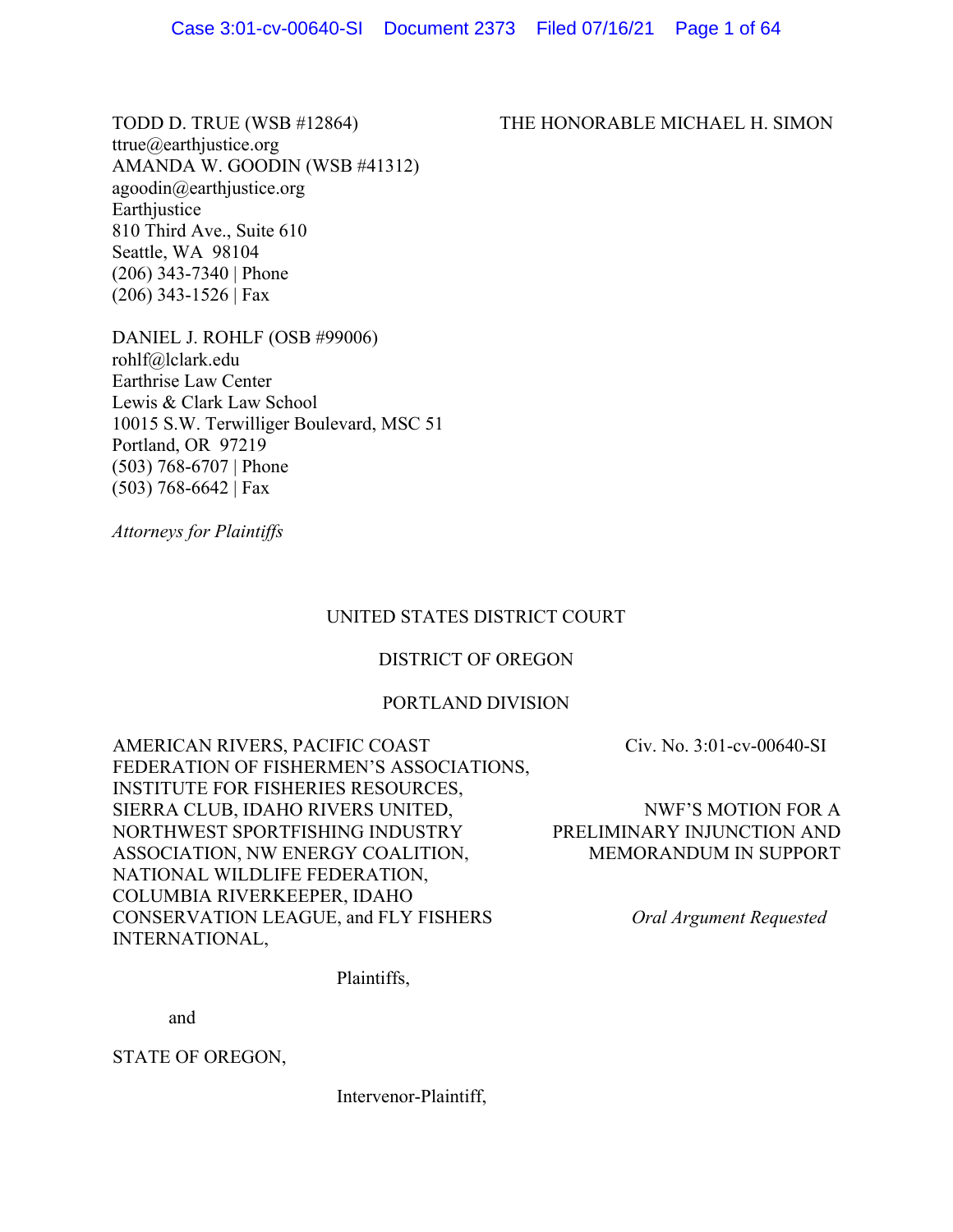v.

NATIONAL MARINE FISHERIES SERVICE, U.S. ARMY CORPS OF ENGINEERS, and U.S. BUREAU OF RECLAMATION,

Defendants,

and

NORTHWEST IRRIGATION UTILITIES, PUBLIC POWER COUNCIL, COLUMBIA-SNAKE RIVER IRRIGATORS ASSOCIATION, WASHINGTON STATE FARM BUREAU FEDERATION, FRANKLIN COUNTY FARM BUREAU FEDERATION, GRANT COUNTY FARM BUREAU FEDERATION, NORTHWEST RIVER PARTNERS, CONFEDERATED SALISH AND KOOTENAI TRIBES, STATE OF MONTANA, INLAND PORTS AND NAVIGATION GROUP, and KOOTENAI TRIBE OF IDAHO,

Intervenor-Defendants.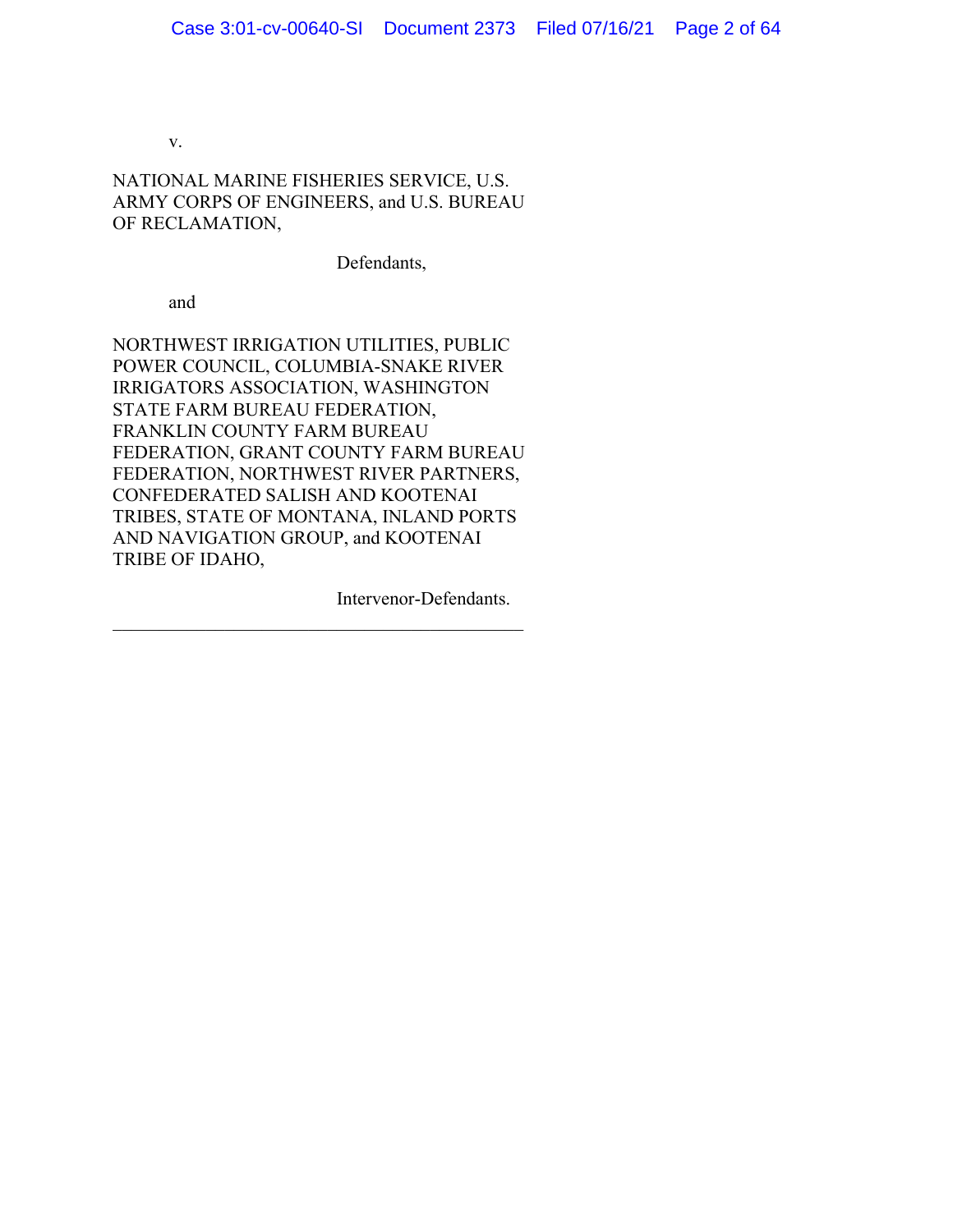# TABLE OF CONTENTS

|     |           |    | MOTION FOR A PRELIMINARY INJUNCTION FOR VIOLATIONS OF THE                                                                                     |  |
|-----|-----------|----|-----------------------------------------------------------------------------------------------------------------------------------------------|--|
|     |           |    | MEMORANDUM IN SUPPORT OF MOTION FOR A PRELIMINARY INJUNCTION3                                                                                 |  |
|     |           |    |                                                                                                                                               |  |
|     |           |    |                                                                                                                                               |  |
| I.  |           |    | THE NEW (OLD) STRUCTURE OF THE 2020 BIOP JEOPARDY ANALYSIS 6                                                                                  |  |
|     | A.        |    | The 2020 BiOp Compares the Effects of the Proposed Action to the                                                                              |  |
|     | <b>B.</b> |    | The 2020 BiOp Uses a "Not-Appreciably-Worse" Jeopardy Standard10                                                                              |  |
|     | C.        |    | The 2020 BiOp Does Not Evaluate Whether the Proposed Action With the<br>Advancing Effects of Climate Change Will Cause Jeopardy to ESA-Listed |  |
|     | D.        |    | The 2020 BiOp Relies on Benefits From Unspecified and Uncertain                                                                               |  |
|     | E.        |    | The 2020 BiOp Fails to Explain How Its Quantitative or Qualitative                                                                            |  |
| II. |           |    | THE CORPS' 2020 ROD IS BASED ON THE FLAWED 2020 BIOP 19                                                                                       |  |
|     |           |    |                                                                                                                                               |  |
|     |           |    |                                                                                                                                               |  |
|     |           |    | I. NWF IS LIKELY TO SUCCEED ON THE MERITS OF ITS CLAIMS                                                                                       |  |
|     | A.        |    | The 2020 BiOp Is Built on an Illegal "Isolate-and-Compare" Jeopardy                                                                           |  |
|     |           | 1. | The 2020 BiOp is built on an illegal isolate-and-compare jeopardy                                                                             |  |
|     |           | 2. | The new regulatory definition of the "environmental baseline"<br>does not permit the Corps to avoid consultation on dam operations25          |  |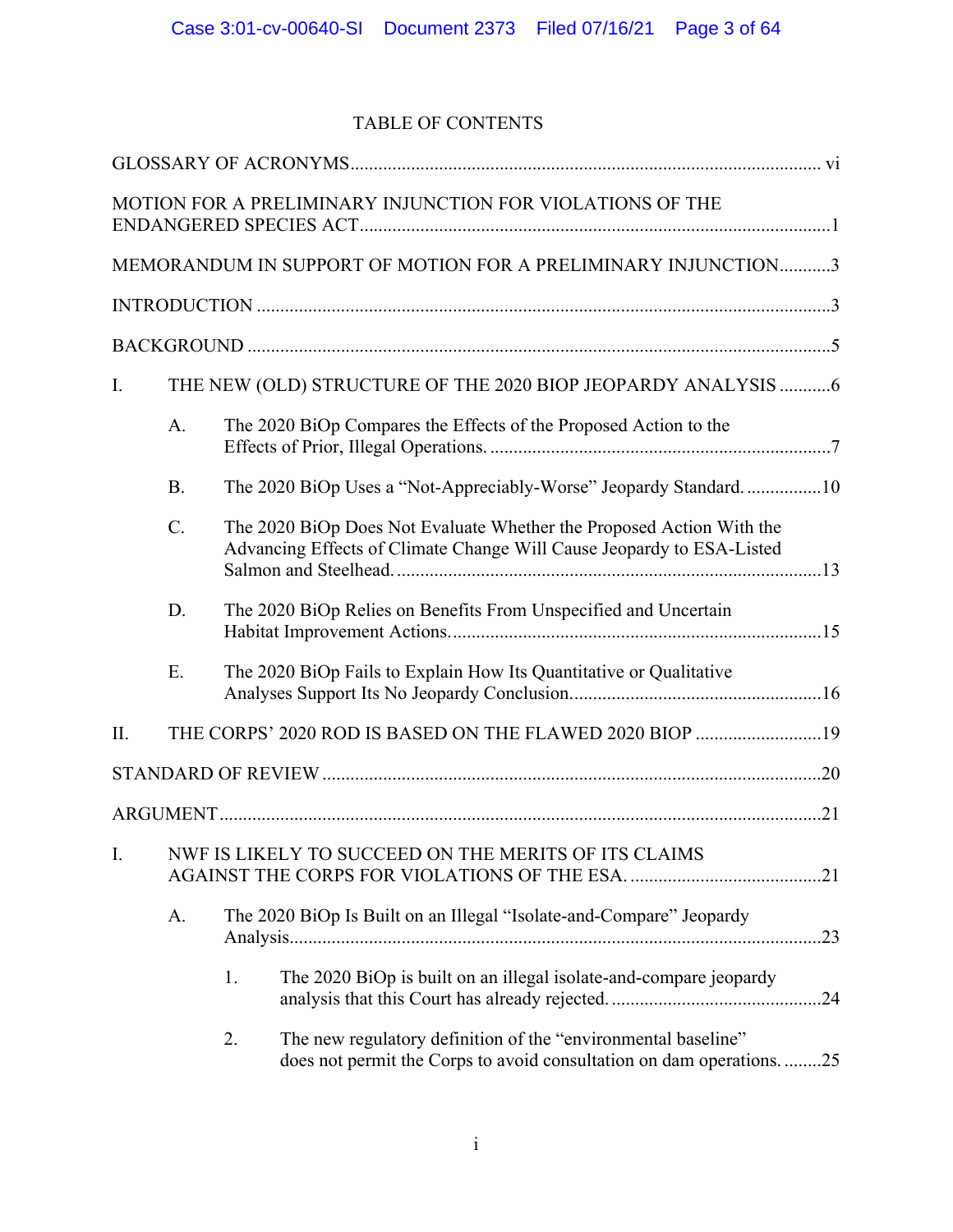|    | <b>B.</b> |    | The 2020 BiOp Relies on an Illegal Not-Appreciably-Worse Jeopardy                                                                            |  |
|----|-----------|----|----------------------------------------------------------------------------------------------------------------------------------------------|--|
|    | C.        |    | The 2020 BiOp Does Not Actually Account for the Effects of Climate                                                                           |  |
|    |           | 1. | The 2020 BiOp fails to rationally or legally determine whether the<br>effects of the Proposed Action with climate change will cause          |  |
|    |           | 2. | The 2020 BiOp's conclusion that the proposed action will mitigate<br>for climate change cannot substitute for a jeopardy determination35     |  |
|    | D.        |    | The 2020 BiOp Arbitrarily Fails to Give the Listed Species the Benefit of                                                                    |  |
|    | Ε.        |    | The 2020 BiOp Fails to Use the Best Available Science and Fails to<br>Provide a Rational Connection Between Its Analysis and Its No-Jeopardy |  |
|    |           | 1. | The 2020 BiOp fails to use the best available science or rationally                                                                          |  |
|    |           | 2. | The 2020 BiOp fails to rationally explain its no-jeopardy                                                                                    |  |
| Π. |           |    | THE PRELIMINARY RELIEF NWF SEEKS WILL REDUCE IRREPARABLE<br>HARM TO ESA-LISTED SALMON AND STEELHEAD AND IS NARROWLY                          |  |
|    | A.        |    | The Proposed Action Addressed in the 2020 BiOp Will Continue to Cause                                                                        |  |
|    | <b>B.</b> |    | Increased Voluntary Spill Will Reduce Irreparable Harm to Salmon and                                                                         |  |
|    | C.        |    | Lowering Reservoir Levels as NWF Seeks Will Reduce Irreparable Harm                                                                          |  |
|    | D.        |    | The Court Should Grant NWF the Injunctive Relief It Seeks for the Corps'                                                                     |  |
|    |           |    |                                                                                                                                              |  |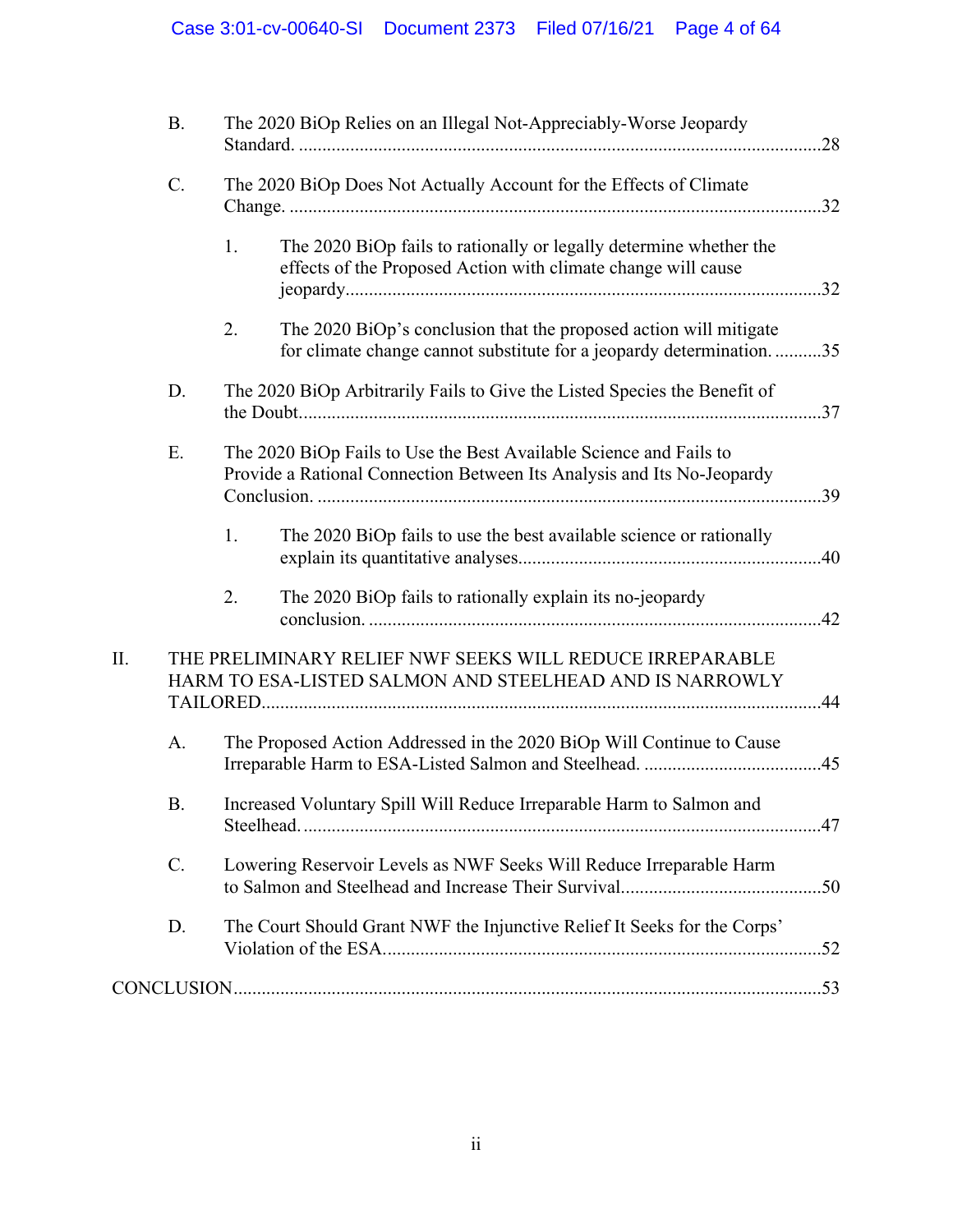# **TABLE OF AUTHORITIES**

# **Page(s)**

# **Cases**

| ALCOA v. BPA,                                                                  |  |
|--------------------------------------------------------------------------------|--|
| All. for the Wild Rockies v. Cottrell,                                         |  |
| Cal. Trucking Ass'n v. Bonta,                                                  |  |
| Greater Yellowstone Coal., Inc. v. Servheen,                                   |  |
| Hernandez v. Sessions,                                                         |  |
| IDFG v. NMFS,                                                                  |  |
| League of Wilderness Defs./Blue Mountains Biodiversity Project v. Connaughton, |  |
| Motor Vehicle Mfrs. Ass'n of U.S., Inc. v. State Farm Mut. Auto Ins. Co.,      |  |
| Nat'l Ass'n of Clean Water Agencies v. EPA,                                    |  |
| Natural Res. Def. Council, Inc. v. Winter,                                     |  |
| NCAP v. EPA,                                                                   |  |
| NWF v. NMFS,                                                                   |  |
| NWF v. NMFS,                                                                   |  |
| NWF v. NMFS,                                                                   |  |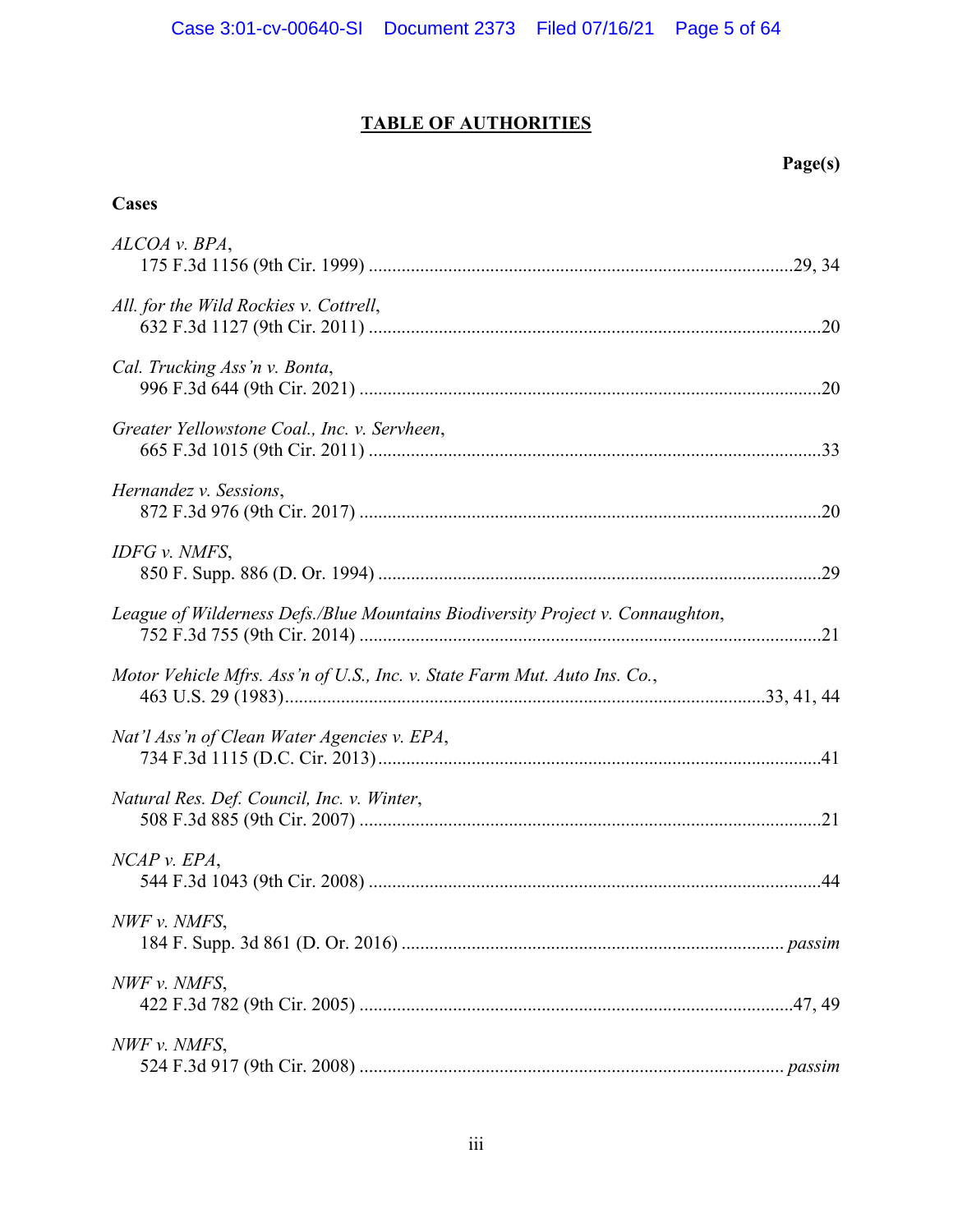| NWF v. NMFS,                                                                             |  |
|------------------------------------------------------------------------------------------|--|
| NWF v. NMFS,<br>No. CV 01-640-RE, 2005 WL 1278878 (D. Or. May 26, 2005), aff'd, 524      |  |
| NWF v. NMFS,<br>No. CV 01-640-RE, 2005 WL 1398223 (D. Or. June 10, 2005), aff'd in part, |  |
| NWF v. NMFS,                                                                             |  |
| NWF v. NMFS,<br>No. CV 01-640-SI, 2017 WL 1829588 (D. Or. May 3, 2017), aff'd in part,   |  |
| Pac. Coast Fed'n of Fishermen's Assoc. v. U.S. Bureau of Reclamation,                    |  |
| Pimental v. Dreyfus,                                                                     |  |
| Ramos v. Wolf,                                                                           |  |
| Short v. Brown,                                                                          |  |
| Sierra Club v. Marsh,                                                                    |  |
| Tenn. Valley Auth. v. Hill,                                                              |  |
| Vierra v. Rubin,                                                                         |  |
| Winter v. Nat. Res. Def. Council, Inc.,                                                  |  |
| <b>Statutes</b>                                                                          |  |
|                                                                                          |  |
|                                                                                          |  |
|                                                                                          |  |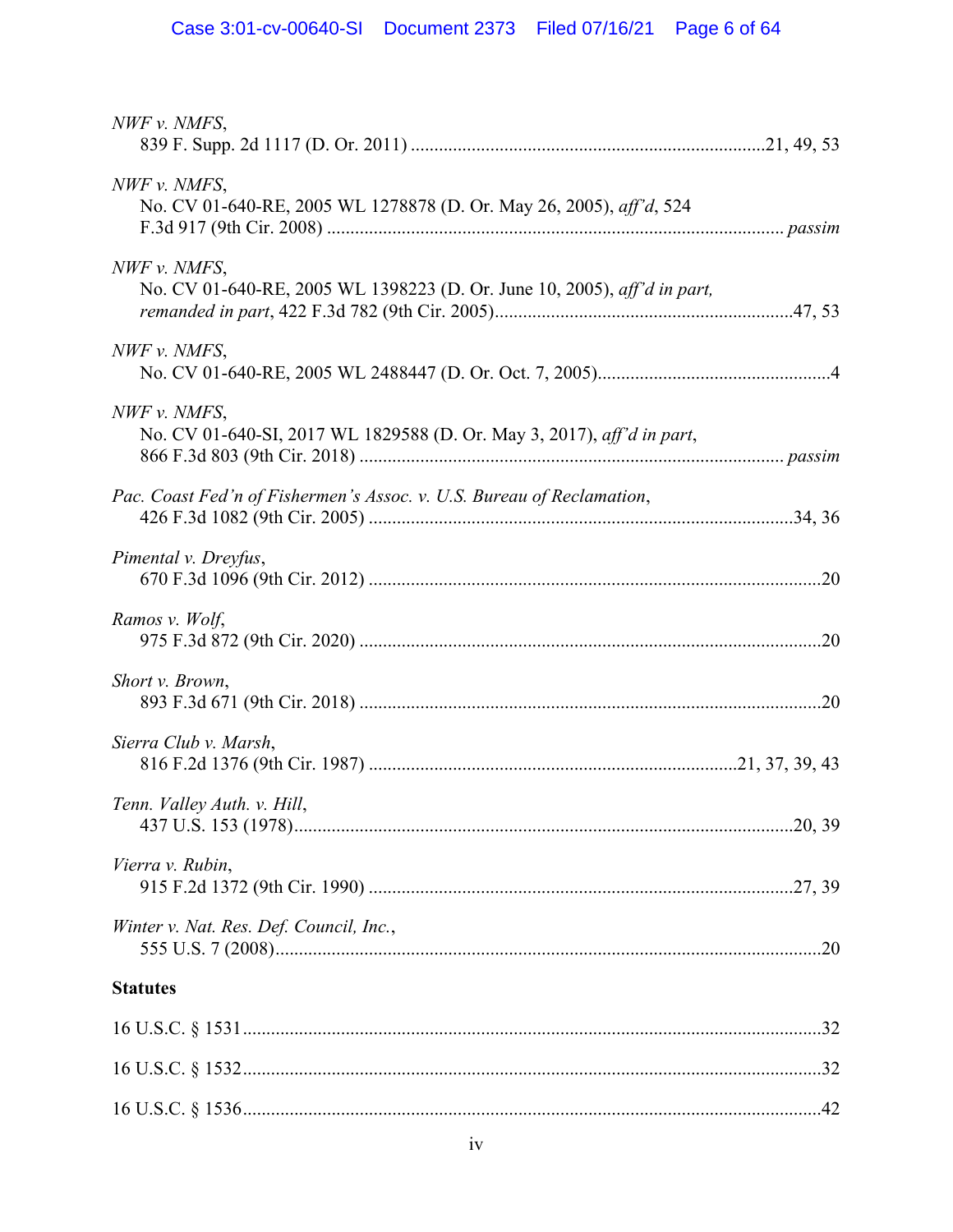# Regulations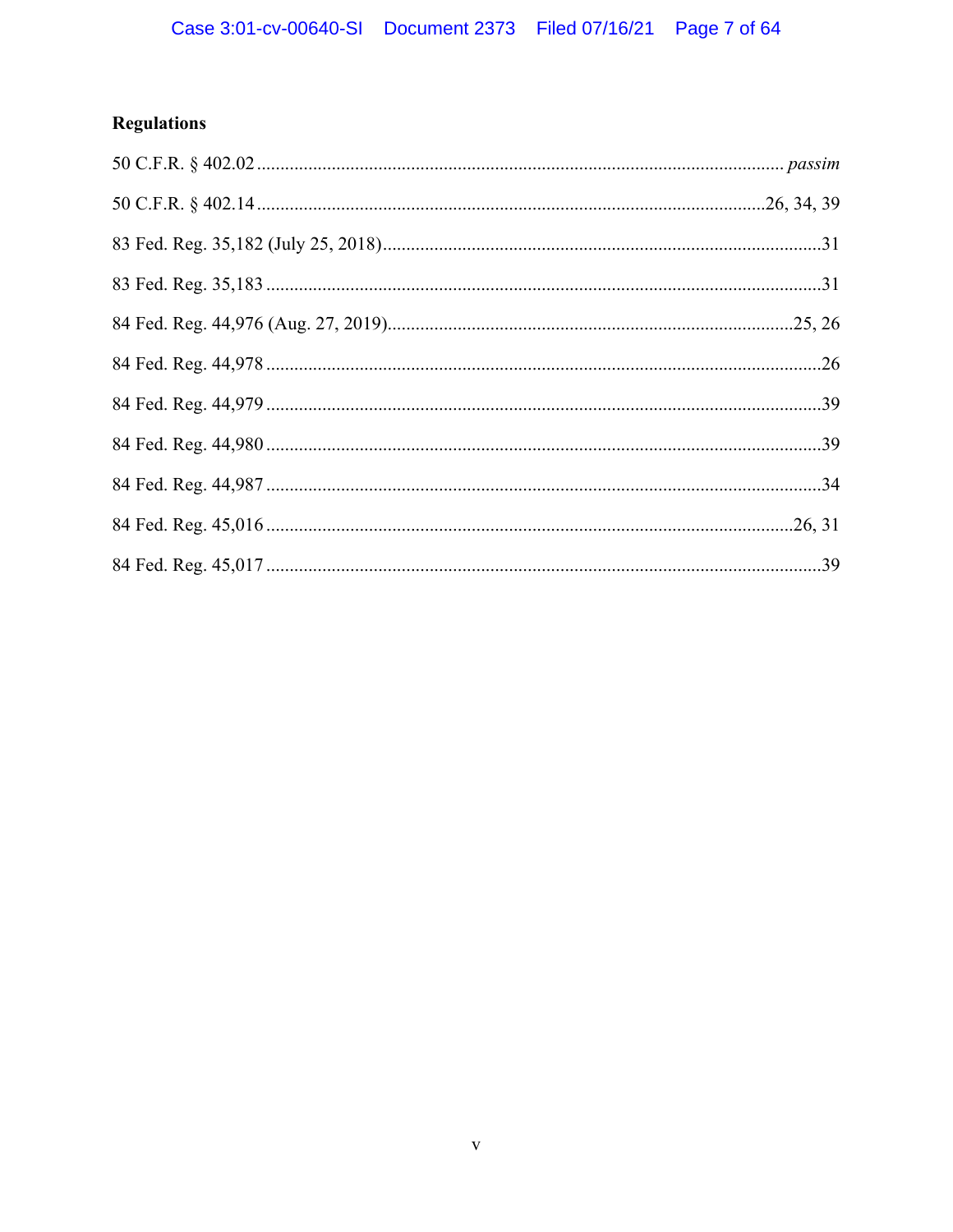# GLOSSARY OF ACRONYMS

| $2020$ BiOp      | Biological Opinion for the Continued Operation and Maintenance of the<br>Federal Columbia River Power System, July 24, 2020 |
|------------------|-----------------------------------------------------------------------------------------------------------------------------|
| 2020 ROD         | Columbia River System Operations Environmental Impact Statement<br>Record of Decision, September, 2020                      |
| <b>BA</b>        | <b>Biological Assessment</b>                                                                                                |
| <b>CSS</b>       | Comparative Survival Study                                                                                                  |
| <b>CRS</b>       | Columbia River System                                                                                                       |
| <b>CRSO FEIS</b> | Columbia River System Operations Final Environmental Impact<br>Statement                                                    |
| <b>CRSO DEIS</b> | Columbia River System Operations Draft Environmental Impact<br>Statement                                                    |
| <b>ESA</b>       | <b>Endangered Species Act</b>                                                                                               |
| <b>ESU</b>       | <b>Evolutionarily Significant Unit</b>                                                                                      |
| <b>ICTRT</b>     | Interior Columbia Technical Recovery Team                                                                                   |
| <b>MOP</b>       | Minimum Operating Pool                                                                                                      |
| <b>MPG</b>       | Major Population Group                                                                                                      |
| <b>NAA</b>       | No Action Alternative                                                                                                       |
| <b>NMFS</b>      | National Marine Fisheries Service                                                                                           |
| PA               | Proposed Action                                                                                                             |
| QET              | Quasi-extinction threshold                                                                                                  |
| <b>RPA</b>       | Reasonable and Prudent Alternative                                                                                          |
| R/S              | Recruits per spawner                                                                                                        |
| <b>SAR</b>       | Smolt-to-adult returns                                                                                                      |
| <b>SR</b>        | <b>Snake River</b>                                                                                                          |
| <b>TDG</b>       | Total dissolved gas                                                                                                         |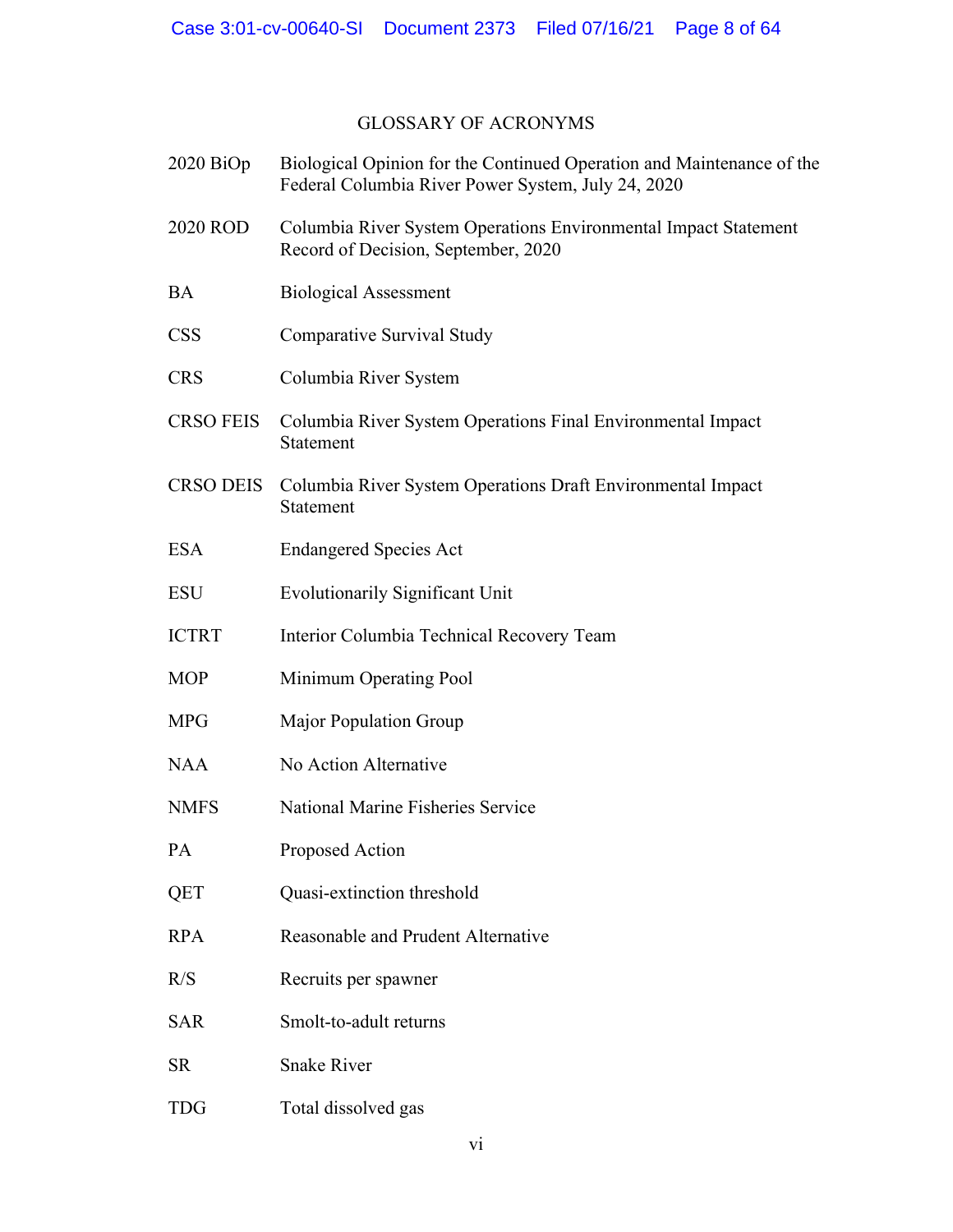# MOTION FOR A PRELIMINARY INJUNCTION FOR VIOLATIONS OF THE ENDANGERED SPECIES ACT

Plaintiffs, National Wildlife Federation, *et al.* ("NWF"), respectfully move the Court for a preliminary injunction against the U.S. Army Corps of Engineers ("Corps") to address violations of the Endangered Species Act ("ESA"), 16 U.S.C. § 1536(a)(2), arising from the Corps' Joint Record of Decision for Columbia River System Operations (the "2020 ROD"), dated September, 2020, and the Corps' reliance on the Biological Opinion for Continued Operation and Maintenance of the Federal Columbia River Power System, dated July 24, 2020 (the "2020 BiOp").<sup>1</sup>

Specifically, NWF joins a motion by the State of Oregon for a preliminary injunction to reduce irreparable harm to, and increase the survival of, ESA-listed salmon and steelhead in the Columbia and Snake Rivers by requiring the Corps to:

- (1) increase voluntary spring spill for 24 hours per day to the maximum level that meets but does not exceed state water quality standards at the federal hydroelectric dams on the lower Columbia and lower Snake Rivers, with the exception of spill at Little Goose Dam, The Dalles Dam, and Bonneville as more specifically described herein and by the State of Oregon, for the spring spill season, beginning in 2022;
- (2) restore voluntary summer spill at all eight of these projects to the levels set in prior BiOps for the entire summer spill season (i.e., through August  $31<sup>st</sup>$ ), beginning in 2022;

<sup>&</sup>lt;sup>1</sup> This motion does not address all of the claims in NWF's Eighth Supplemental Complaint for violations of the ESA or any of its claims for violations of the National Environmental Policy Act, 42 U.S.C. § 4321 *et seq*. NWF does not waive any of these claims and will address them in its motion for summary judgment in accordance with the Court's scheduling order.

Page 1 - NWF'S MOTION FOR PRELIMINARY INJUNCTION AND MEMORANDUM IN SUPPORT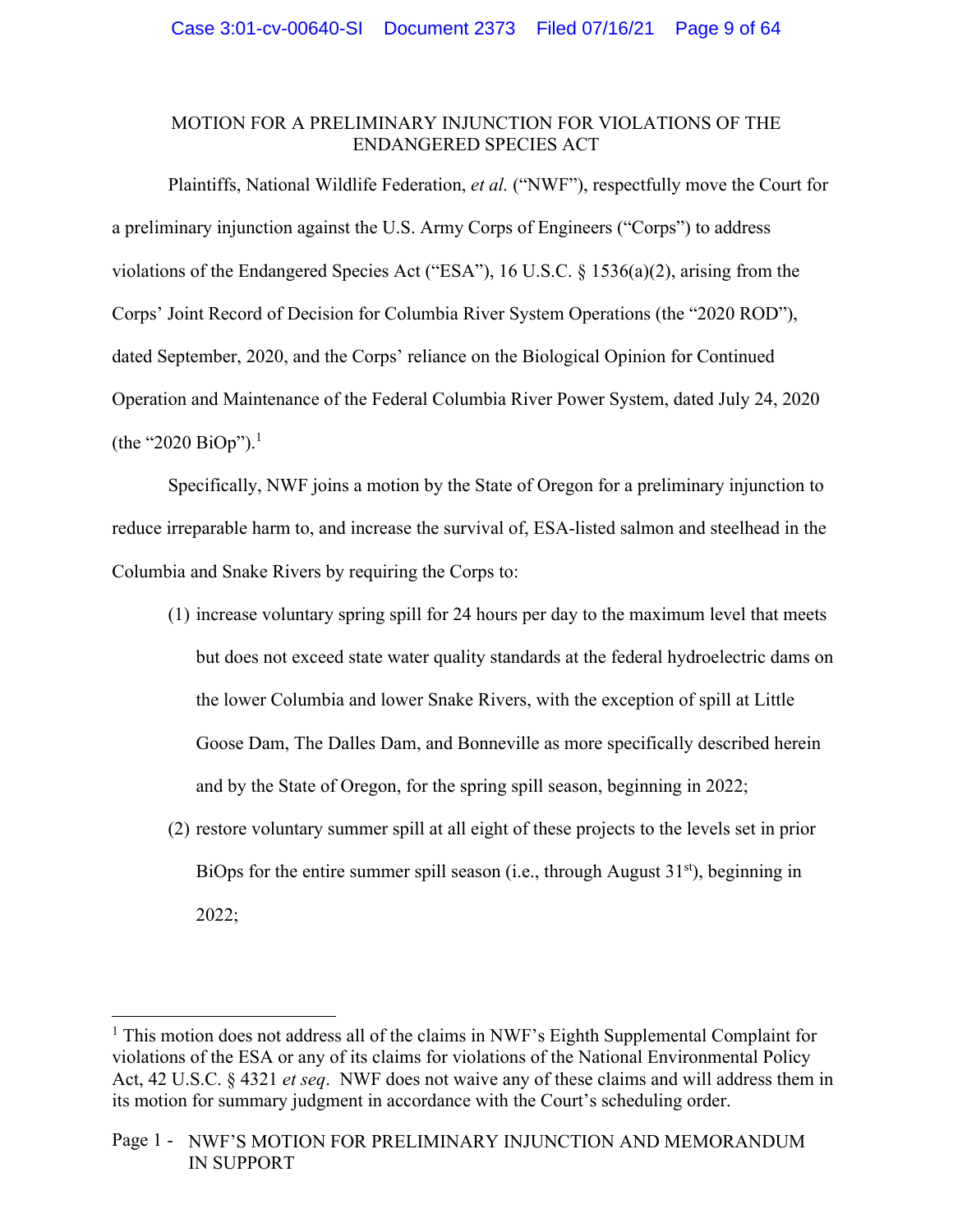- (3) provide continuous 24-hour voluntary spill from September 1 to the beginning of the following spring spill season at all eight projects through the operation of at least one spillway weir or other surface passage route, beginning in 2022;
- (4) operate the four lower Snake River projects at their minimum operating pool ("MOP") elevations with a one-foot operating range from March 1 through August 31, beginning in 2022; and,
- (5) develop and submit to the Court by September 1, 2022, an implementation plan to operate the four lower Columbia River reservoirs (above McNary, John Day, The Dalles and Bonneville dams) at their MOP elevations with a one-foot operating range from March 1 through June 15, beginning in 2023.

These spill and drawdown measures would remain in place until further order of the Court.

NWF has conferred with counsel for Federal Defendants regarding this motion and Federal Defendants have indicated they will oppose the motion. NWF has informed counsel for intervenors and *amici* about this motion. NWF has not received responses from all parties and *amici* at the time of filing. Of those that have responded, those intervenors and *amici* aligned with Federal Defendants will also oppose the motion, and unaligned *amici* will set forth their position in accordance with the briefing schedule the Court has set. $2$ 

This motion is based on NWF's memorandum set out below, the declarations, exhibits, and other papers submitted herewith, the State of Oregon's motion for an injunction and supporting papers, papers filed by the Nez Perce Tribe, the pleadings previously filed herein, and such other evidence as the Court deems appropriate.

 $2$  The Confederated Tribes of the Colville Reservation takes no position on this motion.

Page 2 - NWF'S MOTION FOR PRELIMINARY INJUNCTION AND MEMORANDUM IN SUPPORT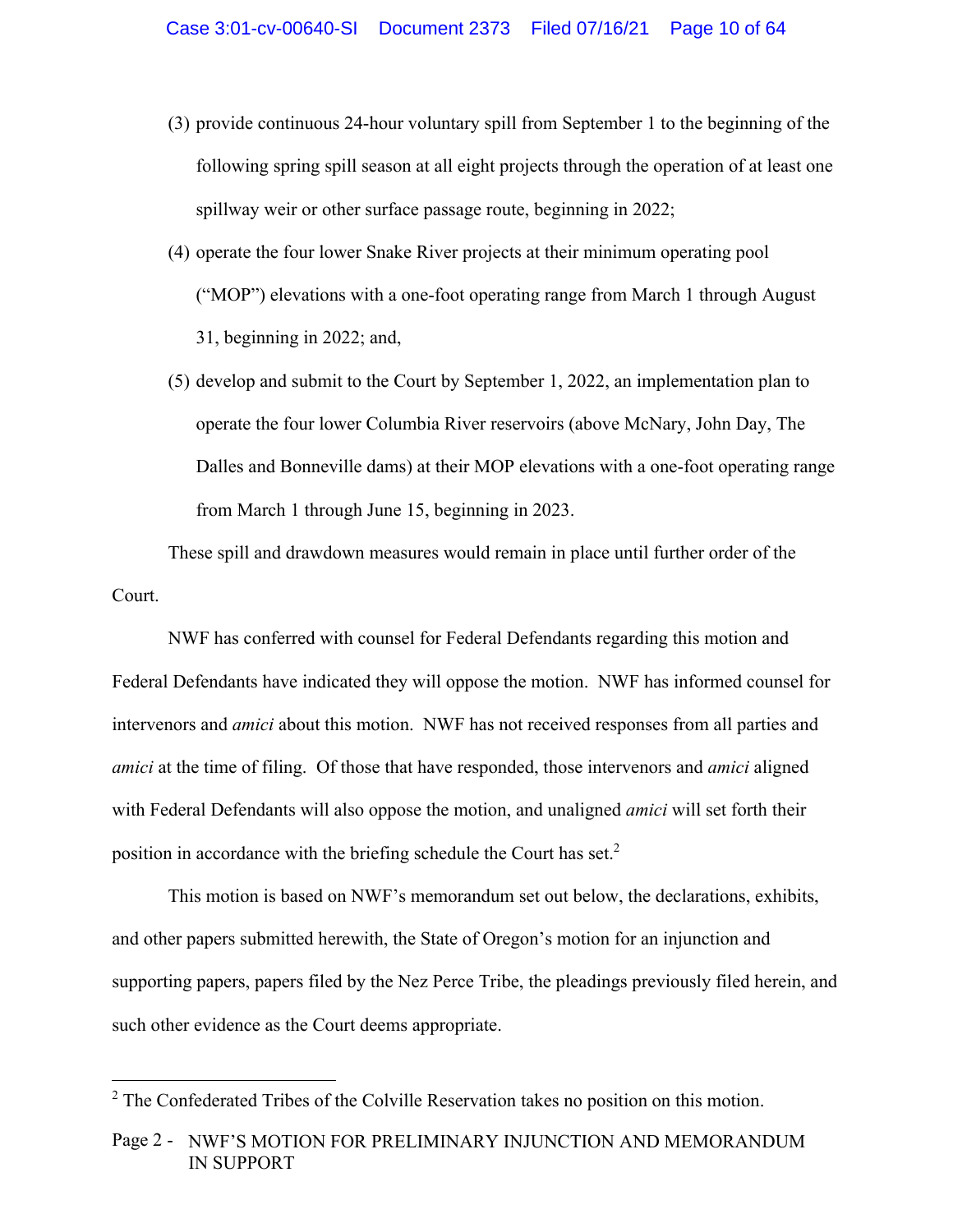# MEMORANDUM IN SUPPORT OF MOTION FOR A PRELIMINARY INJUNCTION INTRODUCTION

Many species of ESA-listed Snake and Columbia River salmon and steelhead face imminent extinction. For years these species have persisted at dangerously low abundance levels and faced a highly precarious status, due in large part to harm caused by the Corps' operation of the Columbia River System dams and reservoirs. *See NWF v. NMFS*, 184 F. Supp. 3d 861, 870– 71, 890–91 (D. Or. 2016). In the five years since the Court's 2016 decision, the abundance of these species has declined even further, in some cases sharply. Going forward, climate change will continue to worsen conditions for these species. Analysis in the 2020 BiOp predicts that if the effects of climate change unfold as expected, and Columbia River System operations continue as planned in the 2020 ROD, many populations of ESA-listed Snake River salmon and steelhead will likely become extinct within the very near future. *See infra* at 13–15.

Nonetheless, the Corps has concluded in the 2020 ROD, in reliance on the 2020 BiOp, that the proposed ongoing operation of its Columbia River System dams and reservoirs will not jeopardize the continued existence of any species of salmon or steelhead listed for protection under the ESA. NWF seeks a preliminary injunction against the Corps for violations of the ESA because the "no-jeopardy" finding in the 2020 BiOp and 2020 ROD is illegal and arbitrary. NWF is likely to prevail on the merits of its claims because the 2020 BiOp: (1) relies on a comparative jeopardy analysis that does not account for the effects of ongoing or past actions rationally or legally; (2) employs an illegal jeopardy standard that fails to rationally assess risks to survival and recovery; (3) fails to rationally or legally account for the effects of advancing climate change; (4) fails to give the benefit of the doubt to the listed species; and (5) fails to explain rationally or legally its no-jeopardy conclusion using the best available scientific information.

# Page 3 - NWF'S MOTION FOR PRELIMINARY INJUNCTION AND MEMORANDUM IN SUPPORT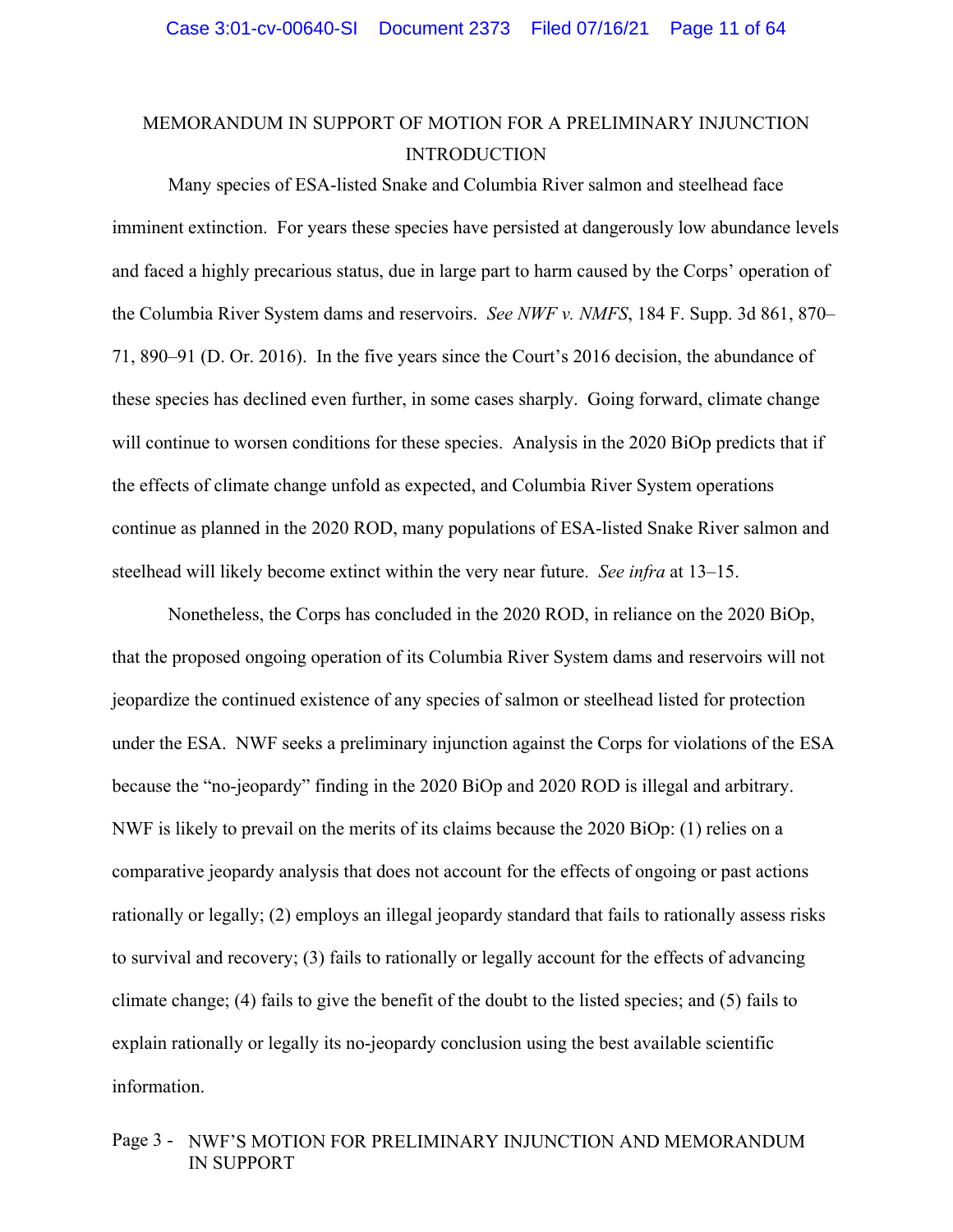The Court is familiar with each of these issues because it has ruled against the Corps on each of them in prior decisions. Since 2000, the National Marine Fisheries Service ("NMFS") has issued, and the Corps has relied on, a series of biological opinions intended to comply with the ESA, each of which has been held unlawful by this Court. *See NWF v. NMFS*, 184 F. Supp. 3d at 877–882. The 2020 BiOp repeats many of the errors the Court has already held unlawful. For example, in its opinion rejecting the 2004 BiOp and accompanying ROD, the Court held that the 2004 BiOp employed an improper comparative jeopardy analysis, relied on an illegal jeopardy standard, failed to account for the effects of past actions, and failed to address risks to recovery. *NWF v. NMFS*, No. CV 01-640-RE, 2005 WL 1278878 at \*9–13 (D. Or. May 26, 2005), *aff'd*, 524 F.3d 917 (9th Cir. 2008). In its opinion rejecting the 2008/2014 BiOp and accompanying ROD, the Court held that the 2008/2014 BiOp failed to properly consider risks to recovery, failed to give listed species the benefit of the doubt by relying on uncertain habitat benefits, and failed to rationally or legally address climate change. *NWF v. NMFS*, 184 F. Supp. 3d at 887–910, 914–924. Remarkably, despite repeated instruction from the Court, the 2020 BiOp misinterprets and misapplies the requirements of the ESA and its implementing regulations in the same ways the Court previously rejected. As the Court observed more than 15 years ago, "[s]uch a dysfunction of government is not a rational option." *NWF v. NMFS*, No. CV 01-640- RE, 2005 WL 2488447 at \*3 (D. Or. Oct. 7, 2005).

A preliminary injunction is urgently needed to reduce irreparable harm to ESA-listed salmon and steelhead from operation of the Corps' eight lower Snake and lower Columbia River dams pursuant to the 2020 BiOp and 2020 ROD. The condition of the species affected by the operation of these dams, especially those that originate from the Snake River basin, has deteriorated further even since the Court last considered a motion for an injunction from NWF

# Page 4 - NWF'S MOTION FOR PRELIMINARY INJUNCTION AND MEMORANDUM IN SUPPORT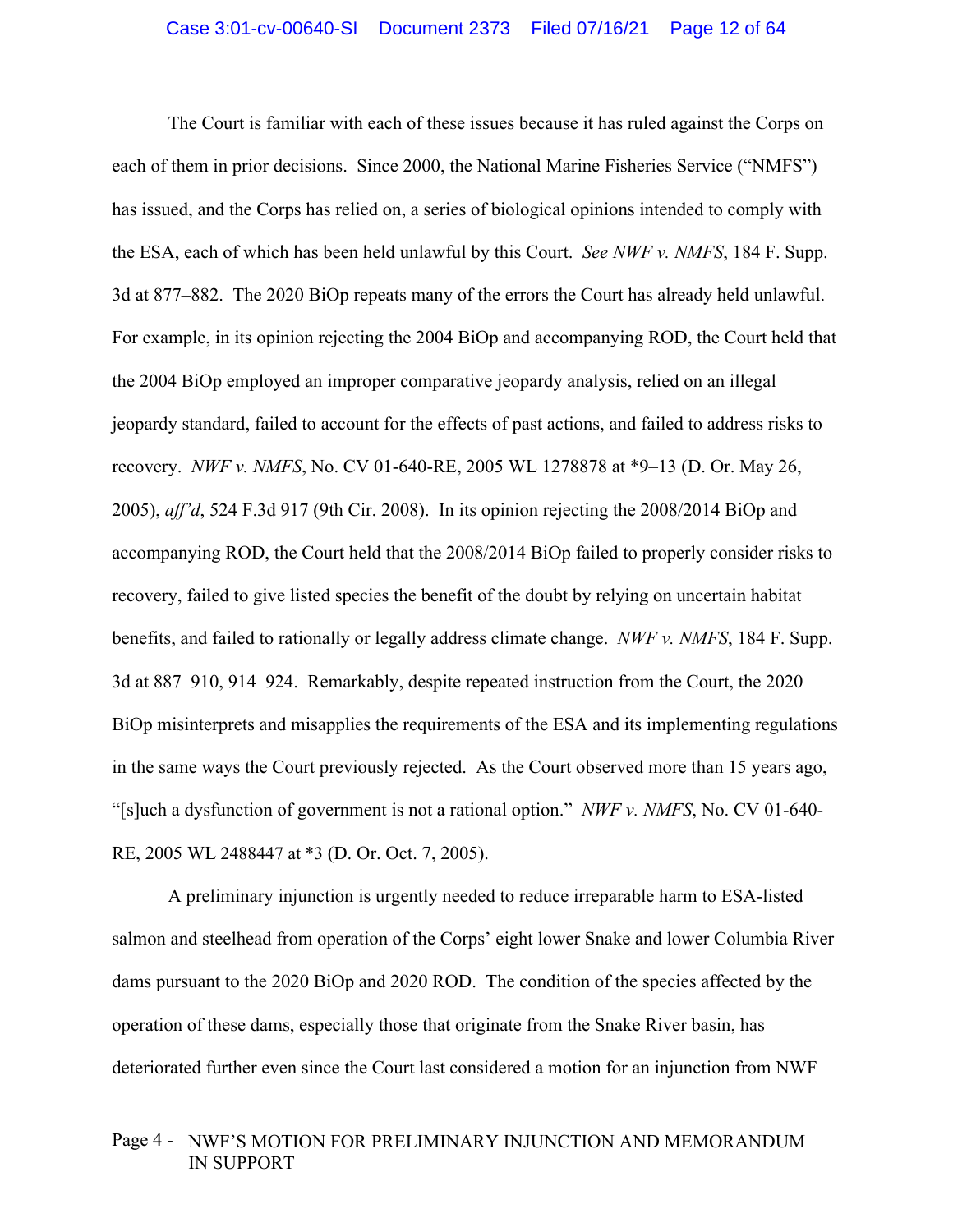and Oregon. 2020 BiOp at 111 (Snake River spring/summer Chinook); *id.* at 306, 440, 544 (other Snake River species); *see also NWF v. NMFS*, No. CV 01-640-SI, 2017 WL 1829588 at \*5–7 (D. Or. Apr. 3, 2017), *aff'd in part*, 866 F.3d 803 (9th Cir. 2018) (granting in part NWF's motion for an injunction and noting the dire condition of the species at that time). The preliminary relief NWF now seeks will reduce (but not eliminate) this ongoing and irreparable harm. Specifically, increased voluntary spill at the dams and the actions to lower reservoir elevations will, separately and in combination, reduce salmon and steelhead mortality and increase their survival over the levels that would occur under the dam operations the Corps proposes pursuant to the 2020 ROD and 2020 BiOp.

### **BACKGROUND**

The Court is already familiar with the legal framework and long procedural history of the Corps' and other agencies' repeated failure to comply with the ESA. *See, e.g.*, *NWF v. NMFS*, 184 F. Supp. 3d at 877–882; *see also* NWF's Amended Eighth Supplemental Complaint at ¶¶ 75–77 (filed Jan. 20, 2021) (ECF 2311) (providing additional background information since the Court's rejection of the 2014 BiOp).<sup>3</sup>

The 2020 BiOp is the latest attempt by the Corps and other Federal Defendants to comply with the ESA. The 2020 BiOp concludes that the Corps' Proposed Action (or "PA") for continued operation of the Columbia River System dams, reservoirs, and related measures over the next 15 years will not jeopardize any listed species of salmon or steelhead or adversely

 $3$  After the Court's opinion rejecting the 2008/2014 BiOp, parties to this case reached an interim 2019-2021 Spill Operation Agreement to avoid litigation until the completion of the Courtordered remand process. *See* ECF 2298-1 (filed Dec. 18, 2018). On the basis of this Agreement, the parties notified the Court that they would not pursue further legal challenges for the term of the Agreement. NWF and others did not agree that dam operations under the Agreement – or the subsequently issued 2019 BiOp addressing those operations – were adequate to comply with the ESA. *Id*. at 1, 9.

Page 5 - NWF'S MOTION FOR PRELIMINARY INJUNCTION AND MEMORANDUM IN SUPPORT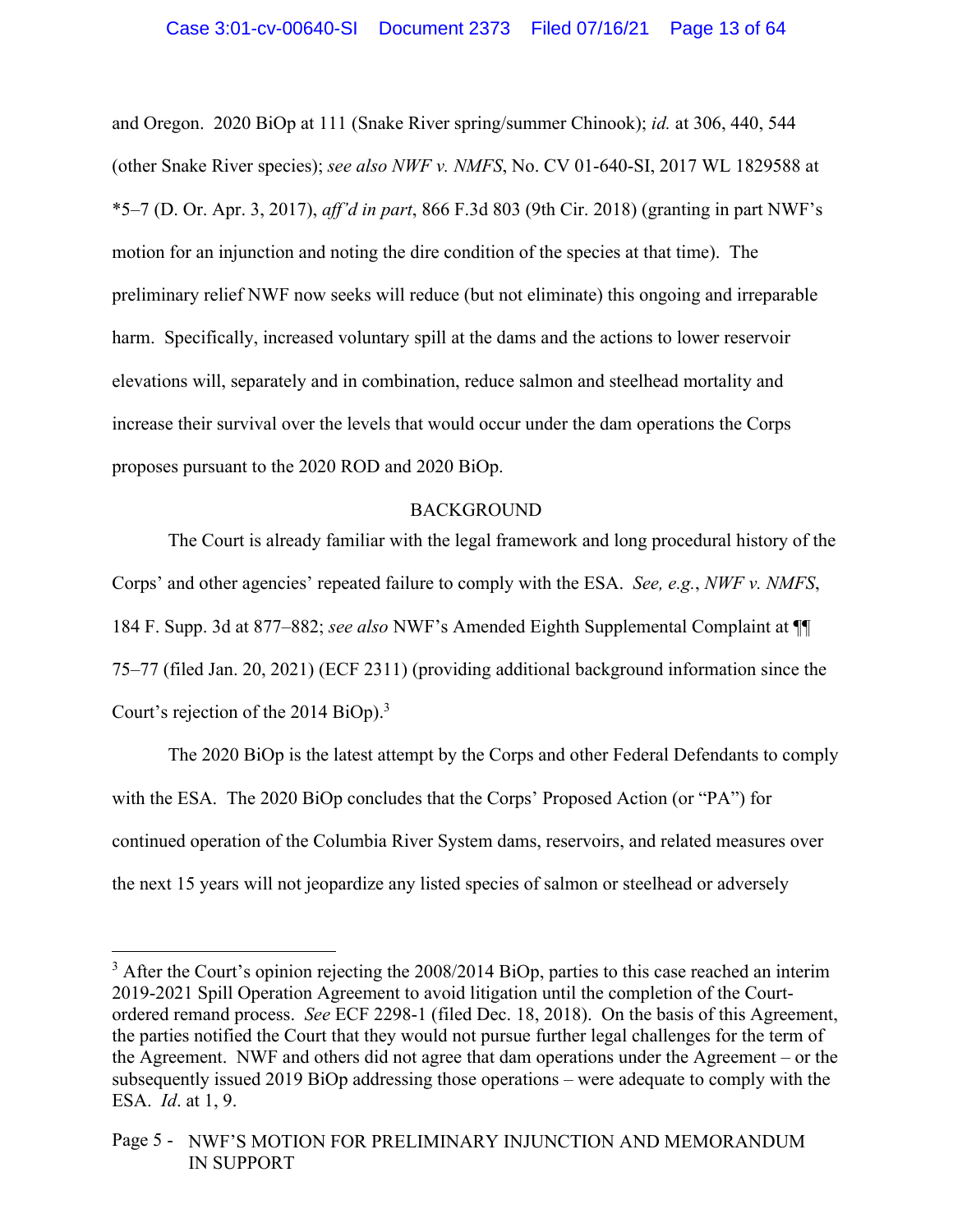### Case 3:01-cv-00640-SI Document 2373 Filed 07/16/21 Page 14 of 64

modify their critical habitat. The Corps' 2020 ROD adopts the PA as the Selected Alternative, and relies on the 2020 BiOp to establish compliance with the ESA for this final action.<sup>4</sup> NWF describes below the main components of the analysis in the 2020 BiOp that lead to this arbitrary and illegal no-jeopardy conclusion.

# I. THE NEW (OLD) STRUCTURE OF THE 2020 BIOP JEOPARDY ANALYSIS

The 2020 BiOp describes the Proposed Action for consultation as "the continued operation and maintenance of the [Columbia River System ("CRS")] dams; tributary and estuary habitat mitigation programs; conservation and safety net hatchery programs; predator management programs; and research, monitoring, and evaluation programs." 2020 BiOp at 45; *see also id.* at 47 (agencies propose "to continue operating and maintaining the 14 Federal CRS projects to meet congressionally authorized purposes").<sup>5</sup> The 2020 BiOp explains that the full suite of operational and other measures in the Proposed Action ("PA") are those described for the Preferred Alternative in the Columbia River System Operation Draft Environmental Impact Statement (the "CRSO DEIS"). *Id.* at 95; *see also* Action Agency Biological Assessment ("BA") at  $1-10$ .

The Corps' Proposed Action continues past operations of the CRS with only modest changes. *See* 2020 BiOp at 46–91 (describing the Proposed Action). For example, the PA continues the "flexible spill" operations from the interim Flexible Spill Agreement. *Id.* at 54–56. Under this Agreement, the action agencies may balance periods of higher voluntary spill in the spring to aid fish passage with periods of lower spill to increase revenues from power generation.

<sup>&</sup>lt;sup>4</sup> The Selected Alternative is also the same as the Preferred Alternative from the Corps' Columbia River System Operations Final Environmental Impact Statement ("CRSO FEIS").

<sup>&</sup>lt;sup>5</sup> In this motion, NWF refers to these dams as the "CRS dams" rather than the "FCRPS" to be consistent with the acronyms in the 2020 BiOp and 2020 ROD.

Page 6 - NWF'S MOTION FOR PRELIMINARY INJUNCTION AND MEMORANDUM IN SUPPORT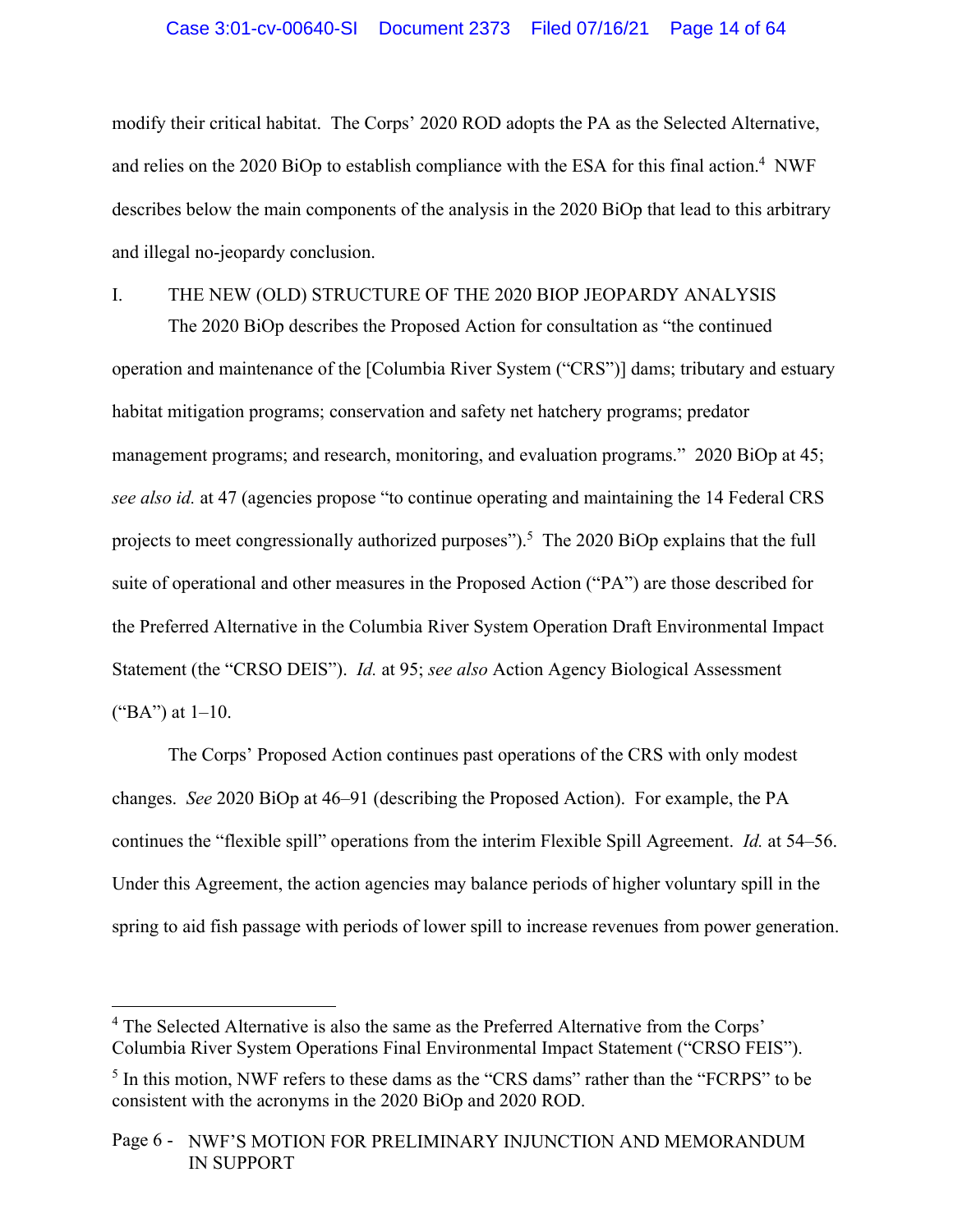The PA makes some significant changes to these spill operations, however, for example by including an earlier termination of summer spill. *Id.* at 57–58. The PA also specifies these spill operations for only one year—2021. Thereafter, spill operations are subject to change through a loosely-defined adaptive management framework. *Id.* at 55–56. Other changes between the PA and past operations include, but are not limited to, increased reservoir elevations at some dams and authorization for some dam turbines to operate above a 1% efficiency range under certain circumstances. *Id.* at 58–59, 61–63. The shortened spill seasons, increased reservoir operating ranges, and changes in turbine operations, among other actions, are all expected to harm juvenile and/or adult salmon migration. *Infra* at 47–52.

# A. The 2020 BiOp Compares the Effects of the Proposed Action to the Effects of Prior, Illegal Operations.

 While the 2020 BiOp describes the Proposed Action as the "continued operation" of the CRS dams, 2020 BiOp at 45, the BiOp's jeopardy analysis actually defines the effects of the Proposed Action far more narrowly. Instead of analyzing the full effects of the continued operation of the CRS as the effects of the Proposed Action, the 2020 BiOp compares the effects of the Proposed Action to the effects of prior CRS operations, and treats only the limited differences between the two as the effects of the Proposed Action. The BiOp assigns all other effects of past and ongoing CRS operations to the "environmental baseline." Specifically, the 2020 BiOp uses the effects of operations under the Reasonable and Prudent Alternative (RPA) from the illegal 2014 BiOp, which is the "no-action" alternative in the CRSO DEIS, as the environmental baseline for purposes of its comparative analysis.<sup>6</sup>

 $6$  The agencies refer to operations under the RPA from the 2014 BiOp, alternatively, as the "noaction alternative" from the CRSO DEIS, "2016 operations," "recent conditions," and "current conditions."

Page 7 - NWF'S MOTION FOR PRELIMINARY INJUNCTION AND MEMORANDUM IN SUPPORT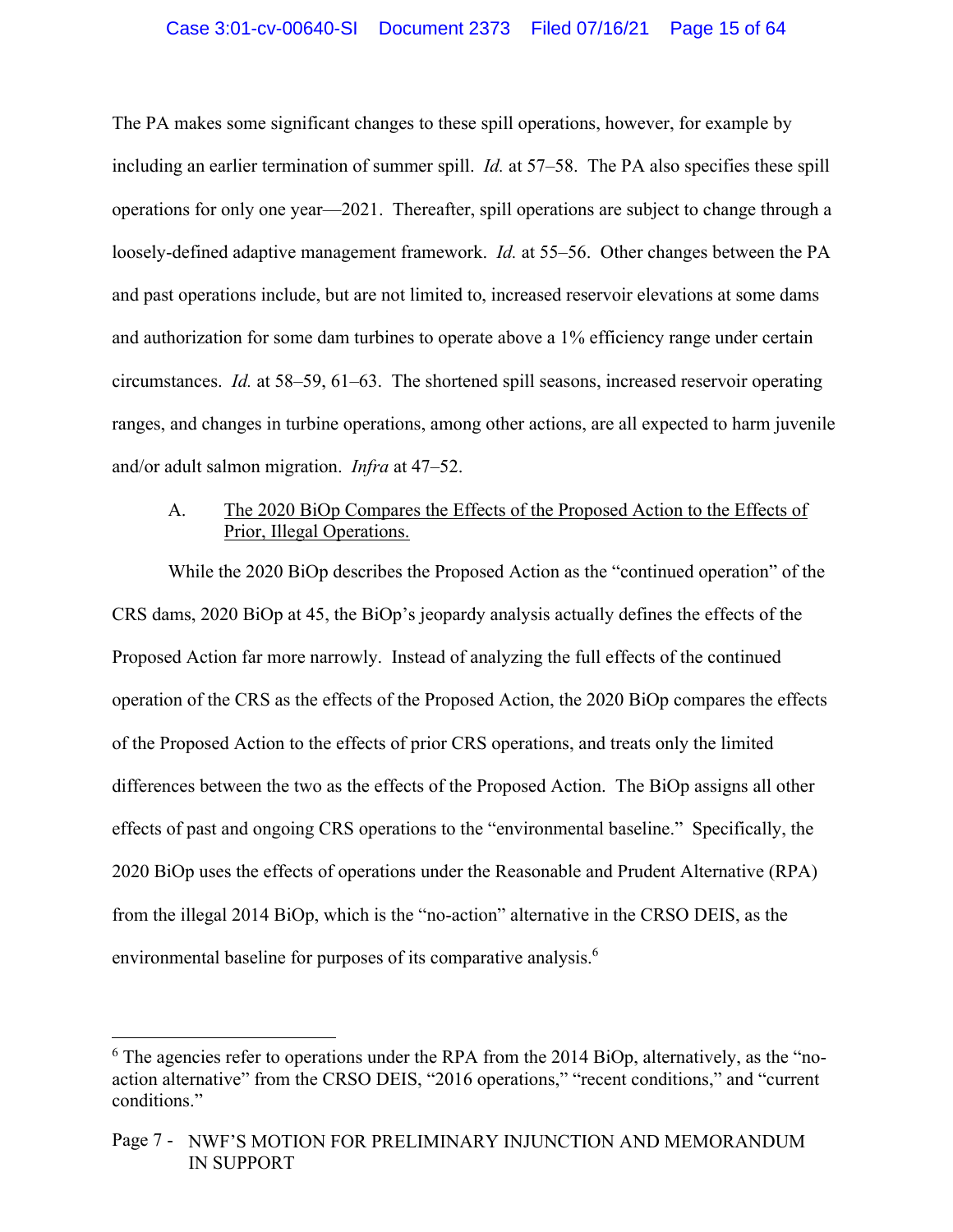#### Case 3:01-cv-00640-SI Document 2373 Filed 07/16/21 Page 16 of 64

The 2020 BiOp is explicit that this comparison between the PA and prior operations is the basis for identifying the effects of the PA in the jeopardy analysis. For example, the BiOp concludes that the Proposed Action will have little effect on river flows compared to prior operations. *See, e.g.*, 2020 BiOp at 194 ("Flow changes downstream of Grand Coulee will be within 2 percent of current conditions."). The BiOp then concludes that the PA's effect on river flows will not harm salmon, based on this comparison of the PA to prior operations. *See id.* ("The proposed change in flow would be too small to affect river temperature during the adult migration period . . . . The associated effects on SR spring/summer Chinook smolts or adults should not change from recent conditions by a meaningful amount").

In contrast, the 2020 BiOp includes in the environmental baseline (but not the effects of the PA) the substantially altered and reduced river flows caused by ongoing CRS operations that have "significantly degraded salmon and steelhead habitats." 2020 BiOp at 126. Likewise, the environmental baseline also incorporates the repeated failure to meet seasonal flow objectives, and the effects of that failure on juvenile salmon. *Id.* at 128 ("From 1998 to 2019, seasonal spring flow objectives were met or exceeded . . . during 48 percent of years at Lower Granite Dam."); *id.* ("when seasonal flow objectives are not met, juvenile survival may be reduced").

Because the environmental baseline forms one bookend for the 2020 BiOp's comparative analysis, the BiOp does not consider as an effect of the Proposed Action the harm to salmon and steelhead caused by these dramatically altered river flows and consistent failures to meet seasonal flow objectives. For example, in the integration and synthesis discussion for Snake River spring/summer Chinook, the 2020 BiOp concludes that "[t]he proposed action—the future operation and maintenance of the CRS . . . will have little overall effect on the seasonal hydrograph or seasonal temperatures *compared to recent conditions*." 2020 BiOp at 290

# Page 8 - NWF'S MOTION FOR PRELIMINARY INJUNCTION AND MEMORANDUM IN SUPPORT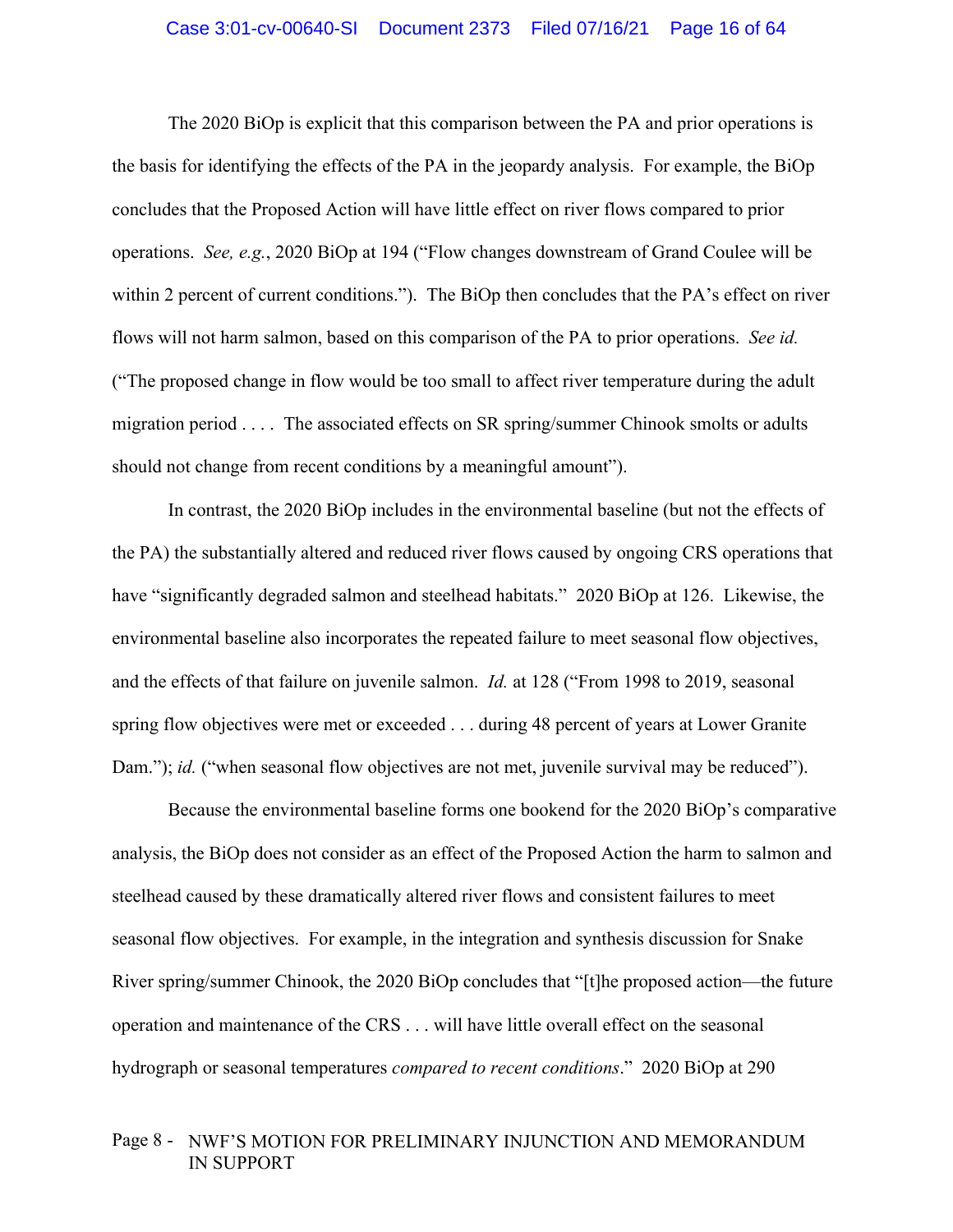### Case 3:01-cv-00640-SI Document 2373 Filed 07/16/21 Page 17 of 64

(emphasis added). *Compare id.* at 127 (graph showing the major difference between unregulated river flow and "current" CRS operations as part of the environmental baseline) *with id.* at 194 (graph showing the minor difference between the no action alternative and the PA as part of the effects of the action).

Similarly, the 2020 BiOp concludes that the spill operations in the PA will have a minimal effect on juvenile Snake River spring/summer Chinook by comparing the spill operations under the PA to prior operations. Specifically, the 2020 BiOp notes that "the flexible spring spill operation (Proposed Action), compared to the No Action Alternative" would slightly increase juvenile survival for Snake River spring/summer Chinook from 42.7 to 42.8 percent, reduce travel time, reduce the proportion of fish transported, and reduce overall smolt-to-adult returns from 0.88 to 0.81 percent. 2020 BiOp at 240–41. *See also id.* at 95 (explaining that the model used in the 2020 BiOp is an inherently comparative tool). Accordingly, the BiOp's conclusion that the PA will cause in-river juvenile survival rates for this species to "increase slightly" is based on a comparison of spill operations under the PA to prior spill operations. *Id.*  at 285; *see also id.* at 290.7

At the same time, the 2020 BiOp includes in the environmental baseline the significant mortality to juvenile and adult salmon from ongoing CRS operations (and other causes). *See*  2020 BiOp at 139–43 (including in the environmental baseline the average minimum survival estimates from Bonneville Dam to Lower Granite Dam from 2010 to 2019 for Snake River spring/summer Chinook for both returning adults and smolts). This mortality is substantial: only

 $7$  The Corps' Biological Assessment on which the 2020 BiOp is based also analyzes the effects of the PA by comparing the PA to prior operations. *See, e.g.*, BA at 3-192 & Table 3-24 (modeling shows smolt survival would increase under the PA, based on comparison between the "NAA [No Action Alternative] (2016 Operations)" and "[t]he preferred alternative" from the CRSO DEIS).

Page 9 - NWF'S MOTION FOR PRELIMINARY INJUNCTION AND MEMORANDUM IN SUPPORT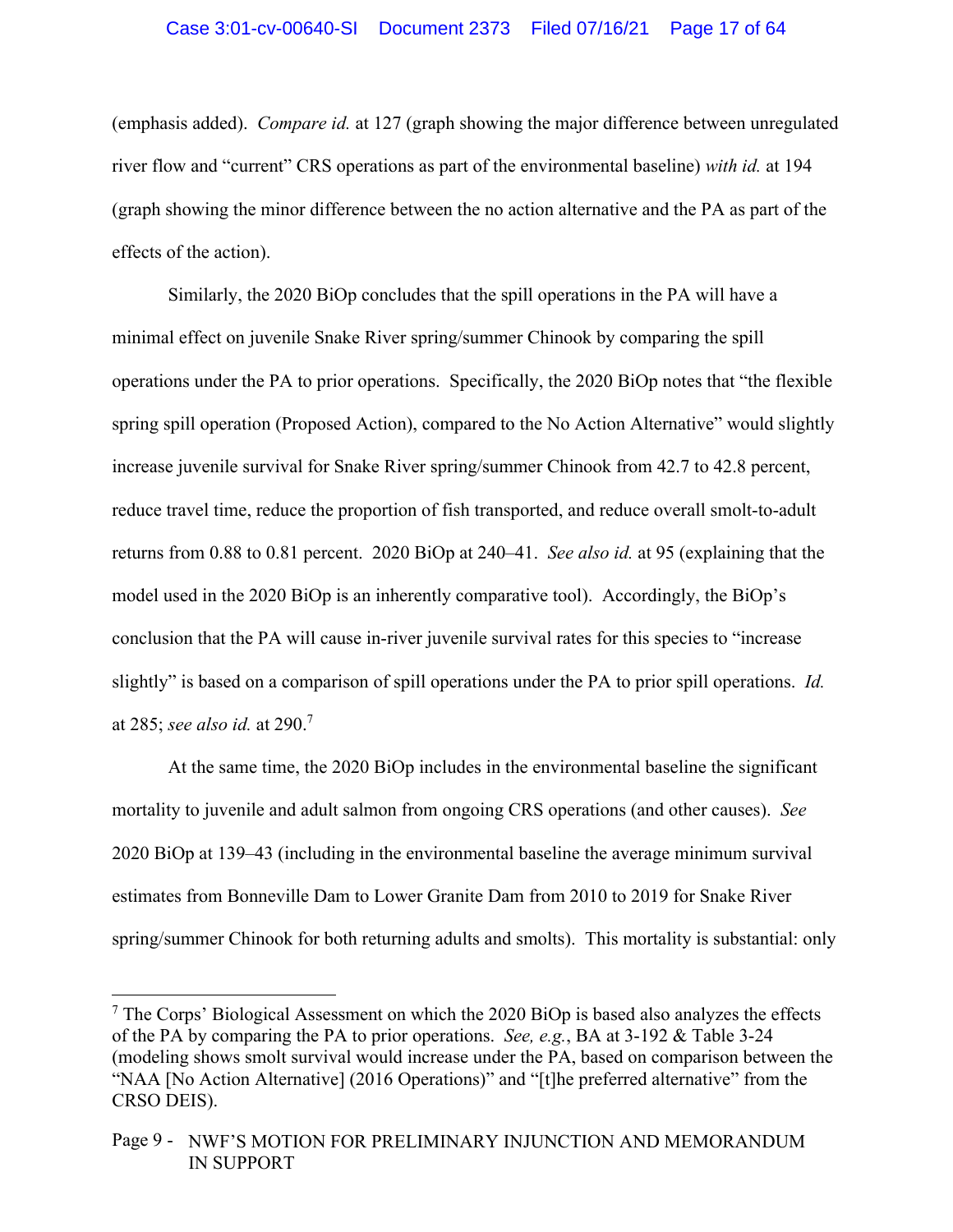# Case 3:01-cv-00640-SI Document 2373 Filed 07/16/21 Page 18 of 64

around 83 percent of adult Snake River spring/summer Chinook survive their upstream migration through eight CRS dams. *Id.* at 139. Juvenile mortality is far higher: while estimates vary, in recent years less than half of juvenile Snake River spring/summer Chinook have survived their downstream migration through eight CRS dams. *Id.* at 142–43.

The 2020 BiOp does not consider this substantial adult and juvenile mortality, caused in large part by ongoing CRS operations, as an effect of the PA. In discussing the effects of the PA, the BiOp predicts that adult survival rates for Snake River spring/summer Chinook will "continue to average" about 83 percent from Bonneville Dam to Lower Granite Dam. 2020 BiOp at 198. For smolts, the BiOp predicts that the survival of in-river migrating salmon will "increase slightly" from 42.7 to 42.8 percent. *Id.* at 241; *see also id.* at 201. Based on this comparative assessment, the BiOp ultimately concludes that the PA will likely "improve" dam passage survival for this species. *Id.* at 290.

In other words, the 2020 BiOp assigns to the environmental baseline all of the substantial mortality and other harm from the ongoing operation of the CRS, and only assigns to the Proposed Action any changes in these high mortality rates and other harmful effects relative to prior operations.<sup>8</sup> The BiOp then evaluates only these minor changes to determine whether the PA will jeopardize listed species.

# B. The 2020 BiOp Uses a "Not-Appreciably-Worse" Jeopardy Standard.

To reach a jeopardy determination for the limited effects it assigns to the Proposed

<sup>&</sup>lt;sup>8</sup> The 2020 BiOp is not always explicit about its exclusion of the effects of past and ongoing operations from the effects of the PA. For example, in the discussion of the effects of the PA on Snake River spring/summer Chinook, the BiOp notes that "[t]he effects of CRS operations will include continued reduced flows in the lower Snake and Columbia Rivers during the months of May through July." 2020 BiOp at 193. But when it turns to assessing effects on salmon and steelhead, the BiOp repeatedly concludes that the *change* from prior conditions will be minimal, and so the effects of the PA on salmon will be negligible. *See, e.g., id.* at 194.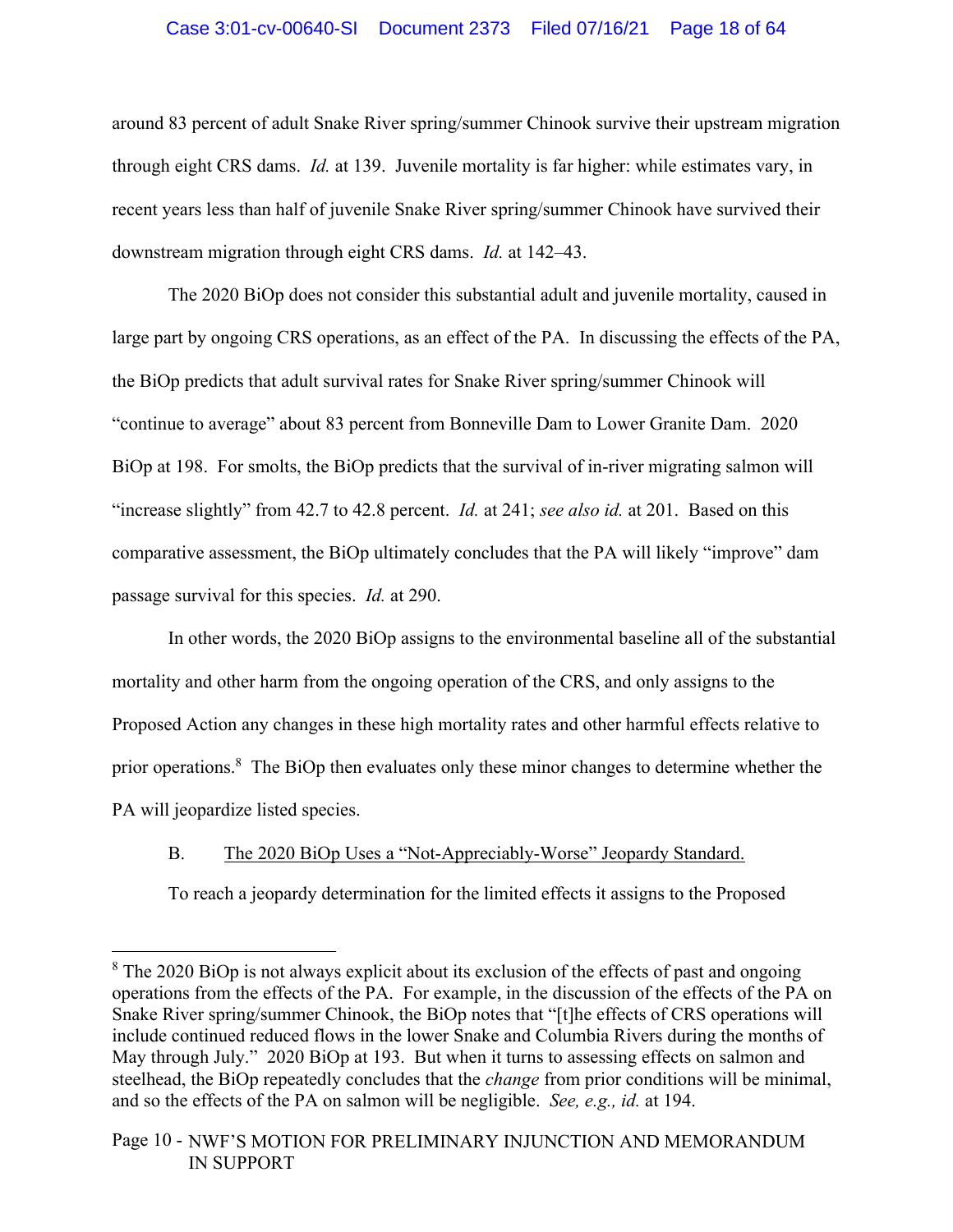### Case 3:01-cv-00640-SI Document 2373 Filed 07/16/21 Page 19 of 64

Action, the 2020 BiOp evaluates whether those effects will appreciably worsen the species' current condition. Specifically, the 2020 BiOp explains that so long as the changes between the PA and prior operations will not appreciably reduce the species' *current* reproduction, numbers, or distribution, the PA will not jeopardize either survival or recovery.

This standard is a marked departure from the 2008/2014 BiOp and the 2000 BiOp, which relied on various population growth metrics and trends in their jeopardy analyses to assess the effects of the CRS on the species' likelihood of survival and recovery. *See* 2020 BiOp at 44–45. Specifically, the 2008/2014 BiOp examined whether "populations were expected to replace themselves and grow over time." *Id*. In contrast, the 2020 BiOp states that this analysis of population trends is not "required by the plain language of the ESA, or our implementing regulations." *Id.* The 2019 BiOp (issued after the parties agreed not to pursue litigation during the 2014 BiOp remand period) is even more direct:

In applying the ESA and our implementing regulations, we reiterate our long-standing interpretation that *section 7(a)(2) does not require that a proposed action result in an improvement to species status, growth rates, or other metrics to demonstrate compliance with section 7(a)(2)*. A standard requiring an improvement to species status, growth rates, or other metrics would be contrary to the plain language of section  $7(a)(2)$ , which only requires agencies to insure that their actions are not likely to jeopardize "the continued existence" of listed species. That standard also would be contrary to our 1986 regulations, which interpret section 7(a)(2) as being violated only where the action causes reductions to the species' "reproduction, numbers, or distribution" to the degree of reducing appreciably the species' likelihood of survival and recovery in the wild. In accord, neither the ESA nor our implementing regulations require that a proposed action or RPA result in populations or species being on a trend toward recovery, or otherwise result in improvements that would ensure survival of a species or improve the potential for recovery.

2019 BiOp at 26–27 (emphasis added). The 2020 BiOp cites and relies on this discussion of the

ESA's requirements from the 2019 BiOp. *See* 2020 BiOp at 45.

Relying on this new standard, the 2020 BiOp concludes that the limited effects it ascribes

to the PA will not cause jeopardy because the PA will likely either modestly improve or at least

Page 11 - NWF'S MOTION FOR PRELIMINARY INJUNCTION AND MEMORANDUM IN SUPPORT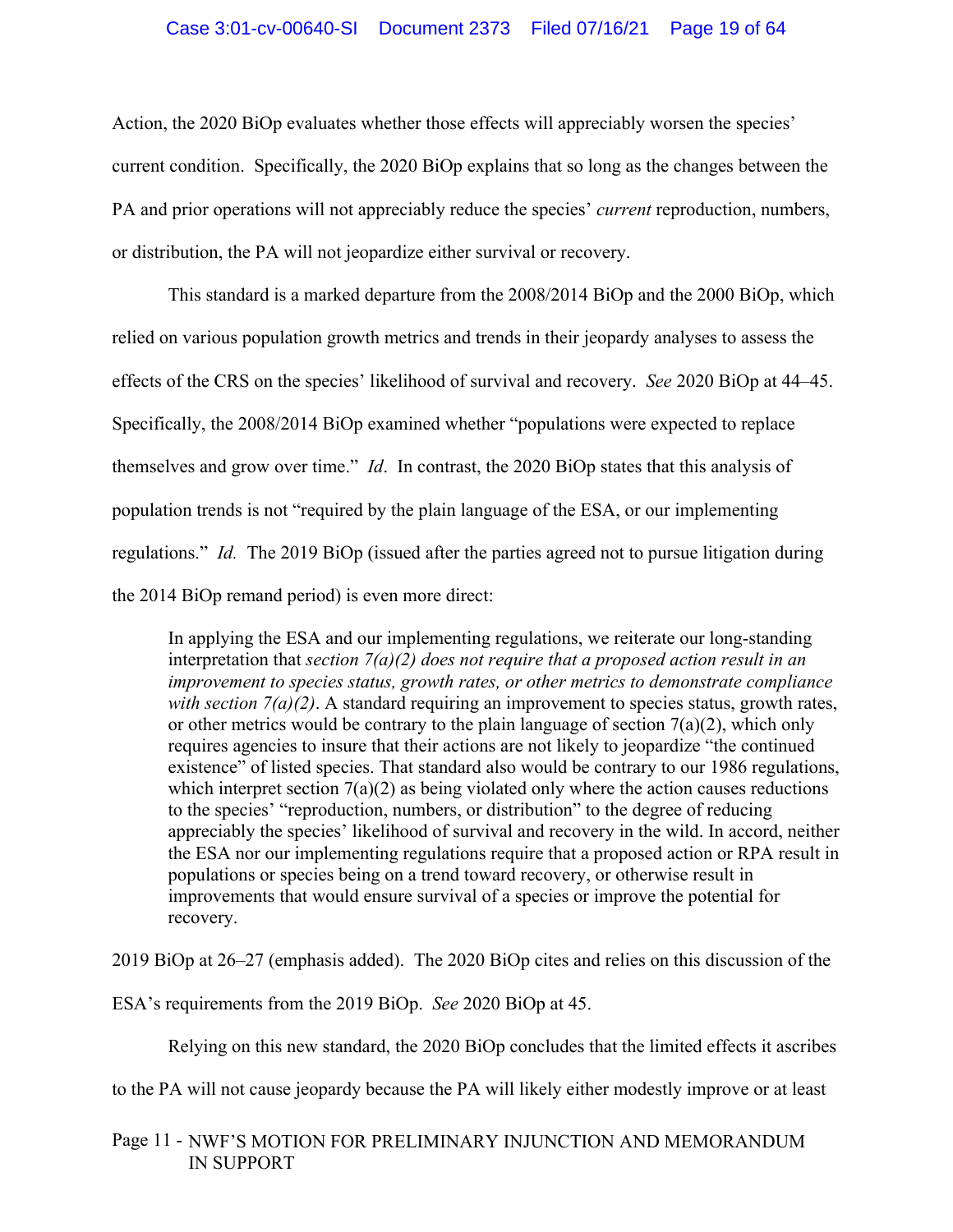### Case 3:01-cv-00640-SI Document 2373 Filed 07/16/21 Page 20 of 64

not appreciably reduce any listed species' *current* reproduction, numbers, or distribution when compared with prior dam operations. For example, the 2020 BiOp finds that in-river survival rates for juvenile Snake River spring/summer Chinook will "increase slightly" from 42.7 to 42.8 percent as a result of "increased spring spill levels with the flexible spill operation [under the PA] compared to the No Action Alternative." 2020 BiOp at 241; *id.* at 285 (citing the CRSO DEIS analysis). The BiOp does not discuss whether an in-river survival rate of 42.8 percent is likely to appreciably reduce the species' ability to actually survive and eventually recover.

Even where the 2020 BiOp recognizes that some aspects of the PA will likely adversely affect one or more listed species, it still concludes that the overall effects of the PA, as compared to prior operations, will either improve or not appreciably worsen the current condition of the species. For example, the BiOp acknowledges the harm to Snake River sockeye from two operational changes under the Proposed Action as compared to past operations: increased reservoir elevations above John Day Dam and modified turbine operations. *See, e.g.*, 2020 BiOp at 511–12. Nonetheless, the BiOp concludes that "[a]ltogether, recent (2008 to 2019) adult survival rates would be expected to continue at similar levels under the proposed action because the minor improvements and impairments [under the PA as compared to prior operations] should, on the whole, result in no substantial differences that would measurably affect survival rates." *Id.* at 512; *see also id.* at 201 (concluding that changes in turbine operations would not "measurably reduce[]" Snake River spring/summer Chinook adult survival rates "at the population, MPG, or ESU level"). Again, the 2020 BiOp does not discuss whether maintaining these survival rates is likely to appreciably reduce the species' ability to actually survive and eventually recover.

Relying on these and similar assessments that the PA will "improve" or at least maintain

# Page 12 - NWF'S MOTION FOR PRELIMINARY INJUNCTION AND MEMORANDUM IN SUPPORT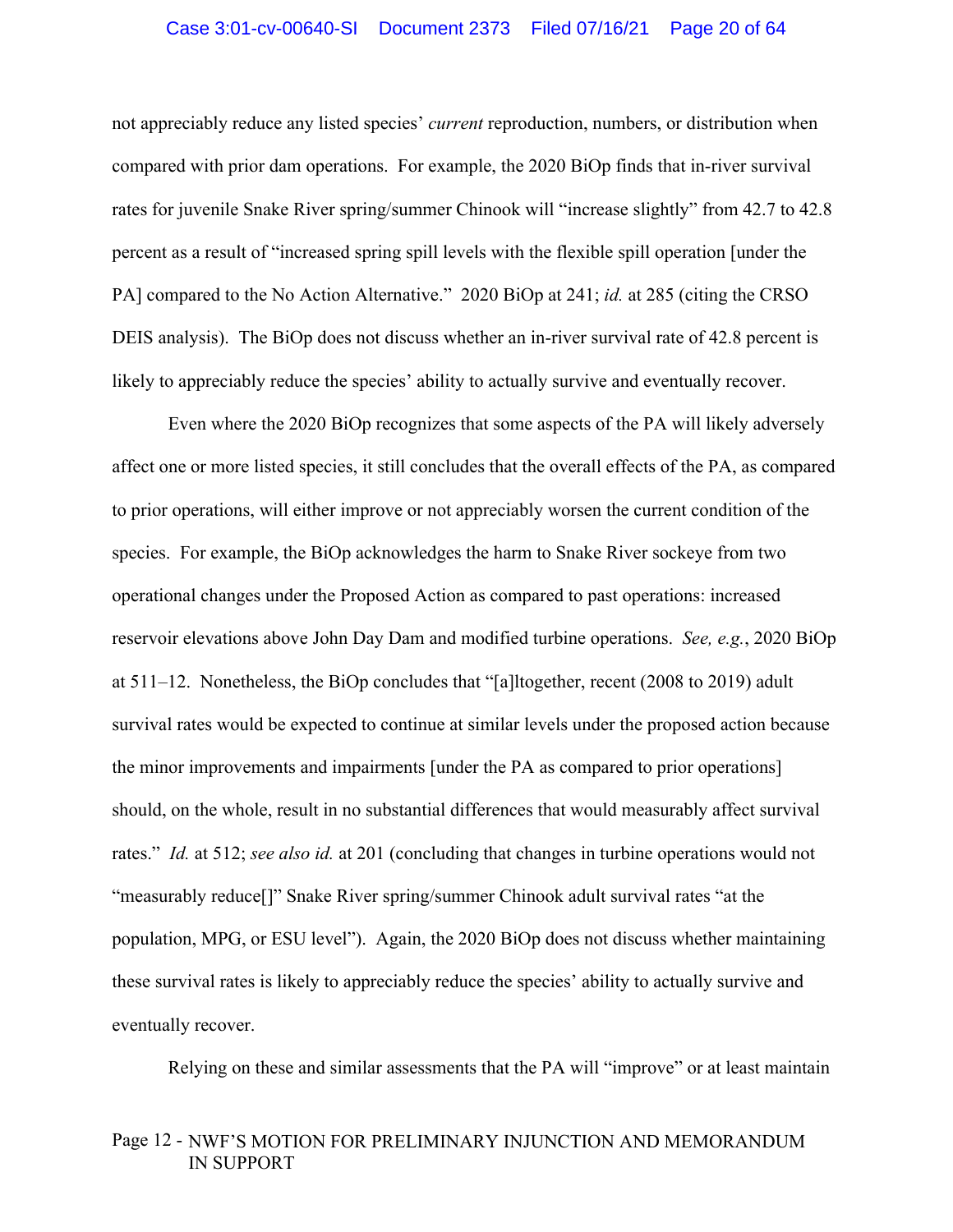### Case 3:01-cv-00640-SI Document 2373 Filed 07/16/21 Page 21 of 64

recent conditions, the 2020 BiOp concludes in nearly identical language for each listed species that "the effects of the action will not cause reductions in reproduction, numbers, or distribution" of any listed species and so will not cause jeopardy. *See, e.g.*, 2020 BiOp at 291 (Snake River spring/summer Chinook); *id.* at 428 (Snake River steelhead); *id.* at 534 (Snake River sockeye); *id.* at 640 (Snake River fall Chinook).

# C. The 2020 BiOp Does Not Evaluate Whether the Proposed Action With the Advancing Effects of Climate Change Will Cause Jeopardy to ESA-Listed Salmon and Steelhead.

The 2020 BiOp discusses the effects of the Proposed Action in combination with advancing climate change and concludes that these effects will be devastating for salmonids. The BiOp, however, does not address whether the PA will jeopardize listed species in a warming world. Instead, the 2020 BiOp concludes that these harmful effects are not caused by the PA and that the PA will help "mitigate" for the effects of climate change to some unspecified degree.

The majority of the 2020 BiOp's analysis of the effects of the Proposed Action assumes a stable climate, not a warming one. *See, e.g.*, 2020 BiOp at 97 (life cycle models represent recent climate conditions, using data from the last 20 years). In a separate section for each species, the 2020 BiOp presents an analysis of the effects of the PA in combination with the effects of advancing climate change. For Snake River spring/summer Chinook, the 2020 BiOp includes a quantitative analysis of these effects. *See id*. at 242–79; *see also infra* at 32–37. For all other species/ESUs, the BiOp only includes a brief qualitative discussion of the effects of climate change. *See, e.g.*, *id*. at 445–51 (Snake River sockeye); *id.* at 657–63, 743 (upper Columbia spring/summer Chinook).

Page 13 - NWF'S MOTION FOR PRELIMINARY INJUNCTION AND MEMORANDUM IN SUPPORT The quantitative analysis for Snake River spring/summer Chinook that predicts the effects of the PA in a warming climate shows alarming declines in abundance of every population analyzed. *See* 2020 BiOp at 246–47, 256, 264–65. The 2020 BiOp acknowledges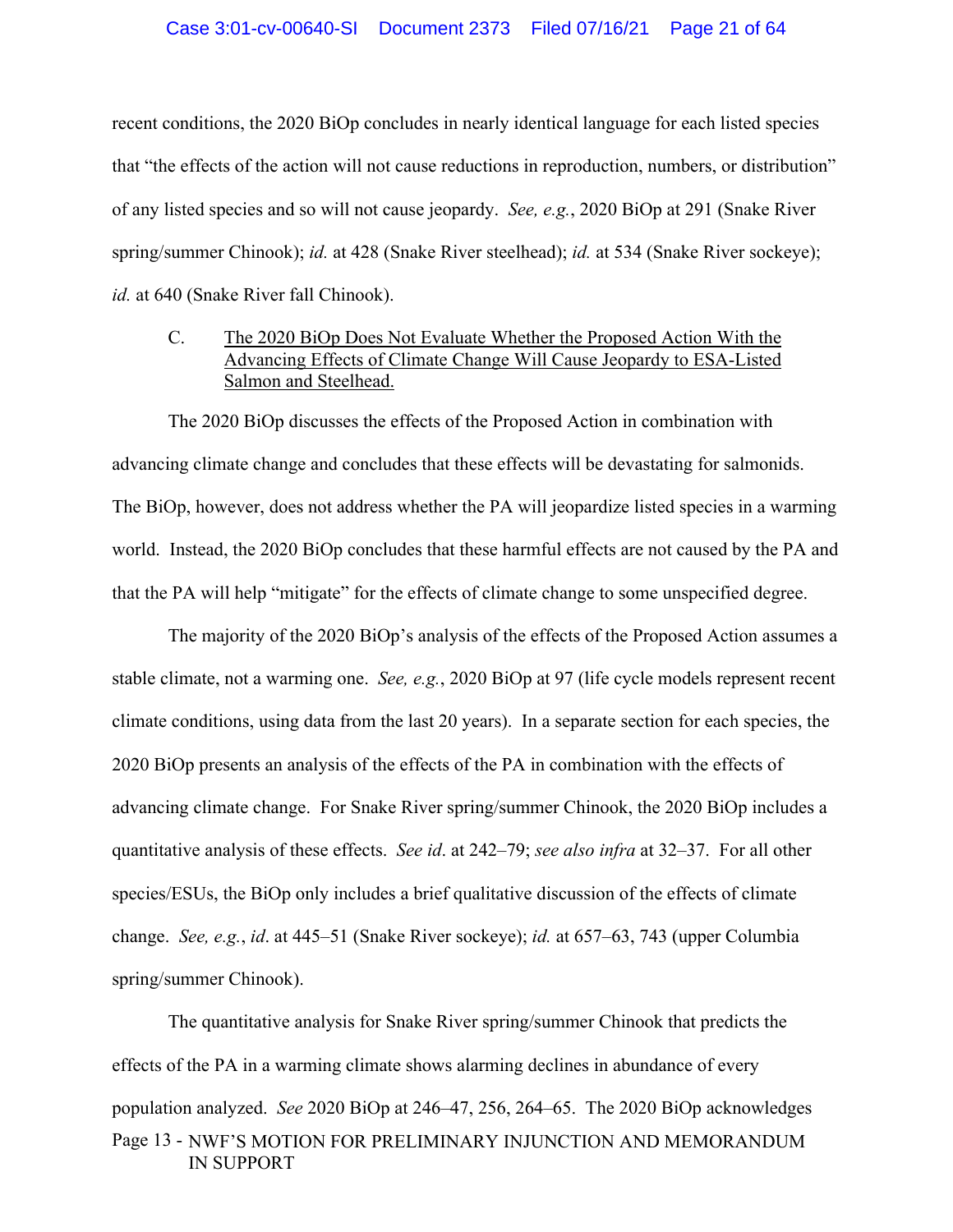#### Case 3:01-cv-00640-SI Document 2373 Filed 07/16/21 Page 22 of 64

that "[d]eclines of this magnitude . . . would threaten to extirpate a large number of small populations, and would substantially reduce the abundance and productivity of larger populations." *Id.* at 275. The BiOp notes that "[t]he threat to larger populations (substantially reduced abundance and productivity) causes even greater concern because they are the remaining salmon strongholds, which provide genetic and demographic resilience for the ESU as a whole." *Id.* at 276.

The 2020 BiOp's conclusions on likely extinction risks are similarly alarming. For example, for the Middle Fork Salmon River Major Population Group of Snake River spring/summer Chinook, the 2020 BiOp predicts that the Proposed Action with climate change "substantially increase[s] the probability of falling below the [quasi-extinction] threshold for all six populations. The median probability increased to between 93 and 100 percent for the three smaller populations . . . . The median probabilities also increased substantially for the larger populations, ranging from 67 to 85 percent with the proposed action scenario, and from 50 to 72 percent [using alternative assumptions]." 2020 BiOp at 257. This means that in a warming world, it ranges from likely to virtually certain that implementing the PA will lead to every population of the Middle Fork Salmon River Major Population Group falling below the Quasi-Extinction Threshold within the next 24 years. *Id.* 

The 2020 BiOp concludes that climate change "poses a substantial threat to [Snake River] spring/summer Chinook salmon." *Id*. at 279. It finds, however, that the low abundances and high extinction risks shown by modeling the Proposed Action in a warming world "are not caused by, nor will they be exacerbated by, the continued operation and maintenance of the CRS." *Id.* Instead, the 2020 BiOp asserts that implementation of the "proposed non-operational conservation measures (tributary habitat and estuary habitat restoration, and predator

# Page 14 - NWF'S MOTION FOR PRELIMINARY INJUNCTION AND MEMORANDUM IN SUPPORT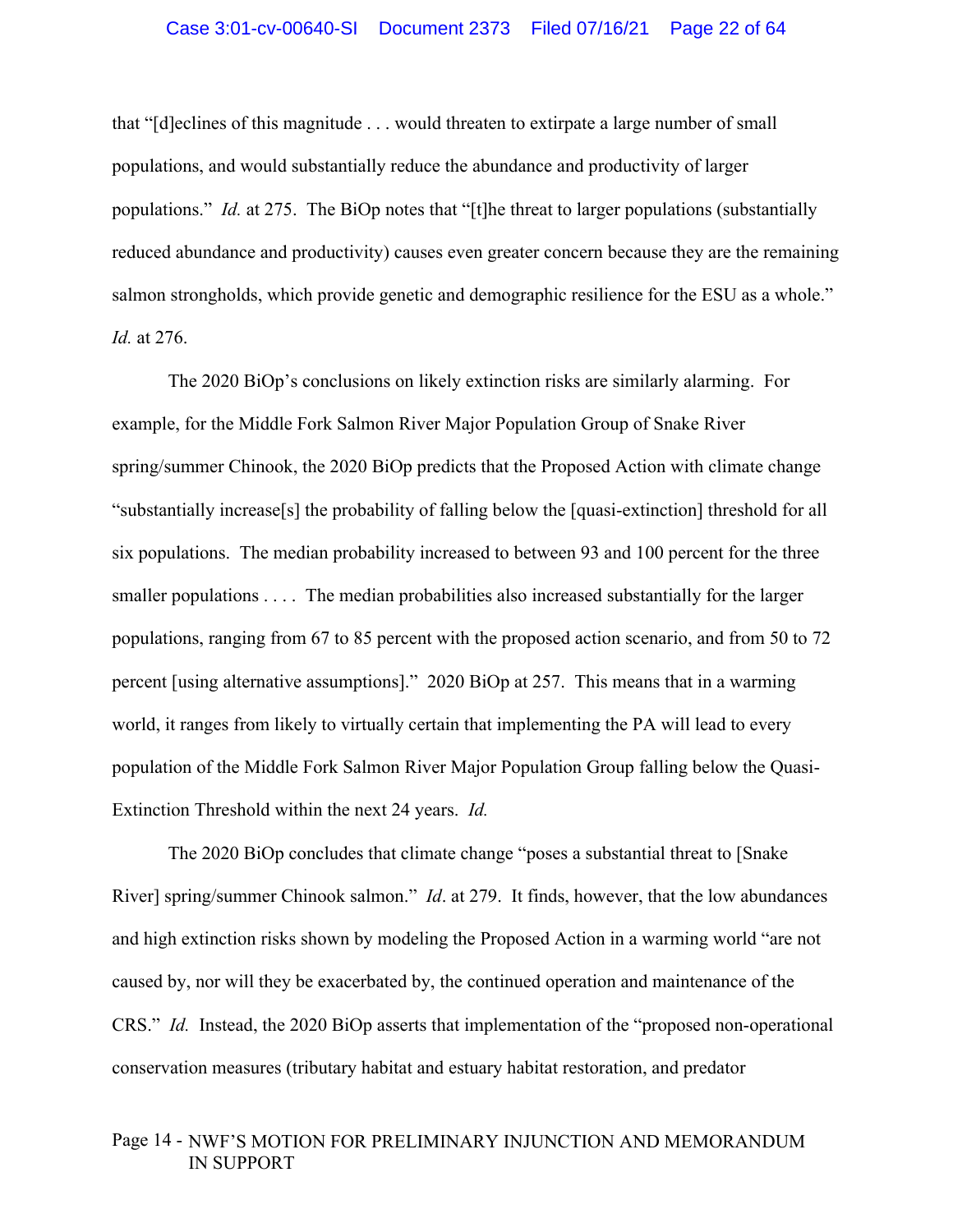#### Case 3:01-cv-00640-SI Document 2373 Filed 07/16/21 Page 23 of 64

management) should . . . contribute to resilience in the freshwater life history stages." *Id.*; *see also id.* at 291 ("The proposed action is expected to reduce both the scope and severity of those impacts [of climate change] and not exacerbate them.").

In short, the 2020 BiOp predicts that the Proposed Action in combination with climate change will cause at least a severe depletion of every population of Snake River spring/summer Chinook analyzed. However, the BiOp never actually determines whether the effects of the PA with climate change will avoid jeopardy because the BiOp attributes these devastating effects to climate change alone. Instead, the BiOp answers a different question—whether the PA will "mitigate" the impacts of climate change on the listed species to some unspecified extent as compared to prior CRS operations.

# D. The 2020 BiOp Relies on Benefits From Unspecified and Uncertain Habitat Improvement Actions.

The 2020 BiOp includes in the Proposed Action continuing tributary and estuary habitat mitigation programs to improve habitat for salmonids. *See* 2020 BiOp at 74–77. The BiOp does not list the specific habitat actions that will be included in these programs, however. Instead, the BiOp notes that the Corps (and other action agencies) "will develop, with input from NMFS, a series of prospective 5-year implementation plans that outline the specific actions the Action Agencies intend to implement in that timeframe." *Id.* at 76.

The 2020 BiOp relies in part on the projected benefits from these unspecified habitat improvement actions to support its conclusion that the PA will not jeopardize any listed species of salmon or steelhead. *See, e.g.*, 2020 BiOp at 286 (concluding that "[i]mplementation of the tributary habitat actions analyzed in this opinion, if implemented as described in the proposed action, will provide additional near-term and long-term benefits to the targeted populations by improving tributary habitat in the manner and timeframes outlined [above]"); *id.* at 210–12

# Page 15 - NWF'S MOTION FOR PRELIMINARY INJUNCTION AND MEMORANDUM IN SUPPORT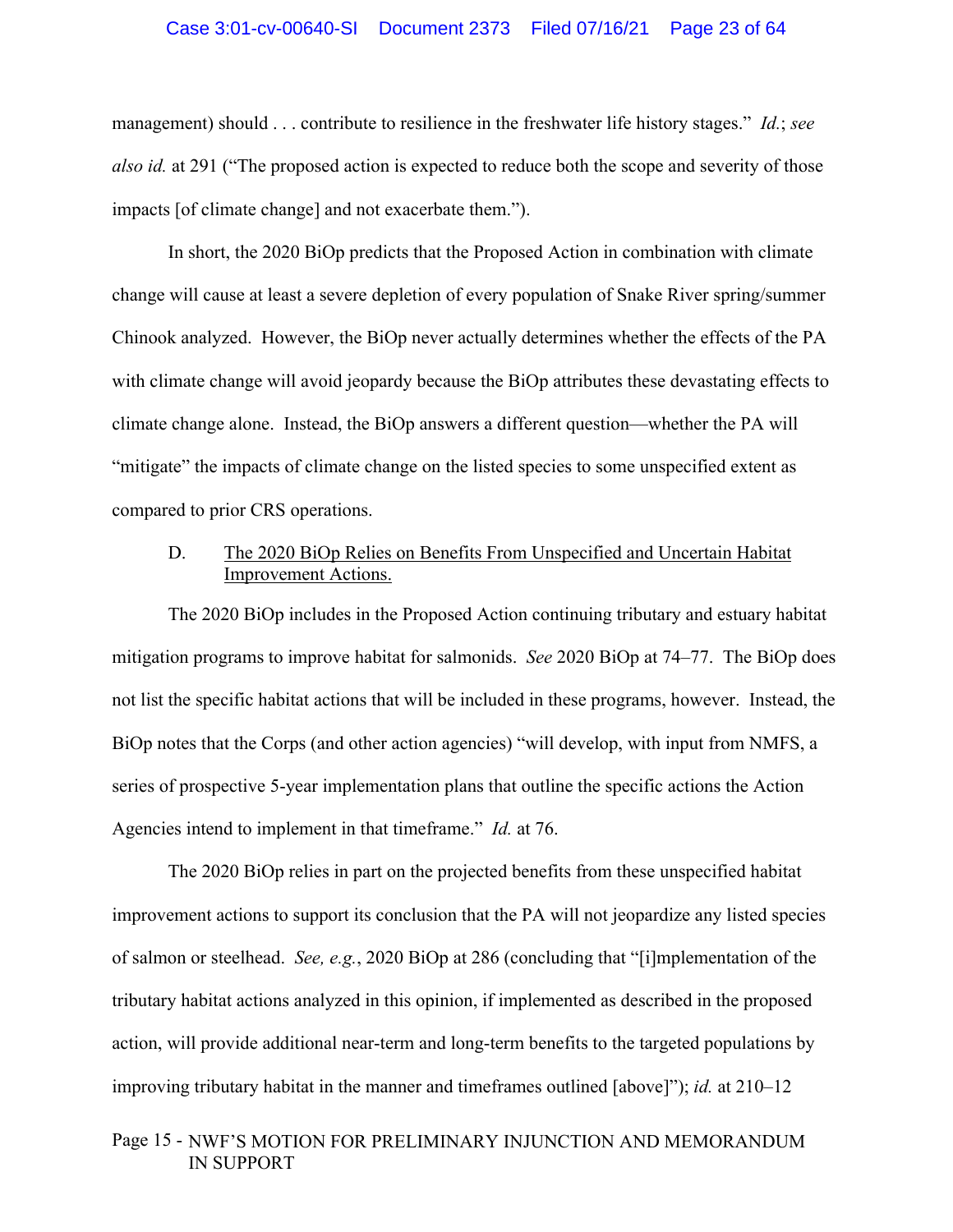(Table 2.2-18, describing generally the benefits of tributary habitat improvement actions); *see also, e.g., id.* at 424 (noting unspecified "additional benefits" for Snake River steelhead from continuation of tributary habitat actions under the PA).

The BiOp's quantitative analyses also incorporate the projected effects of these future, unspecified habitat improvement actions. *See, e.g.,* 2020 BiOp at 224 ("Many of these Snake River spring/summer Chinook salmon populations have been targeted for habitat restoration actions . . . . Estimated effects of habitat improvements were incorporated into the model at years 5, 10, and 15. This reflects a reasonable assumption about the implementation timing of the proposed action."); *see also id.* at 226, 286.

These predicted benefits are not based on specific habitat actions, because those actions will be identified in plans that have not yet been developed. *Id*. at 76. Instead, these predicted benefits are based on general habitat goals. *See, e.g.,* BA at 2–98 (Table 2-19 identifying broad habitat metrics for Snake River spring/summer Chinook); *id.* at App. D (similar tables and additional narrative but no specific projects); *see also* 2020 BiOp at 75 (incorporating this analysis). On the basis of these broad goals and not-yet-developed implementation plans, the BiOp concludes that the PA "is likely to improve . . . degraded tributary and estuary habitat." *Id*. at 290; *see also id.* at 291 (concluding that "improvement actions" will increase "ecosystem functions" in tributary and estuary habitats).

# E. The 2020 BiOp Fails to Explain How Its Quantitative or Qualitative Analyses Support Its No Jeopardy Conclusion.

The 2020 BiOp ultimately concludes that the PA will not jeopardize any listed species of salmon or steelhead. The BiOp provides a quantitative analysis of the effects of the PA for some species before reaching this conclusion. Specifically, for Snake River spring/summer Chinook, the 2020 BiOp includes a quantitative analysis of the effects of the PA using NOAA's

# Page 16 - NWF'S MOTION FOR PRELIMINARY INJUNCTION AND MEMORANDUM IN SUPPORT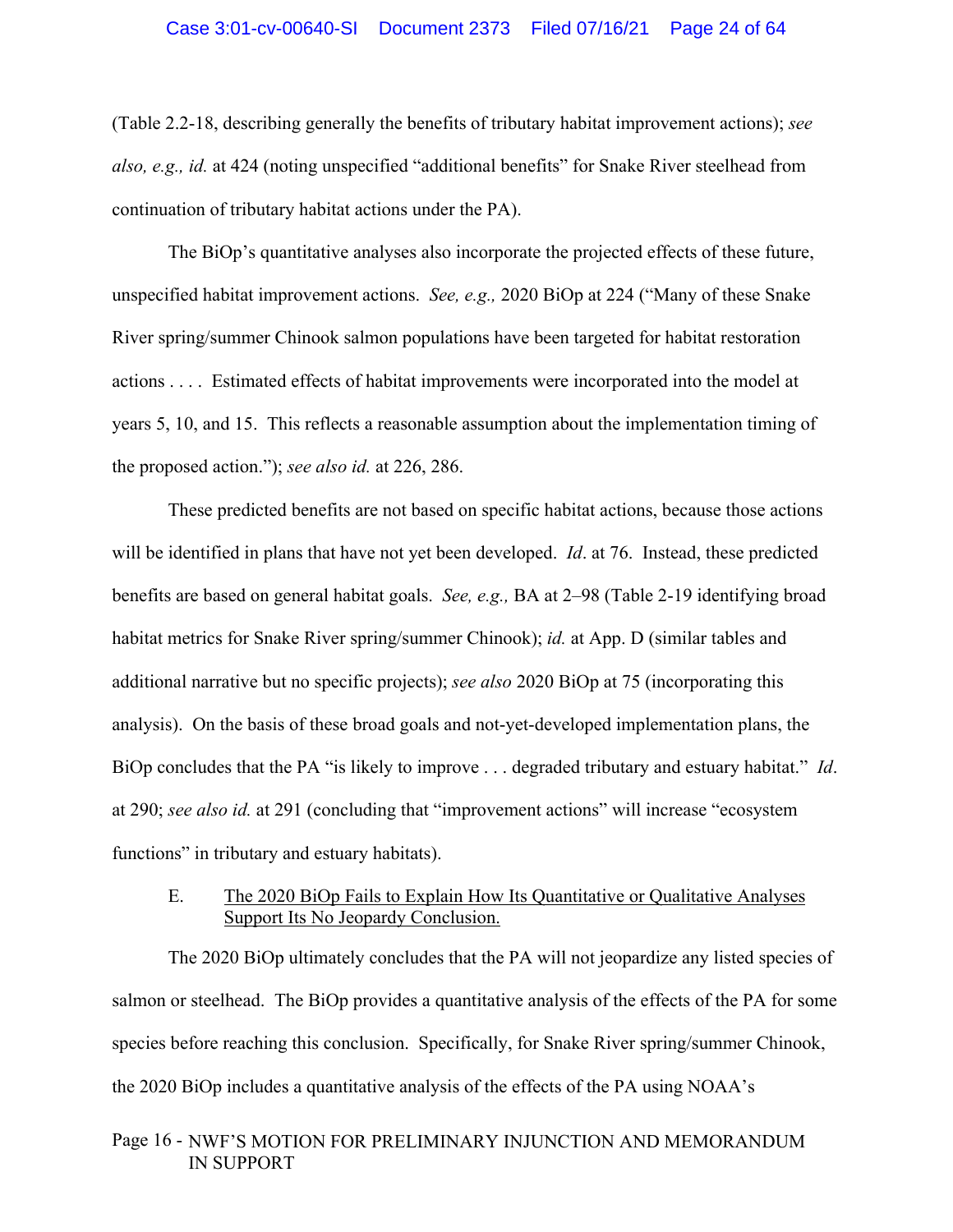COMPASS and lifecycle (LCM) models. *See* 2020 BiOp at 95–97. The BiOp also includes a limited quantitative analysis for some other species, *e.g. id.* at 398–99 (Snake River steelhead); *id.* at 741–44 (Upper Columbia River spring Chinook), but not others, *e.g. id.* at 514 (Snake River sockeye).

The BiOp's quantitative analysis for Snake River spring/summer Chinook uses two metrics to predict the effects of the PA on this species. First, it predicts average population abundance over 24 years. 2020 BiOp at 223. Second, it predicts the risk a population will fall below a quasi-extinction threshold ("QET") of 50 fish per year for four consecutive years during the next 24 years. *Id.* The BiOp notes that once a population drops below this QET threshold, it becomes increasingly unlikely that adult fish will be able to find spawning partners, and increasingly likely that other factors could fully extirpate the population. *Id*.

The 2020 BiOp presents the predicted effects of the PA on abundance and QET risk for each population of Snake River spring/summer Chinook, assuming a stable climate. *Id*. at 223–  $42<sup>9</sup>$  The BiOp notes that in most cases the models predict that the PA will cause some improvement in population abundance as compared to current abundance (under stable climate conditions). *See, e.g.*, *id.* at 240. The BiOp also reports a wide range of QET risk over 24 years, ranging from a 0% risk for some larger populations (when including both natural and hatchery spawners), *id.* at 237, up to a 94% risk for smaller populations (including only natural spawners), *id.* at 229, again assuming a stable climate.

The 2020 BiOp also presents model results that incorporate a warming climate.

 $9 \text{ In some instances the } 2020 \text{ BiOp models the QET and abundance parameters for populations}$ twice, first for hatchery and natural origin spawners combined, and then for only the natural origin spawners. *E.g.* 2020 BiOp at 227–29 (Grande Ronde River MPG). Only naturally spawned Snake River spring/summer Chinook and steelhead are protected under the ESA. *See id*. at 99 (spring/summer Chinook), 295 (steelhead).

Page 17 - NWF'S MOTION FOR PRELIMINARY INJUNCTION AND MEMORANDUM IN SUPPORT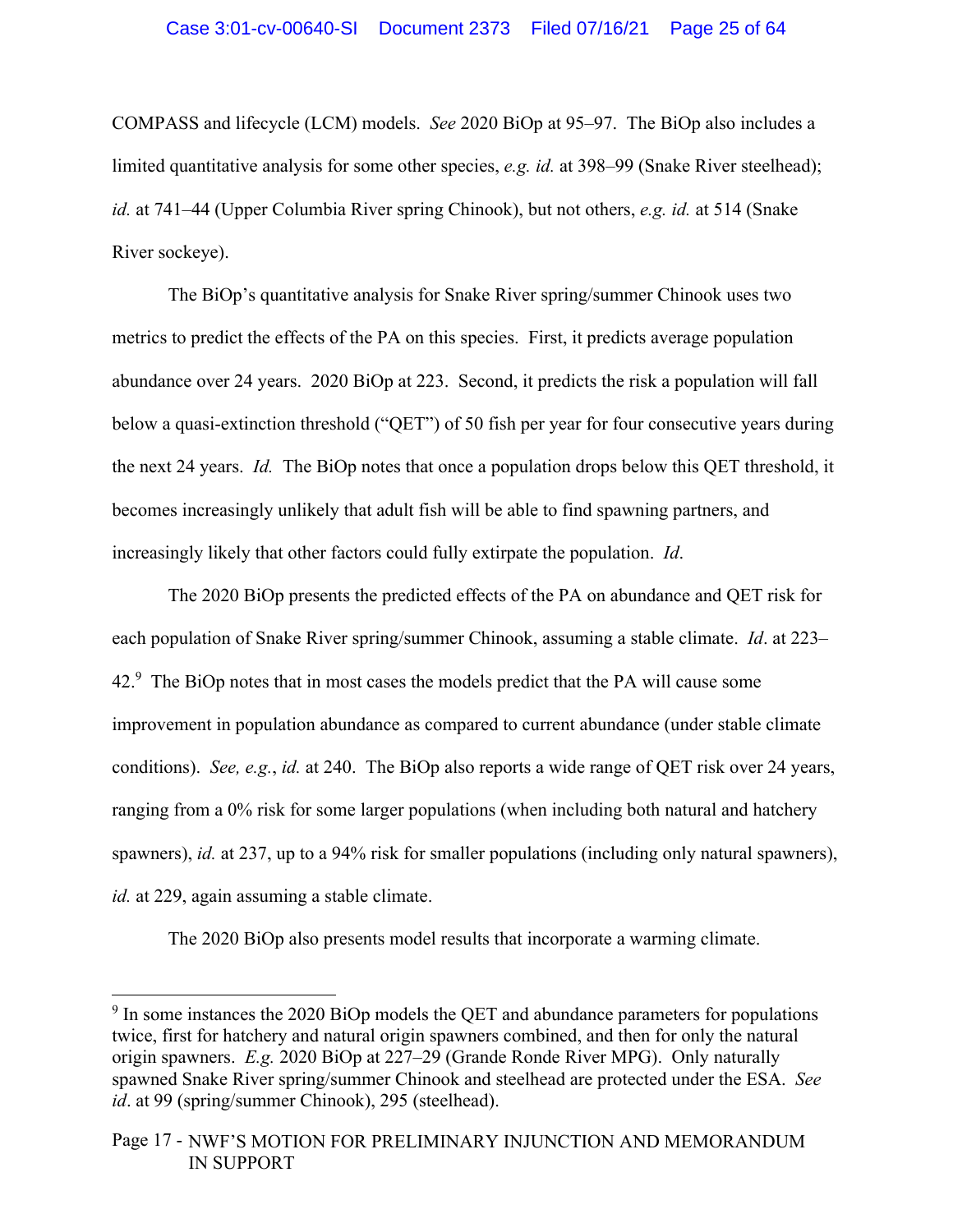### Case 3:01-cv-00640-SI Document 2373 Filed 07/16/21 Page 26 of 64

Specifically, the BiOp presents the effects of the PA on abundance and QET risk for each population of Snake River spring/summer Chinook assuming a warming climate. 2020 BiOp at 242–79. This analysis shows dramatic declines in abundance and dramatic increases in QET risk for every population analyzed. *Id.; see also supra* at 13–15.

For each population, under stable and warming climate conditions, the 2020 BiOp also includes as an "alternative" set of abundance and QET risk model results which incorporate an across-the-board 35% productivity increase. *E.g.*, *id*. at 233. The BiOp states that this 35% productivity increase is "hypothesized" and so not certain to occur. *See id.* at 224, 241.10

While the 2020 BiOp reports the abundance levels predicted by its models under a variety of scenarios, it does not state what level of abundance would be so low that it would constitute an appreciable reduction in the species' likelihood of survival and recovery. Similarly, the BiOp reports QET risk under a variety of scenarios, but it does not state what level of QET risk would be too high and lead to a jeopardy finding. Nor does the BiOp rely on any external benchmarks (such as population performance standards or minimum viable abundance numbers, *see infra* at 40–44) against which to judge the abundance and QET risk it predicts for the PA. And it does not otherwise explicitly connect these quantitative estimates of abundance and QET risk to the species' likelihood of survival and eventual recovery.<sup>11</sup>

The 2020 BiOp ultimately does not explain how the various qualitative and quantitative

 $10$  The 2020 BiOp claims that this 35% productivity increase is a way to account for reductions in latent mortality consistent with the "hypothesis" of the Fish Passage Center's Comparative Survival Study ("CSS") that smolts that pass over the dams instead of through the turbines or bypass systems experience reduced latent mortality in the ocean. *See* 2020 BiOp at 241.

 $11$  The 2020 BiOp also provides qualitative analyses of factors such as estuary habitat actions and avian predation that prior BiOps have assessed quantitatively. *Compare* 2020 BiOp at 206–08; *id.* at 218–20 *with NWF v. NMFS*, 184 F. Supp. 3d at 903–904 (discussing estuary habitat analysis); *id.* at 926–927 (discussing analysis of avian predation).

Page 18 - NWF'S MOTION FOR PRELIMINARY INJUNCTION AND MEMORANDUM IN SUPPORT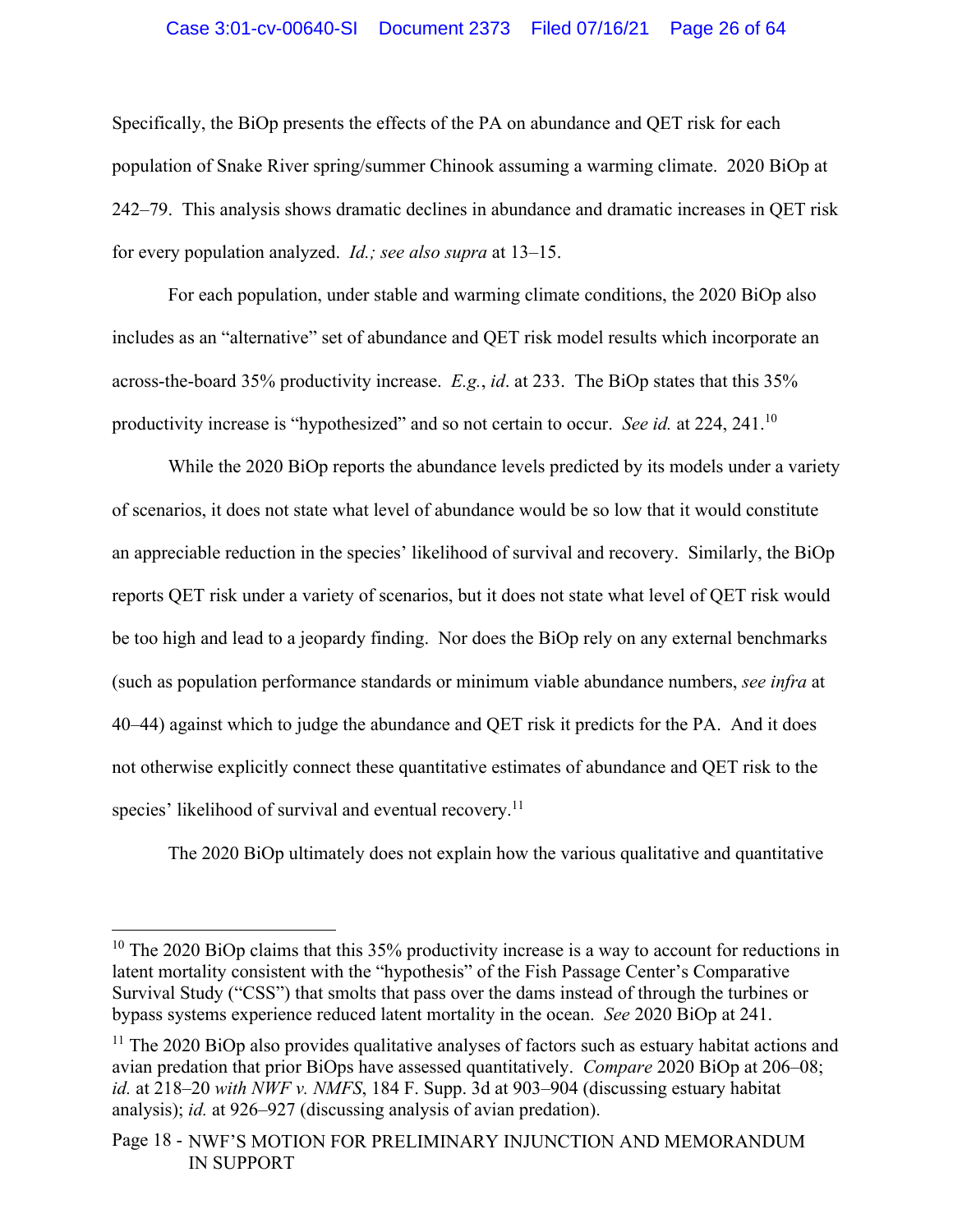#### Case 3:01-cv-00640-SI Document 2373 Filed 07/16/21 Page 27 of 64

factors it considers are weighted or combined to support a no-jeopardy finding. Instead, in its concluding "Integration and Synthesis" discussion, the 2020 BiOp describes in broad terms some of the ways in which the PA will affect salmon, in comparison to prior dam operations. 2020 BiOp at 283–91 (Snake River spring/summer Chinook). It notes that "the proposed action includes some elements that will harm salmonids and some that will benefit salmonids." *Id.* at 290. The BiOp also notes that the Proposed Action combined with current and future climate change poses a profound threat to the listed species. *Id.* at 291. It then concludes that the Proposed Action will not jeopardize any of the listed species of salmon and steelhead. *Id.* at 290–91 (no-jeopardy finding for Snake River spring/summer Chinook); *see also, e.g., id.* at 528– 34 (Snake River sockeye); *id.* at 748–55 (Upper Columbia River spring Chinook).

\* \* \*

In sum, the 2020 BiOp concludes that the operation of the CRS will not jeopardize any listed species of salmon or steelhead. 2020 BiOp Cover Letter. This conclusion is founded on a comparative analysis that assigns the harm from past and ongoing CRS operations to the environmental baseline, a not-appreciably-worse jeopardy standard, a dismissal of climate impacts, assumed benefits from unspecified habitat actions, and a quantitative and qualitative analysis that is neither explained nor connected to the future prospects of the species.

# II. THE CORPS' 2020 ROD IS BASED ON THE FLAWED 2020 BIOP

The Corps owns and operates the eight dams and reservoirs on the lower Snake and lower Columbia Rivers. In the 2020 ROD, the Corps adopts the "Selected Alternative" as its plan for CRS operations and associated actions, which is the same as the Proposed Action described in the 2020 BiOp (and the Preferred Alternative in the CRSO FEIS). 2020 ROD at 2. As it has done in the past, the Corps relies on the 2020 BiOp to establish its compliance with the ESA without any separate, independent, or different analysis. *See, e.g., id.* at 44–45, 54; *cf. NWF v.* 

# Page 19 - NWF'S MOTION FOR PRELIMINARY INJUNCTION AND MEMORANDUM IN SUPPORT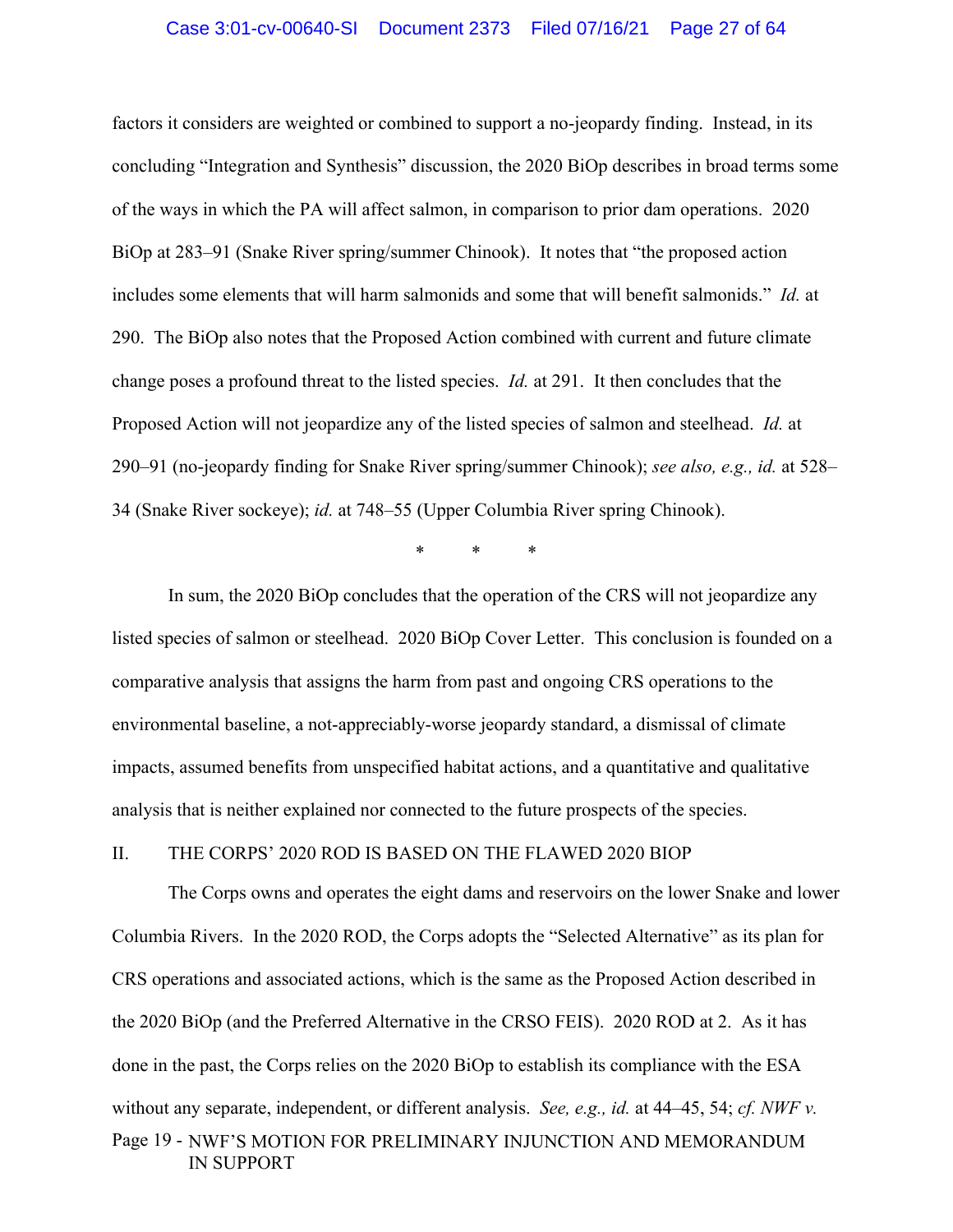*NMFS*, 2017 WL 1829588 at \*5 (concluding that the Corps violated the ESA by relying on the 2014 BiOp without conducting any independent analysis of whether its actions complied with the ESA), *aff'd* 866 F.3d 803 (9th Cir. 2018).

# STANDARD OF REVIEW

The Ninth Circuit recognizes two standards for granting preliminary injunctive relief. Under the first, plaintiffs must establish that: (1) they are likely to succeed on the merits; (2) they are likely to suffer irreparable harm in the absence of preliminary relief; (3) the balance of equities tips in their favor; and (4) that an injunction is in the public interest. *Winter v. Nat. Res. Def. Council, Inc.*, 555 U.S. 7, 20 (2008); *Cal. Trucking Ass'n v. Bonta*, 996 F.3d 644, 652 (9th Cir. 2021). Second, the Circuit also recognizes a "sliding scale" standard for preliminary relief where "a stronger showing of one element may offset a weaker showing of another." *Hernandez v. Sessions*, 872 F.3d 976, 990 (9th Cir. 2017) (quoting *Pimental v. Dreyfus*, 670 F.3d 1096, 1105 (9th Cir. 2012) (per curiam)); *All. for the Wild Rockies v. Cottrell*, 632 F.3d 1127, 1134 (9th Cir. 2011) (holding that the sliding scale test remains viable post *Winter*). "[W]here there are only 'serious questions going to the merits'—that is, less than a 'likelihood of success' on the merits—a preliminary injunction may still issue so long as 'the balance of hardships tips sharply in the plaintiff's favor' and the other two factors are satisfied." *Ramos v. Wolf*, 975 F.3d 872, 888 (9th Cir. 2020) (quoting *Short v. Brown*, 893 F.3d 671, 675 (9th Cir. 2018)).

Page 20 - NWF'S MOTION FOR PRELIMINARY INJUNCTION AND MEMORANDUM IN SUPPORT In ESA cases, these standards are modified. Specifically, the equitable balancing of hardships and the public interest factors always favor an injunction to protect the listed species because the "plain intent of Congress in enacting this statute was to halt and reverse the trend toward species extinction, whatever the cost," and thus "the balance has been struck in favor of affording endangered species the highest of priorities . . . ." *Tenn. Valley Auth. v. Hill*, 437 U.S. 153, 184, 194 (1978); *see also NWF v. NMFS*, 2017 WL 1829588 at \*3 (explaining ESA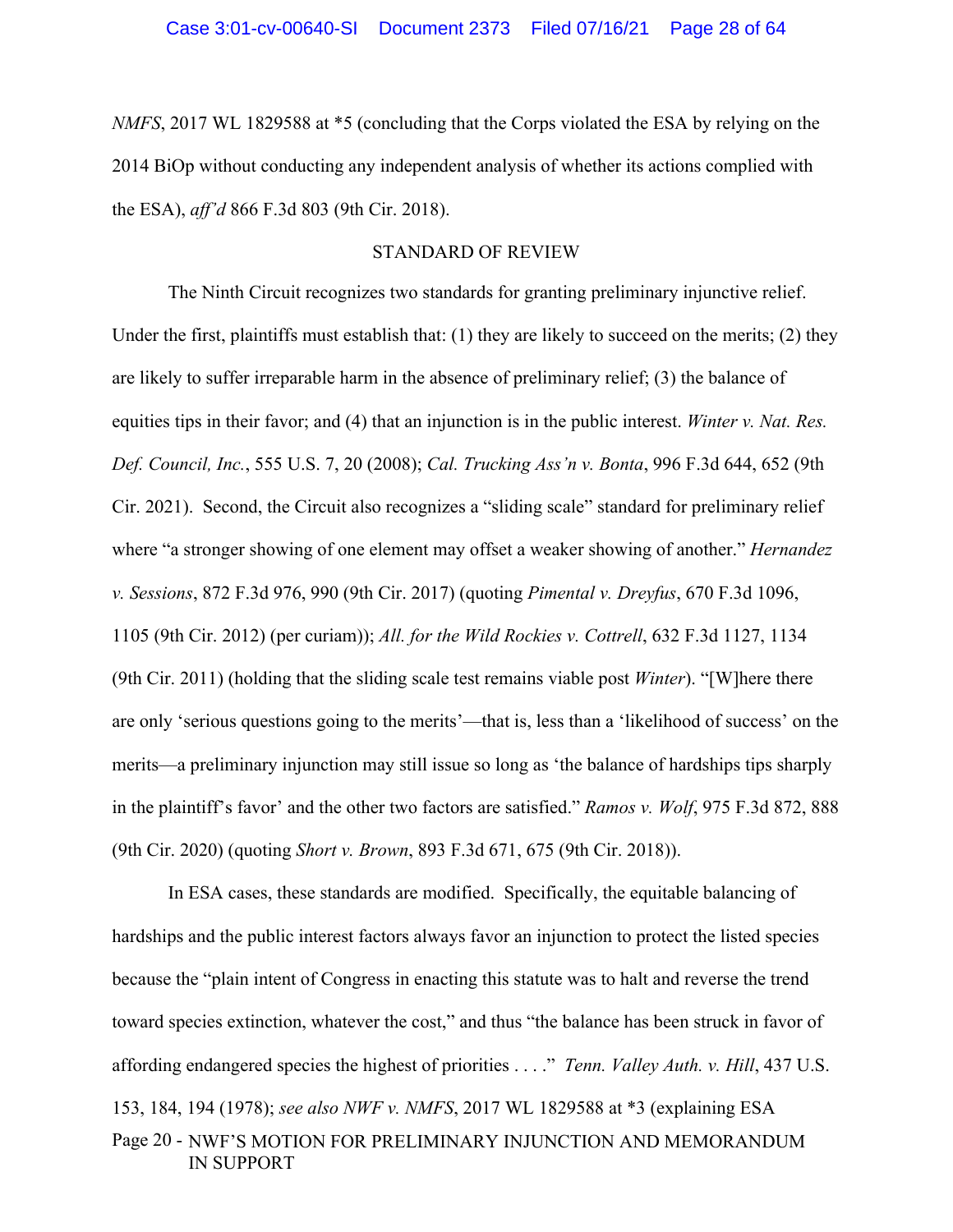injunction standard); *NWF v. NMFS*, 839 F. Supp. 2d 1117, 1130–31 (D. Or. 2011) ("'In Congress's view, projects that jeopardize[] the continued existence of endangered species threaten incalculable harm: accordingly, it decided that the balance of hardships and the public interest tip heavily in favor of endangered species.'") (quoting *Sierra Club v. Marsh*, 816 F.2d 1376 (9th Cir. 1987)).

For the reasons described below, NWF is likely to succeed on the merits of its claims against the Corps, and the relief NWF and Oregon seek will reduce the irreparable harm to listed salmon and steelhead that would otherwise occur under the illegal 2020 BiOp and 2020 ROD. This relief also is narrowly tailored to address this harm. *League of Wilderness Defs./Blue Mountains Biodiversity Project v. Connaughton*, 752 F.3d 755, 767 (9th Cir. 2014)

("'[i]njunctive relief must be tailored to remedy the specific harm alleged' . . .") (quoting *Natural Res. Def. Council, Inc. v. Winter*, 508 F.3d 885, 886 (9th Cir. 2007)).<sup>12</sup>

# ARGUMENT

# I. NWF IS LIKELY TO SUCCEED ON THE MERITS OF ITS CLAIMS AGAINST THE CORPS FOR VIOLATIONS OF THE ESA.

NWF is likely to succeed on the merits of its ESA claims against the Corps because the 2020 BiOp is built on an analysis and structure the Court has already rejected as inconsistent with the ESA and its implementing regulations—in many cases more than once—and the 2020 ROD relies on the 2020 BiOp to establish compliance with the ESA.

First, the 2020 BiOp's jeopardy analysis improperly focuses on the effects of the Proposed Action isolated from and compared to the effects of past dam operations. The Court

 $12$  NWF continues to have standing to pursue its claims against the Corps based on injury to its members' interests in Columbia Basin salmon and steelhead. *See* Supplemental Declaration of Joseph Bogaard and Supplemental Declaration of Liz Hamilton (filed concurrently).

Page 21 - NWF'S MOTION FOR PRELIMINARY INJUNCTION AND MEMORANDUM IN SUPPORT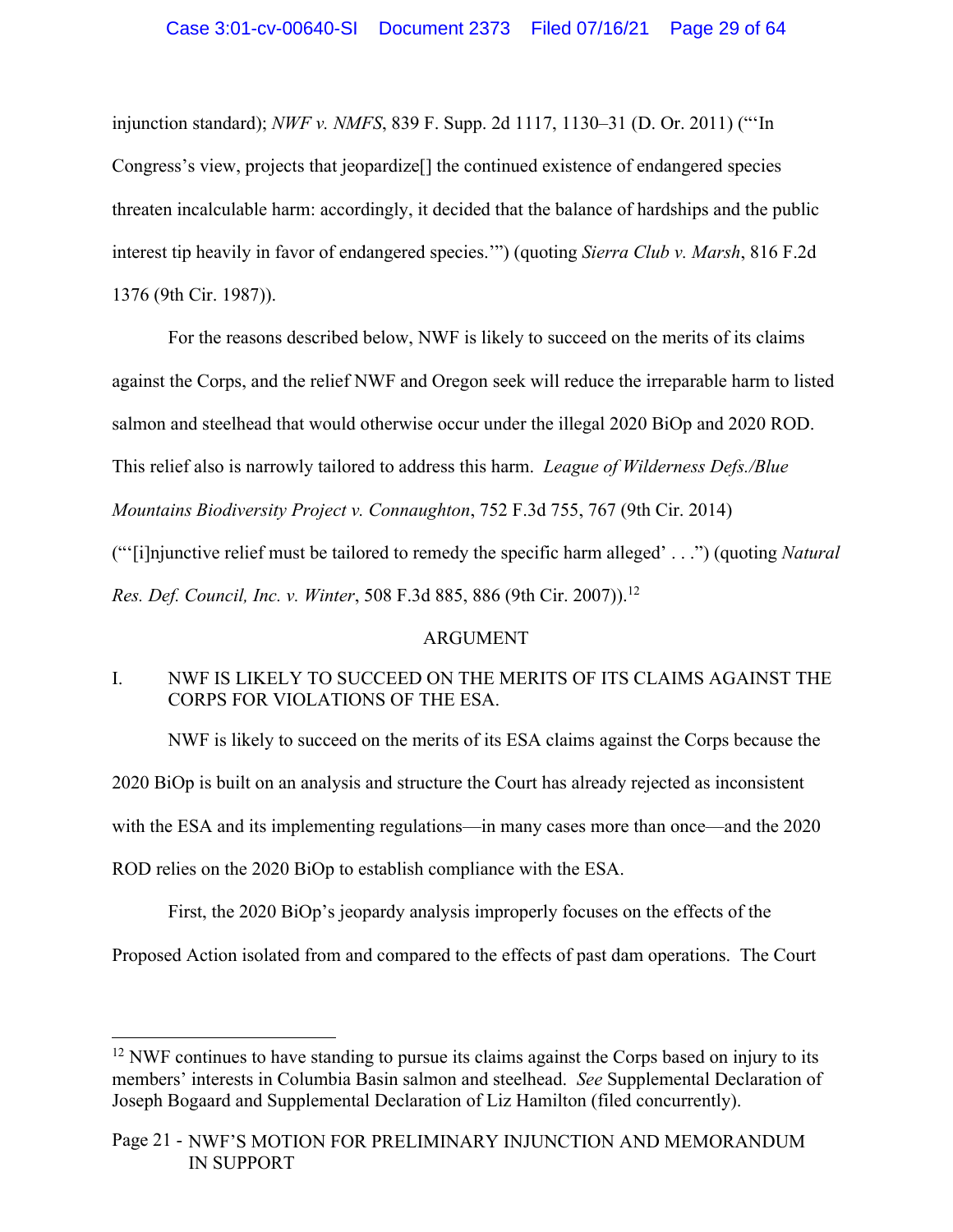has previously rejected as contrary to the ESA this kind of "isolate-and-compare" jeopardy analysis. *See NWF v. NMFS*, 2005 WL 1278878 at \*9–13 ("Courts have rejected NOAA's comparative approach in jeopardy analyses.") (citations omitted). The BiOp relies on a revised regulatory definition of the "environmental baseline" to support this comparative analysis, but nothing in this new definition insulates the Corps' discretionary operation of the CRS from the ESA's consultation requirement. The result of this illegal comparative approach is to exclude from the Proposed Action the effects of more than two decades of illegal action under prior proposed actions and RPAs. This attempt at legal alchemy—transforming the illegal into the legal—in the face of a series of adverse Court decisions should be rejected.

Second, the 2020 BiOp employs a jeopardy standard that only considers whether the Proposed Action will appreciably reduce the species' *current* reproduction, numbers or distribution. Courts have uniformly rejected this "not-appreciably-worse" jeopardy standard. *See NWF v. NMFS*, 524 F.3d 917, 930 (9th Cir. 2008) ("Under this approach, a listed species could be gradually destroyed, so long as each step on the path to destruction is sufficiently modest. This type of slow slide into oblivion is one of the very ills the ESA seeks to prevent."). Relying on this illegal standard, the BiOp fails to rationally analyze the PA's effect on the listed species' likelihood of survival and eventual recovery, as the ESA requires. *See* 50 C.F.R. § 402.02.

 Third, the 2020 BiOp does not determine whether the Proposed Action will avoid jeopardy in a future that includes climate change—in other words, the real world. The BiOp candidly reports that the Proposed Action together with climate change will lead to at least the severe depletion of every population of listed salmon it analyzes. Instead of concluding that the PA will cause jeopardy in a warming world, however, the BiOp repeats a familiar error by

# Page 22 - NWF'S MOTION FOR PRELIMINARY INJUNCTION AND MEMORANDUM IN SUPPORT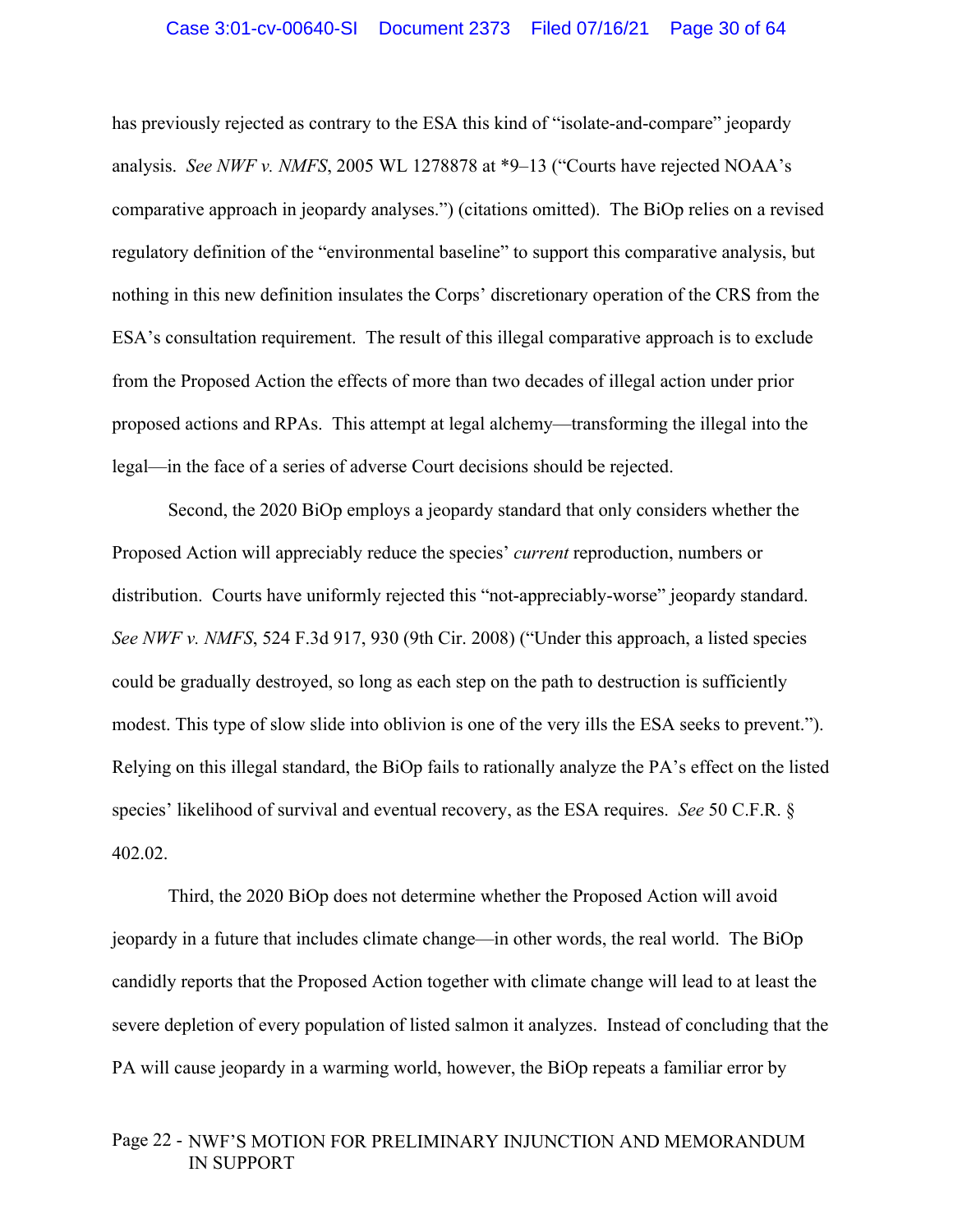### Case 3:01-cv-00640-SI Document 2373 Filed 07/16/21 Page 31 of 64

asserting instead that the measures in the Proposed Action will mitigate the effects of climate change to some unspecified extent. *See NWF v. NMFS*, 184 F. Supp. 3d at 917–924 (discussing failure of the 2014 BiOp to account for the effects of the 2014 RPA with climate impacts).

 Fourth, the 2020 BiOp fails to give the benefit of the doubt to the listed species by relying on unspecified and uncertain habitat mitigation actions, despite the Court's rejection of this approach in prior BiOps. *See id.* at 906, 910 (failure to give species the benefit of the doubt).

 Finally, the 2020 BiOp fails to use the best currently available scientific information in its jeopardy analysis or provide a rational explanation for its ultimate no-jeopardy conclusion. The Court has also addressed these failures in prior illegal BiOps. *See id.* at 891 (failure to use best available science).

# A. The 2020 BiOp Is Built on an Illegal "Isolate-and-Compare" Jeopardy Analysis.

The 2020 BiOp reaches the first no-jeopardy finding for dam operations since the 2004 BiOp that this Court and the Ninth Circuit both firmly rejected. *See NWF v. NMFS*, 2005 WL 1278878, *aff'd*, 524 F.3d 917 (9th Cir. 2008). The no-jeopardy finding in the 2020 BiOp has very little to do with the nature of the actions it considers, which continue largely unchanged CRS operations that have failed to comply with the ESA for decades and brought salmon and steelhead populations to the brink of extinction. Instead, the 2020 BiOp's no-jeopardy finding is the result of yet another change in approach to evaluating jeopardy. This latest change is not really new, however. Rather, it is a return to the comparative jeopardy analysis of the illegal 2004 BiOp.

This comparative framework fails for two reasons. First, the Court has already rejected it as contrary to the ESA. Second, the Corps' operation of the CRS is discretionary, and nothing in the revised regulatory definition of the "environmental baseline" allows the Corps to assign the effects of decades of illegal actions to the baseline for its comparative jeopardy analysis.

# Page 23 - NWF'S MOTION FOR PRELIMINARY INJUNCTION AND MEMORANDUM IN SUPPORT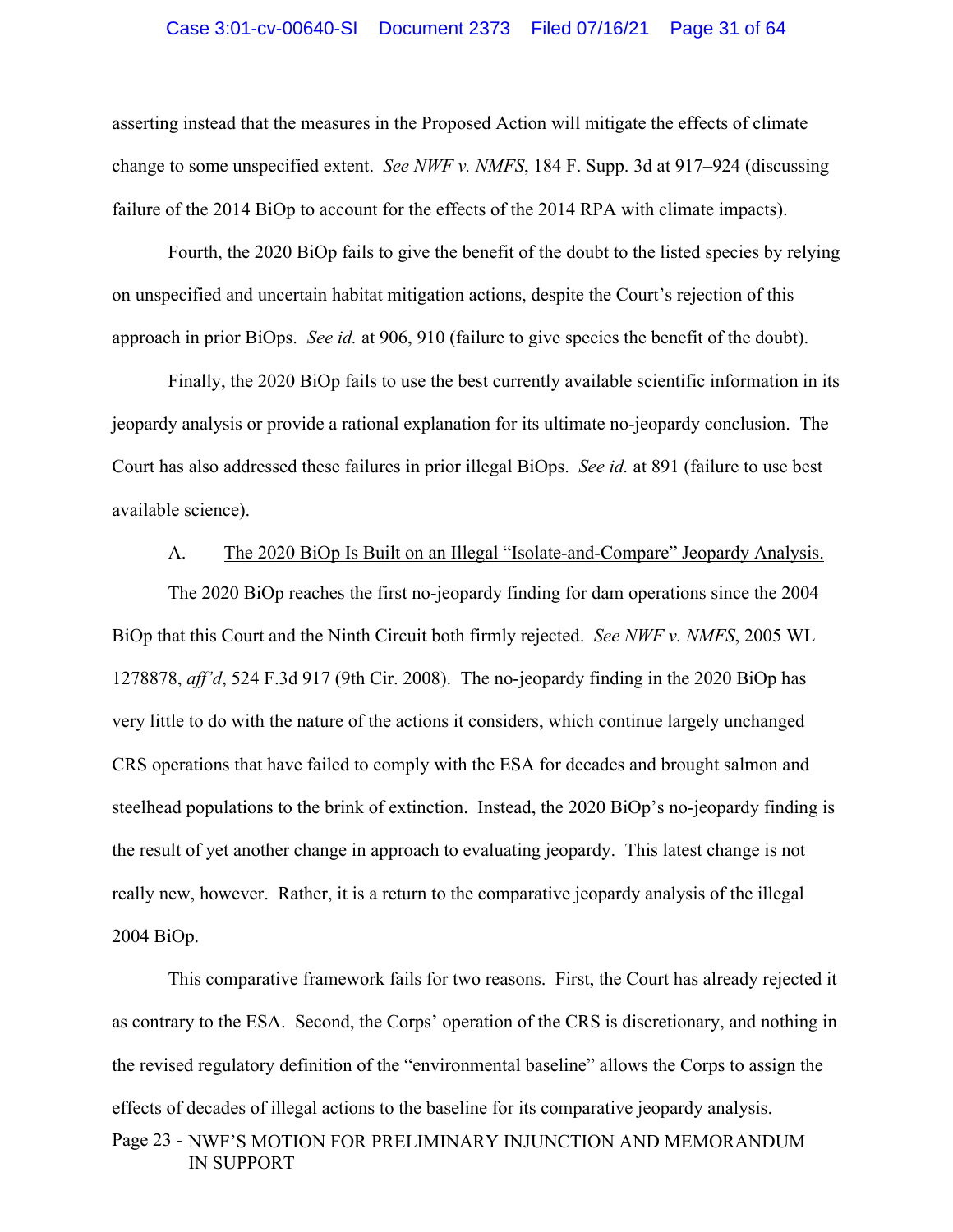*1. The 2020 BiOp is built on an illegal isolate-and-compare jeopardy analysis that this Court has already rejected.* 

The 2020 BiOp is built on a comparison of the effects of the Proposed Action to the effects of prior dam operations, *see supra* at 7–10, but this "isolate-and-compare" analysis is no more legal today than it was when this Court first rejected it in 2005. *NWF v. NMFS*, 2005 WL 1278878. In that opinion, the Court reviewed and rejected an attempt to base a jeopardy analysis on the net difference in effects between two courses of action: the Proposed Action and a hypothetical "reference operation" that represented a version of prior dam operations. The Court squarely rejected this "isolate-and-compare" analysis:

What NOAA has in effect done in the 2004 BiOp is compare the proposed action to the share of the proposed action it chose to re-categorize as part of the environmental baseline, rather than properly evaluating the proposed action in its entirety. NOAA then proceeded with an analysis it has not used in prior biological opinions: it attempted to model the impact of that portion of the expanded baseline, and then subtracted that from its estimate of impacts attributable to the action as a whole. It intended the result to be an estimate of the incremental impact to listed species of the proposed action standing alone.

*Id.* at \*10. As the Court correctly concluded, courts have repeatedly "rejected NOAA's comparative approach in jeopardy analyses." *Id.* at \*10–11, 13 (citing and discussing cases that have rejected comparative jeopardy analyses).

The differences in detail between the comparative jeopardy analysis the Court rejected in the 2004 BiOp and the isolate-and-compare analysis in the 2020 BiOp do not alter the conclusion that this comparative approach violates the ESA. The Court's rejection of a comparative jeopardy analysis did not turn on the details of the comparison; instead, the Court held that "[o]nly a comprehensive approach to jeopardy analysis will meet the [ESA's] statutory mandate." *Id.* at \*14. Moreover, the comparative analysis in the 2020 BiOp is even more extreme than the 2004 BiOp because the 2020 BiOp compares the incremental effects of the

# Page 24 - NWF'S MOTION FOR PRELIMINARY INJUNCTION AND MEMORANDUM IN SUPPORT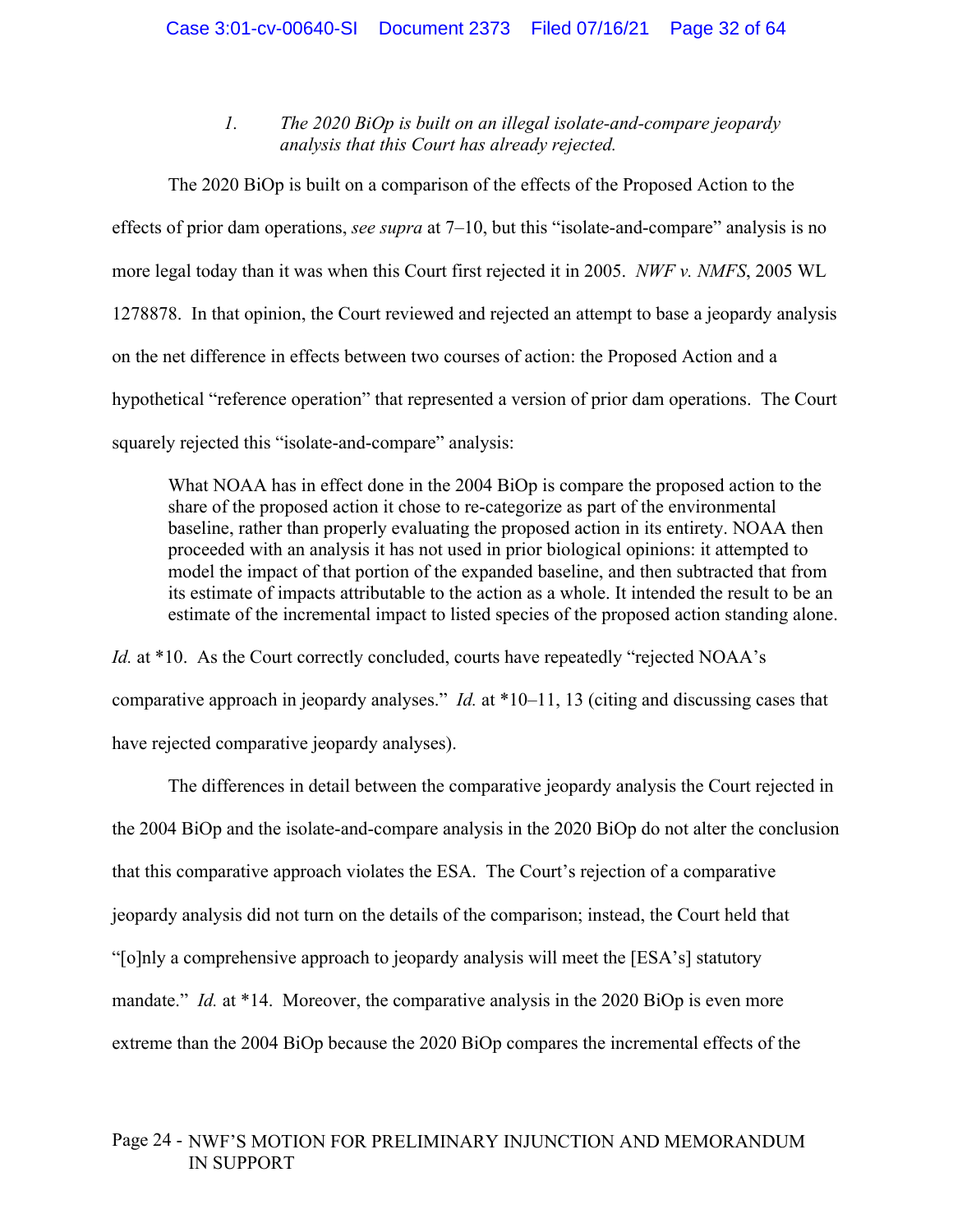Proposed Action to *all* of the effects of prior unchanged and ongoing dam operations. *See supra*  at  $7-10$ .

 The Corps and NOAA cannot rationally or legally resurrect an isolate-and-compare jeopardy analysis in the 2020 BiOp for the same reasons the Court rejected this analysis in the 2004 BiOp. As the Court concluded then, and as is still true today, comparing the effects of proposed dam operations to the effects of previous dam operations "conflicts with the structure, purpose, and policy behind the ESA." *NWF v. NMFS*, 2005 WL 1278878 at \*9.13

# *2. The new regulatory definition of the "environmental baseline" does not permit the Corps to avoid consultation on dam operations.*

As explained above, the isolate-and-compare jeopardy analysis in the 2020 BiOp is neither new nor legal. What is new are some of the regulations implementing the ESA, which were revised in 2019 to include a new definition of "environmental baseline," among other changes. *See* 50 C.F.R. § 402.02; 84 Fed. Reg. 44,976 (Aug. 27, 2019).<sup>14</sup> The 2020 BiOp relies in part on this new definition to support its isolate-and-compare jeopardy analysis. *See* 2020 BiOp at 125; *id.* at 46. The new definition cannot render the 2020 BiOp's comparative analysis legal for two reasons. First, nothing in this new regulation allows the Corps to avoid consultation on its discretionary operation of the CRS—and if it does, it is illegal as applied here.

 $13$  While this isolate-and-compare analysis is contrary to the Court's decisions and the ESA, it is strikingly similar to the Federal Defendants' failed defense of the 2004 BiOp. *See, e.g., NWF v. NMFS*, No. 01-640-SI, Federal Defendants' Opposition to Motion for Summary Judgment at 19 (Mar. 11, 2005) (ECF 616) ("NMFS makes its [jeopardy] determination by assessing the . . . the 'net,' effects of the proposed action. . . . If the results of this comparison were such that there would be no net reduction in the 'reproduction, numbers, or distribution' for a particular ESU, then NMFS would conclude the [proposed action] will not jeopardize that ESU . . . .").

<sup>&</sup>lt;sup>14</sup> Multiple states and other entities have challenged these new regulations as arbitrary and inconsistent with the ESA. *See* NWF's Amended Eighth Supplemental Complaint at ¶ 52 (ECF 2311)*.* More recently, the government has announced that it expects to revoke or revise some of the regulations it relies on in the 2020 BiOp. *See https://www.fws.gov/endangered/improving\_ esa/regulation-revisions.html* (visited July 7, 2021).

Page 25 - NWF'S MOTION FOR PRELIMINARY INJUNCTION AND MEMORANDUM IN SUPPORT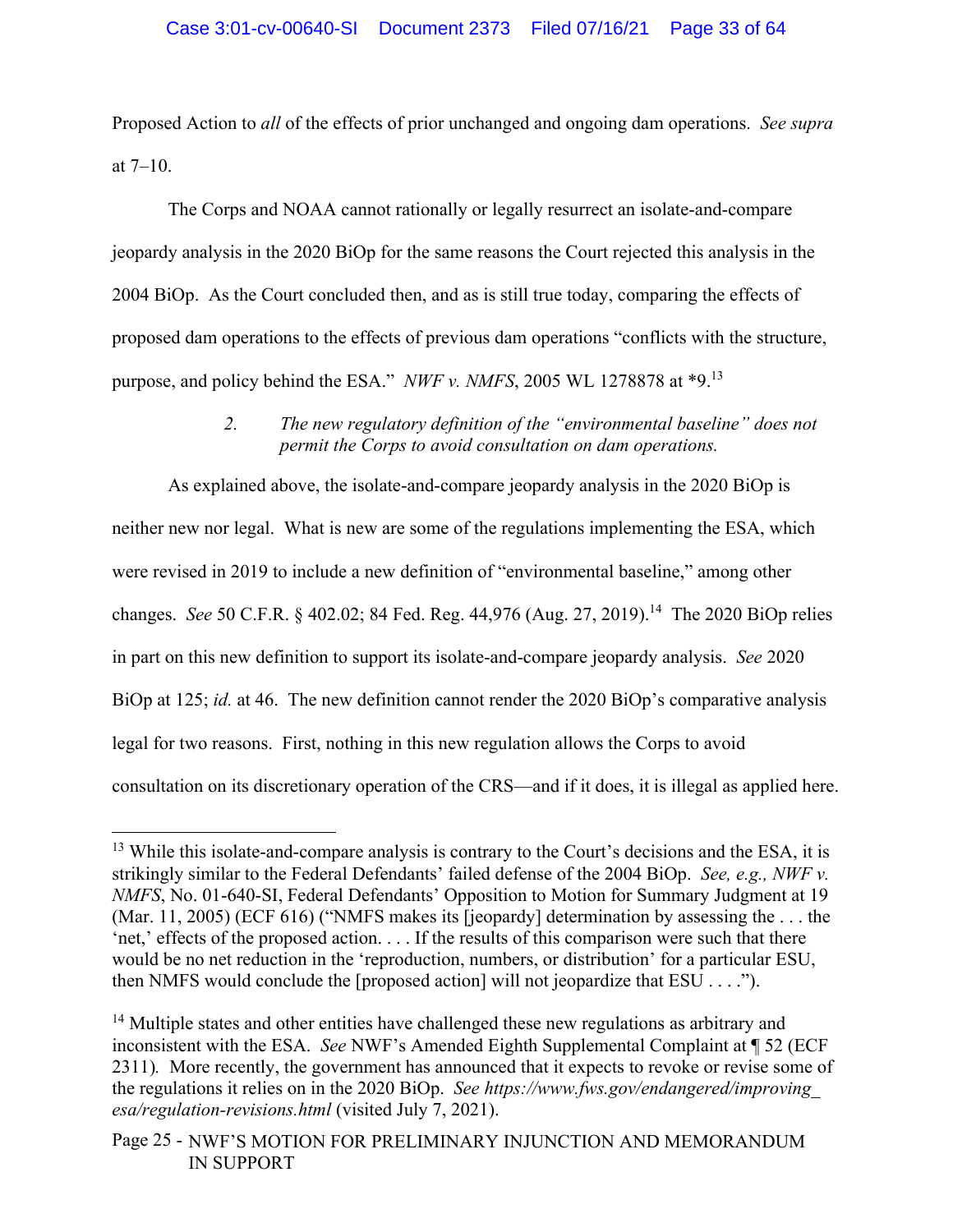### Case 3:01-cv-00640-SI Document 2373 Filed 07/16/21 Page 34 of 64

Second, the Corps may not rely on this new definition to insulate two decades of illegal actions from its jeopardy analysis.

The new ESA regulations categorize the "nondiscretionary" portion of ongoing agency activities as part of the "environmental baseline," and so exclude the allegedly nondiscretionary components of ongoing actions from "effects of the action" in a jeopardy analysis. 50 C.F.R. § 402.02; 84 Fed. Reg. at 44,978, 45,016; *see also* 50 C.F.R. § 402.14(g)(4). Even though the new definition of "environmental baseline" encompasses *nondiscretionary* components of an ongoing agency action, 50 C.F.R. § 402.02, as the Services explain in the rule preamble, any *discretionary* elements of ongoing agency actions remain part of the effects of the action and so are subject to the consultation requirement:

We distinguish here between activities and facilities where the Federal agency has no discretion to modify and those discretionary activities, operations, or facilities that are part of the proposed action but for which no change is proposed. For example, a Federal agency in their proposed action may modify some of their ongoing, discretionary operations of a water project and keep other ongoing, discretionary operations the same. The resulting consultation on future operations analyzes the effects of all of the discretionary operations of the water project on the species and designated critical habitat as part of the effects of the action, *even those operations that the Federal agency proposes to keep the same*.

84 Fed. Reg. at 44,978 (emphasis added).

The 2020 BiOp includes *all* ongoing and unchanged operations of the CRS and related actions from the 2014 BiOp's RPA in the environmental baseline, but the 2020 BiOp fails to explain why it may treat *any* aspect of these prior operations as nondiscretionary. Indeed, it is difficult to imagine what rational explanation might be offered for this position in light of the Ninth Circuit's explicit holding that the overall operation of the CRS is discretionary. *NWF v. NMFS*, 524 F.3d at 928–29. Instead, the 2020 BiOp appears to do precisely what the new regulation says it may not do: include in the environmental baseline the decision to continue unchanged a wide array of discretionary actions. 84 Fed. Reg. at 44,978.

Page 26 - NWF'S MOTION FOR PRELIMINARY INJUNCTION AND MEMORANDUM IN SUPPORT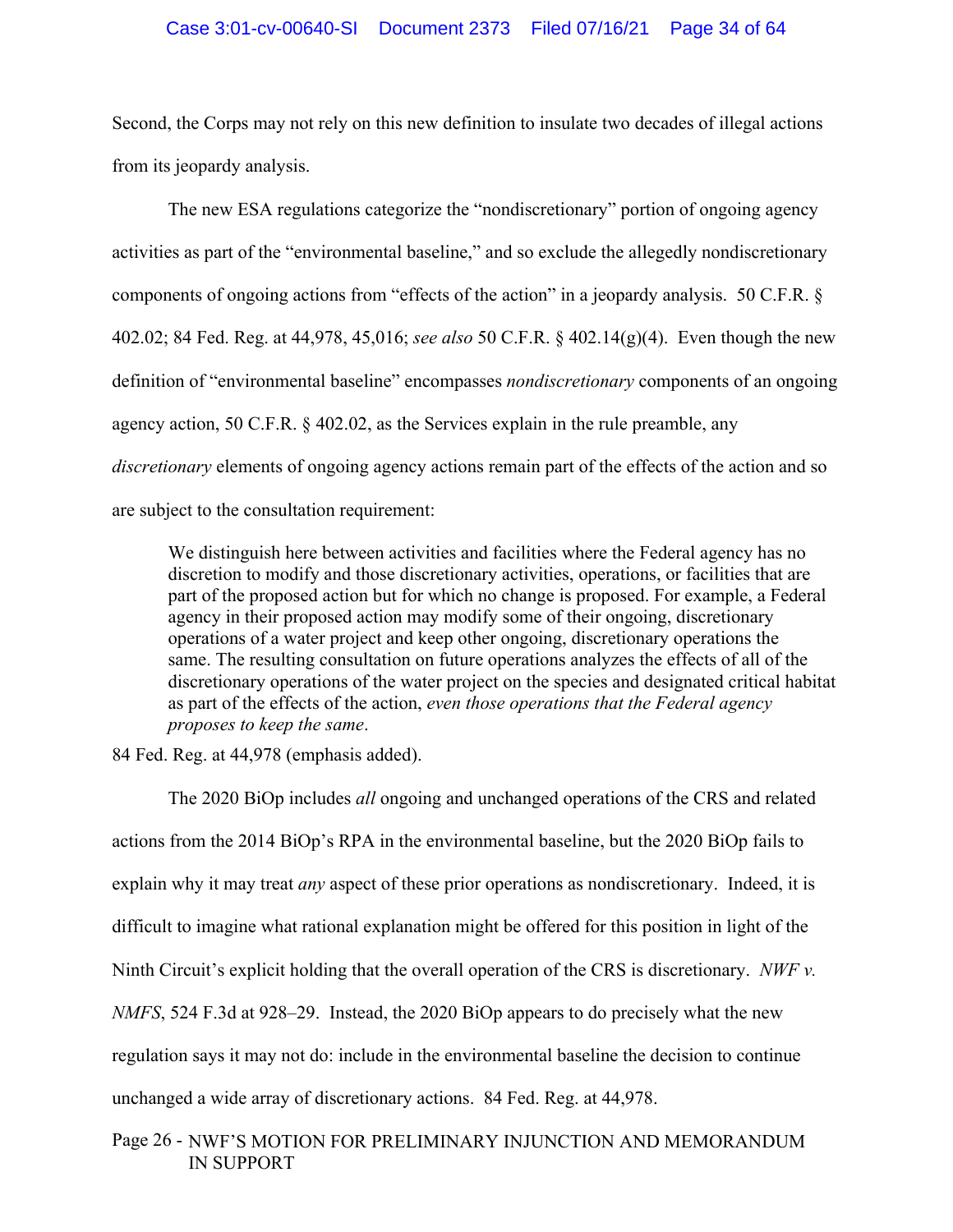To the extent the new definition of "environmental baseline" permits this approach, it is unlawful as applied here. As the Ninth Circuit has held, the ESA does not permit agencies to "immunize discretionary agency actions [from consultation] simply because they are taken in pursuit of a non-discretionary goal." *NWF v. NMFS*, 524 F.3d at 929. The Services' attempt to exclude by definition the harm caused by ongoing and past dam operations—operations the Court has consistently rejected as illegal for the past twenty-plus years—does not reduce the harmful effects of these operations on the listed species. As applied here, this new definition is contrary to the fundamental purposes of the ESA: to prevent extinction and restore listed species to a condition that no longer requires their protection by the Act. *NWF v. NMFS*, 2005 WL 1278878 at \*11 (holding that the 2004 BiOp's effort to exclude "nondiscretionary" elements of dam operations "conflicts with the structure, purpose, and policy behind the ESA"); *see also Vierra v. Rubin*, 915 F.2d 1372, 1376 (9th Cir. 1990) ("A court may invalidate an agency regulation if it 'is not reasonably related to the purposes of the statute it seeks to implement'") (internal citation omitted).

 The 2020 BiOp also fails to offer any rational explanation for why it can include the effects of ongoing CRS operations in the environmental baseline—and exclude them from the effects of the Proposed Action—when these operations have *never* been the subject of a valid ESA consultation. The Court has consistently rejected every version of these prior operations as illegal since the 2000 BiOp. *See NWF v. NMFS*, 184 F. Supp. 3d at 880–84 (summarizing the history of failure).<sup>15</sup> Making this failure the baseline for the BiOp's comparative analysis irrationally and improperly builds the no-jeopardy finding in the 2020 BiOp on a foundation of

<sup>&</sup>lt;sup>15</sup> The 2019 BiOp was not challenged pursuant to the terms of a negotiated short-term spill agreement that did not include agreement by any party that this BiOp complied with the ESA. *Supra* at 5 & n.2.

Page 27 - NWF'S MOTION FOR PRELIMINARY INJUNCTION AND MEMORANDUM IN SUPPORT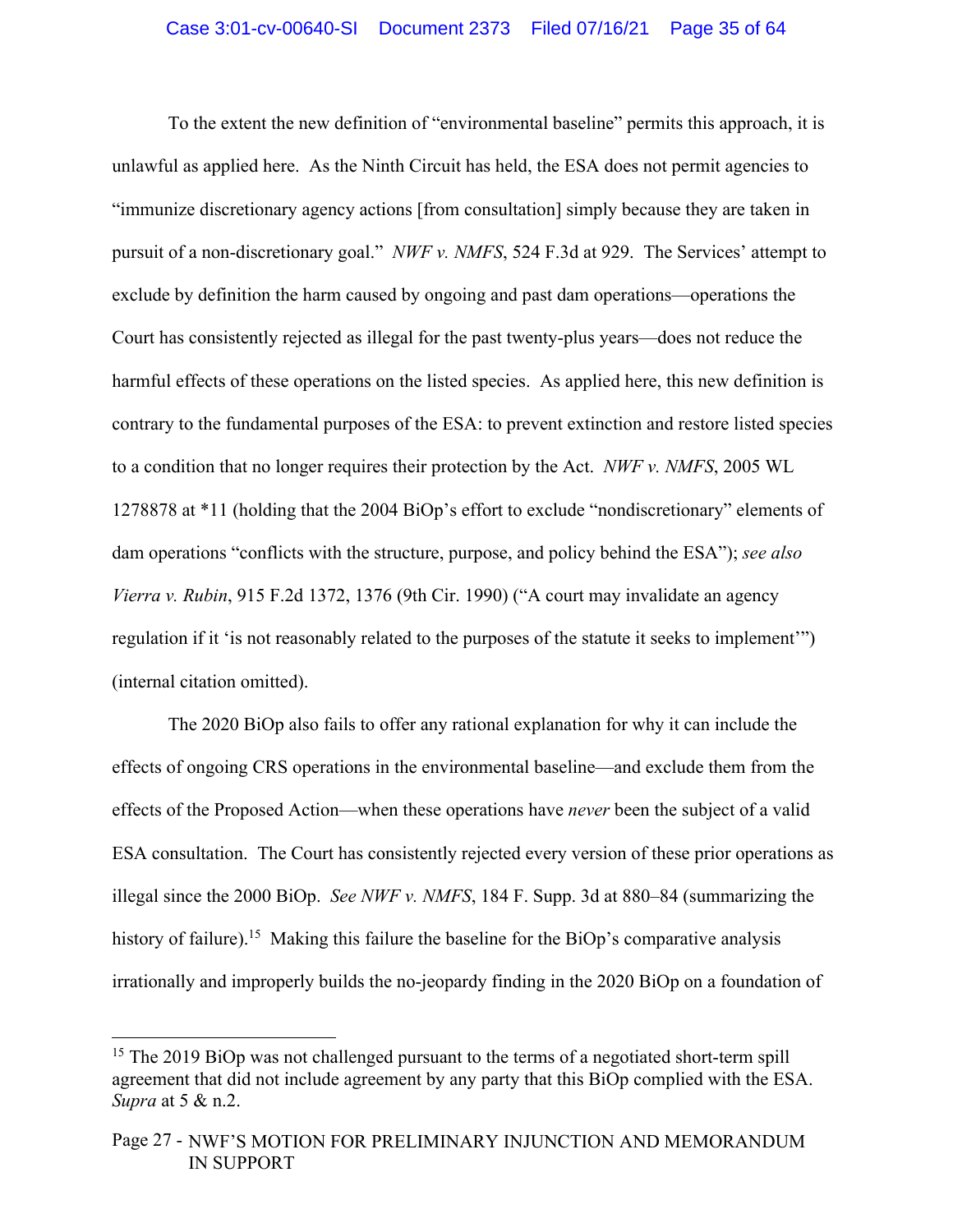two decades of disregard for the ESA.

 In sum, the Court has already rejected the comparative jeopardy approach that the 2020 BiOp employs. Nor can the new ESA regulations allow the 2020 BiOp to assign all of the harm from the discretionary, illegal operation of the CRS to the environmental baseline in order to insulate its harmful effects from the ESA's jeopardy prohibition.

B. The 2020 BiOp Relies on an Illegal Not-Appreciably-Worse Jeopardy Standard.

The 2020 BiOp's not-appreciably-worse jeopardy standard likewise resurrects an analysis the Court has already explicitly rejected. *NWF v. NMFS*, 524 F.3d at 930. Under this illegal standard, as long as the Proposed Action (as compared to prior operations) does not appreciably reduce the species' *current* reproduction, numbers, or distribution, it cannot cause jeopardy. *See supra* at 10–13. This standard fails to legally or rationally address whether CRS operations over the next 15 years will appreciably reduce the likelihood that the listed species will actually survive and eventually recover, as the ESA and its implementing regulations require. 50 C.F.R. § 402.02; *see also NWF v. NMFS*, 184 F. Supp. 3d at 891–93 (holding that analysis of likelihood of survival and recovery must include some analysis of a recovery end point and whether the proposed action appreciably reduces the likelihood of eventually reaching it).

The 2020 BiOp's not-appreciably-worse jeopardy standard conflicts with the ESA because it focuses only on whether the condition of the species will be appreciably worse tomorrow than it is today. The Ninth Circuit flatly rejected this approach as contrary to the ESA in affirming this Court's ruling on the 2004 BiOp:

NMFS argues that . . . it may satisfy the ESA by comparing the effects of proposed FCRPS operations on listed species to the risk posed by baseline conditions. Only if those effects are "appreciably" worse than baseline conditions must a full jeopardy analysis be made. Under this approach, a listed species could be gradually destroyed, so long as each step on the path to destruction is sufficiently modest. This type of slow slide into oblivion is one of the very ills the ESA seeks to prevent.

# Page 28 - NWF'S MOTION FOR PRELIMINARY INJUNCTION AND MEMORANDUM IN SUPPORT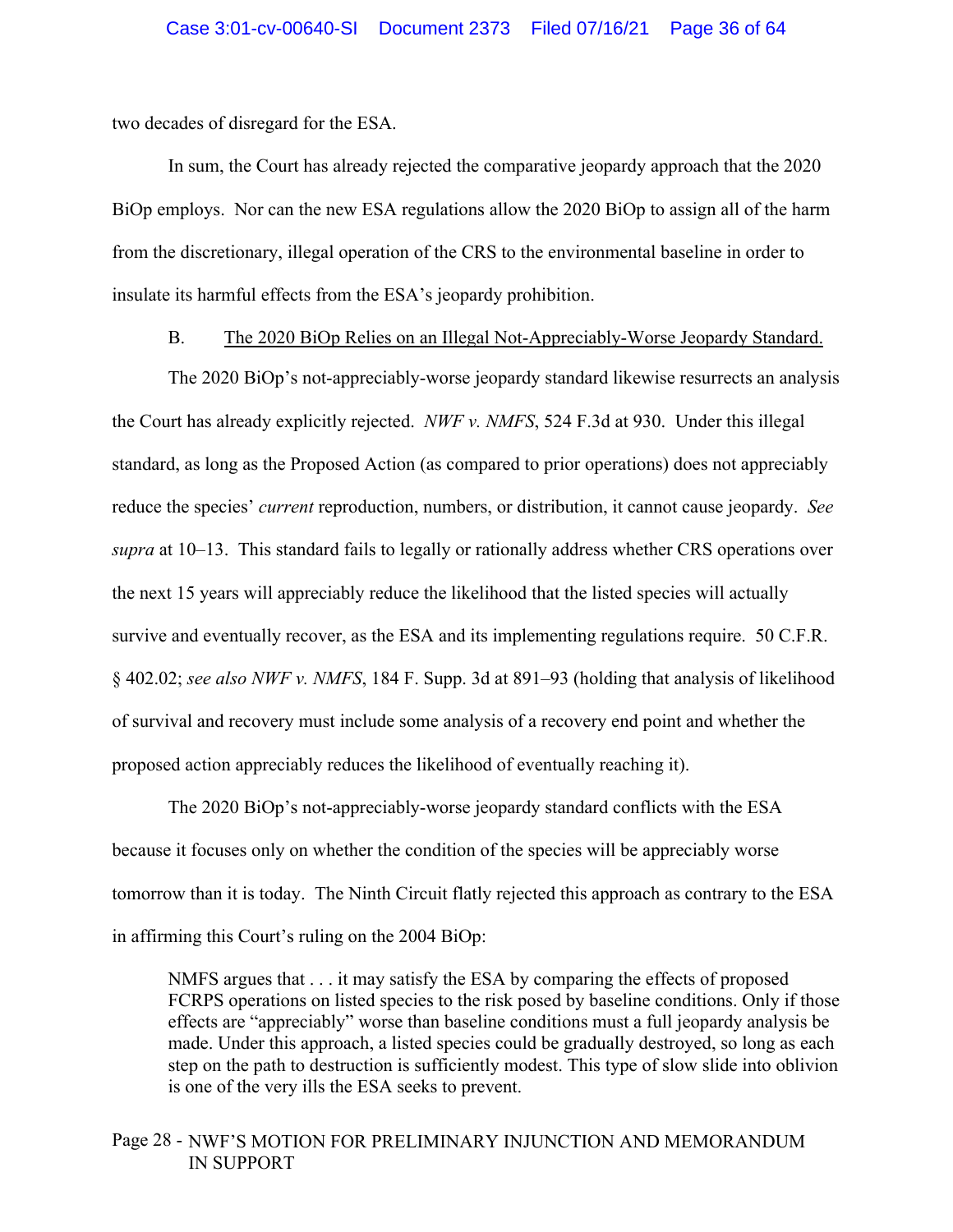*NWF v. NMFS*, 524 F.3d at 930. Nor was that the first time courts had rejected this approach. Courts first rejected a "not-appreciably-worse" jeopardy standard in 1999, holding that "the regulatory definition of jeopardy . . . does not mean that an action agency can 'stay the course' just because doing so has been shown slightly less harmful to the listed species than previous operations." *ALCOA v. BPA*, 175 F.3d 1156, 1162 n.6 (9th Cir. 1999) (quoted in *NWF v. NMFS*, 184 F. Supp. 3d at 891–92). The courts have ruled for decades that this not-appreciably-worse jeopardy standard is illegal and it has not become any more legal with the passage of time.

The 2020 BiOp's "not-appreciably-worse" standard also is contrary to the Court's consistent holdings that even *de minimus* improvements in survival are not *per se* adequate to avoid jeopardy:

[I]f 100 listed species are expected to survive downstream juvenile migration in 1993, and 99 survived in 1990, [this result] would mandate a no-jeopardy finding—even though a 100 survival level may still be considered so low as to constitute a continued threat to the species' existence.

*IDFG v. NMFS*, 850 F. Supp. 886, 899 (D. Or. 1994) (quoted in *NWF v. NMFS*, 184 F. Supp. 3d at 892). As the Court has noted, a jeopardy standard that focuses only on a *de minimus* improvement in abundance is inconsistent with NMFS's Consultation Handbook and its own longstanding assessment of what is necessary to avoid jeopardy to a species' survival and eventual recovery. *NWF v. NMFS*, 184 F. Supp. 3d at 891 (quoting ESA Consultation Handbook and 1999 Memorandum on Habitat Approach).

Relying on this "not-appreciably-worse" standard, the 2020 BiOp completely fails to rationally analyze the effects of the PA on the listed species' likelihood of eventual recovery. As this Court has already held, in order to understand whether a proposed action is likely to appreciably reduce a species' likelihood of recovery and so jeopardize the species' continued existence, a BiOp must articulate some description of the conditions that would constitute

# Page 29 - NWF'S MOTION FOR PRELIMINARY INJUNCTION AND MEMORANDUM IN SUPPORT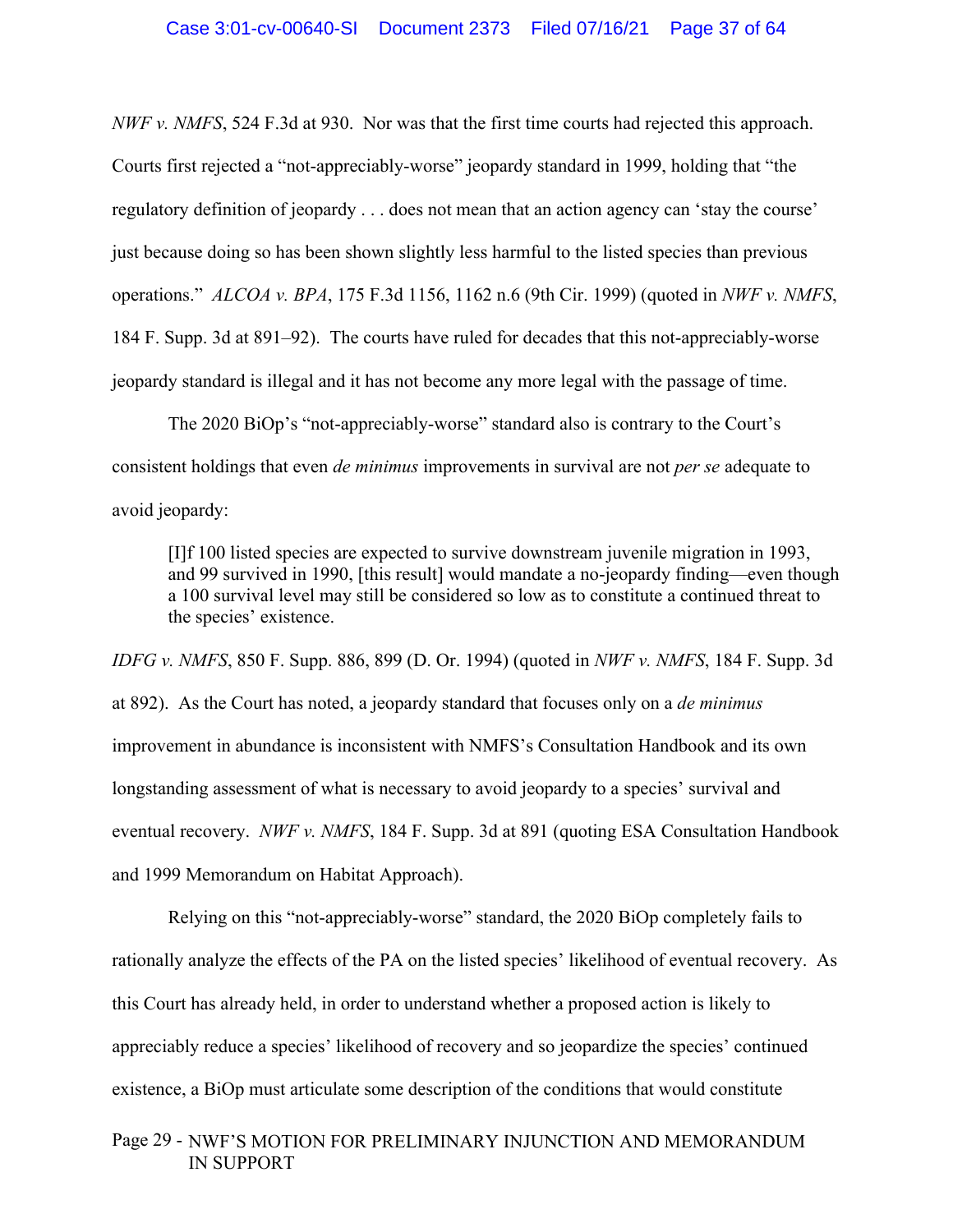eventual recovery. *See NWF v. NMFS*, 184 F. Supp. 3d at 891–93. Remarkably, the 2020 BiOp announces that such analysis is unnecessary, stating that "neither the ESA nor our implementing regulations require that a proposed action or RPA result in populations or species being on a trend toward recovery, or otherwise result in improvements that would ensure survival of a species or improve the potential for recovery." 2019 BiOp at 26–27 (cited in 2020 BiOp at 45).<sup>16</sup> This position is directly at odds with the Court's prior holdings without a rational explanation. *NWF v. NMFS*, 184 F. Supp. 3d at 895 ("Without identifying 'rough' recovery abundance levels and time frames, NOAA Fisheries cannot logically conclude that the RPA actions will not appreciably reduce the likelihood that recovery will be attained.") (citation omitted). *See also NWF v. NMFS*, 2005 WL 1278878 at \*13 (rejecting failure of 2004 BiOp to address impacts to eventual recovery); *NWF v. NMFS*, 524 F.3d at 931–34 (same). The agencies' misguided focus on whether the PA will reduce the species' *current* reproduction, numbers, or distribution cannot excuse their failure to address the forward-looking survival and recovery inquiry that is required in a legally adequate jeopardy analysis.

<sup>&</sup>lt;sup>16</sup> The limited explanation for disregarding risk to eventual recovery in the 2020 BiOp is actually the same as the defense offered for the 2004 BiOp and rejected by the Court. *Compare* 2019 BiOp at 27 ("[a] standard requiring an improvement to species status, growth rates, or other metrics would be contrary to the plain language of section  $7(a)(2)$ ") (cited in 2020 BiOp at 45) *with NWF v. NMFS*, No. 01-640-SI, Federal Defendants' Opposition to Motion for Summary Judgment at 23–25 (Mar. 11, 2005) (ECF 616) ("Section 7(a)(2) . . . does not *command* that an action must *improve* a species' chances of survival or recovery" (emphasis in original)). *Compare also* 2020 BiOp at 44–45 ("[r]ather than continue on the path of developing CRSspecific standards, in the 2019 [BiOp] we returned to our usual practice applied in most (if not all) ESA consultations.") *with NWF v. NMFS*, No. 01-640-SI, Federal Defendants' Opposition to Motion for Summary Judgment at 8 (Mar. 11, 2005) (ECF 616) (in contrast to the "approach [in the 2000 BiOp], which was essentially unique to the hydrosystem context [and] was a product of the consultation history and the regional interest in analysis that focused on the species' entire life-cycle, [the 2004 BiOp's] analytical approach [is] more faithful to the language and intent of  $\S 7(a)(2)$  and the implementing regulations, and more in line with the standard approach taken in other contexts").

Page 30 - NWF'S MOTION FOR PRELIMINARY INJUNCTION AND MEMORANDUM IN SUPPORT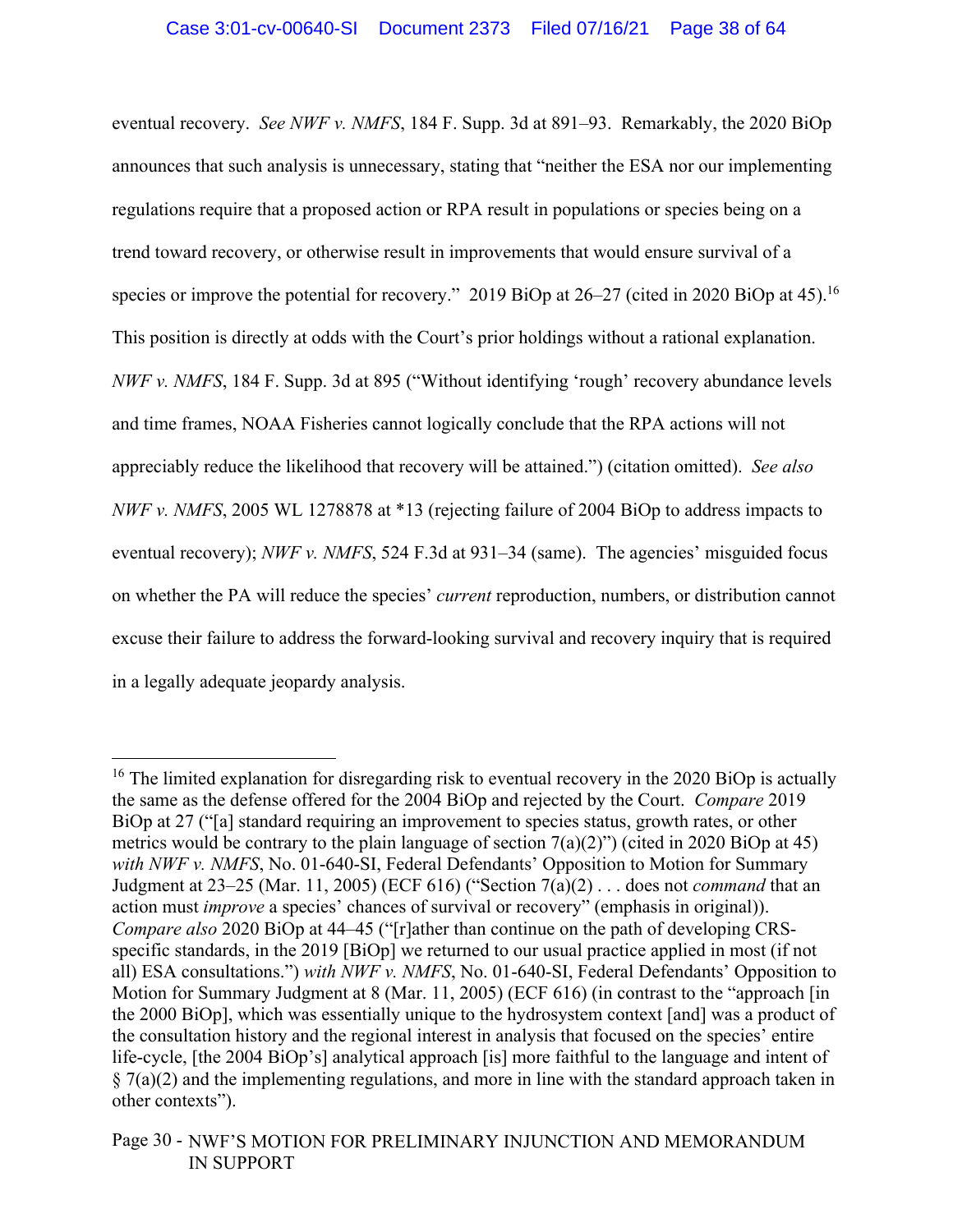### Case 3:01-cv-00640-SI Document 2373 Filed 07/16/21 Page 39 of 64

As the Court has noted, the requirement that a BiOp articulate a rough recovery endpoint is necessary to evaluate whether an agency action creates a "'new risk of harm'" by appreciably delaying recovery. *NWF v. NMFS*, 184 F. Supp. 3d at 892. This is not the same as requiring agency actions to improve the condition of the species, and cases holding that such improvement is unnecessary are "inapposite." *Id.* Nor does rejecting a "not-appreciably-worse" jeopardy standard confound the requirement to avoid jeopardy with the recovery planning provisions of ESA section 4. *See id.* at 895 (acknowledging that "NOAA Fisheries need not identify a full recovery plan in making its jeopardy determination" but that it must identify a rough recovery endpoint to analyze recovery).

The recent amendments to the regulations implementing the ESA do not allow the 2020 BiOp to use a not-appreciably-worse jeopardy standard. The amendments did not alter the definition of "to jeopardize the continued existence of." 50 C.F.R. § 402.02; *see also* 84 Fed. Reg. at 45,016. And while the rule preamble cites and disagrees with the Ninth Circuit's decision rejecting the 2004 BiOp, the preamble does not (and could not) alter the requirement that a jeopardy analysis include an assessment of the species' likelihood of survival and recovery. *See* 83 Fed. Reg. 35,178, 35,182 (July 25, 2018) (arguing that the court "mistakenly asserted that a species may already be in a status of being 'in jeopardy,' 'in peril,' or 'jeopardized' by baseline conditions"); *id.* at 35,183 (arguing that the Services need not "identify a 'tipping point' as a necessary prerequisite for making section  $7(a)(2)$  determinations"). Nothing in the revised regulations supports reliance on a not-appreciably-worse jeopardy standard that the Court has already rejected.

As the Ninth Circuit has noted, a not-appreciably-worse jeopardy standard conflicts with the core purpose of the ESA itself—returning listed species to a condition that no longer requires

# Page 31 - NWF'S MOTION FOR PRELIMINARY INJUNCTION AND MEMORANDUM IN SUPPORT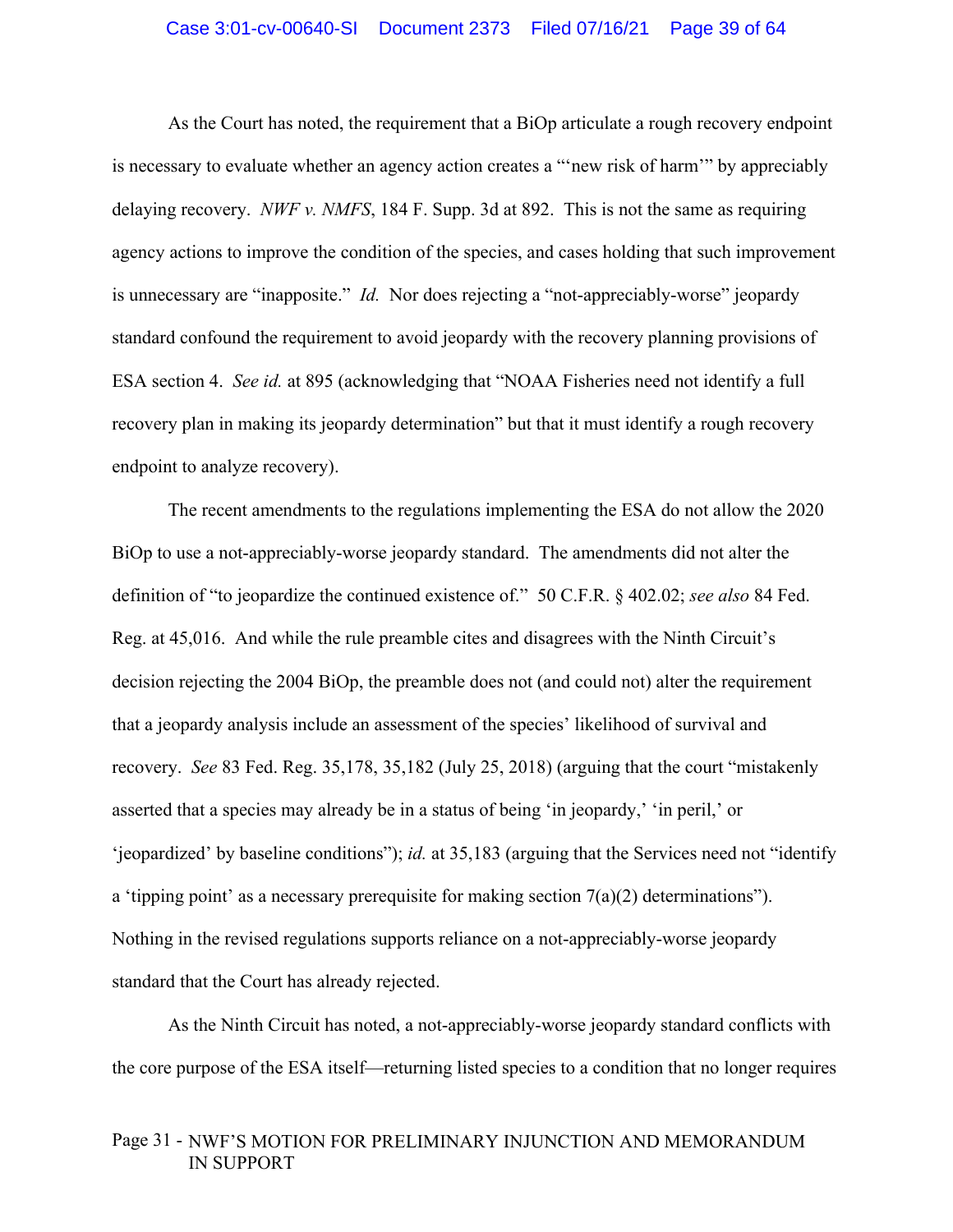the protection of the Act. *NWF v. NMFS*, 524 F.3d at 930 ("This type of slow slide into oblivion is one of the very ills the ESA seeks to prevent."); *see also* 16 U.S.C. § 1531(b); *id.* § 1532(3). This standard also conflicts with the longstanding requirement that a jeopardy analysis examine risks to a species' survival and ultimate recovery. 50 C.F.R. § 402.02. The 2020 BiOp's attempt to resurrect an illegal not-appreciably-worse jeopardy standard must fail.

### C. The 2020 BiOp Does Not Actually Account for the Effects of Climate Change.

The 2020 BiOp acknowledges that many populations of listed salmon are headed for likely extinction when the effects of the Proposed Action are evaluated in a warming world, *see supra* at 13–15, but the BiOp fails to address these dire predictions lawfully or rationally for at least two reasons. First, the BiOp fails to determine whether the PA will jeopardize listed species in the real world—a warming one. Neither the BiOp's efforts to disclaim responsibility for the effects of the Proposed Action with climate change, nor the revised ESA regulations, allow the BiOp to dodge the crucial question of whether the Proposed Action with climate change will jeopardize listed species. Second, the BiOp's arbitrary conclusion that the Proposed Action will "mitigate" for the effects of climate change cannot substitute for the required jeopardy finding.

# *1. The 2020 BiOp fails to rationally or legally determine whether the effects of the Proposed Action with climate change will cause jeopardy.*

The 2020 BiOp predicts that the Proposed Action in combination with climate change will have a devastating effect on Snake and Columbia River salmon. For Snake River spring/summer Chinook, for example, the 2020 BiOp candidly acknowledges that many smaller populations will almost certainly be extirpated and larger ones, which are the remaining species strongholds, will face substantially reduced abundance and productivity and sharply increased risks to their persistence. 2020 BiOp at 275–76. As the BiOp concludes, "[b]ased on the

# Page 32 - NWF'S MOTION FOR PRELIMINARY INJUNCTION AND MEMORANDUM IN SUPPORT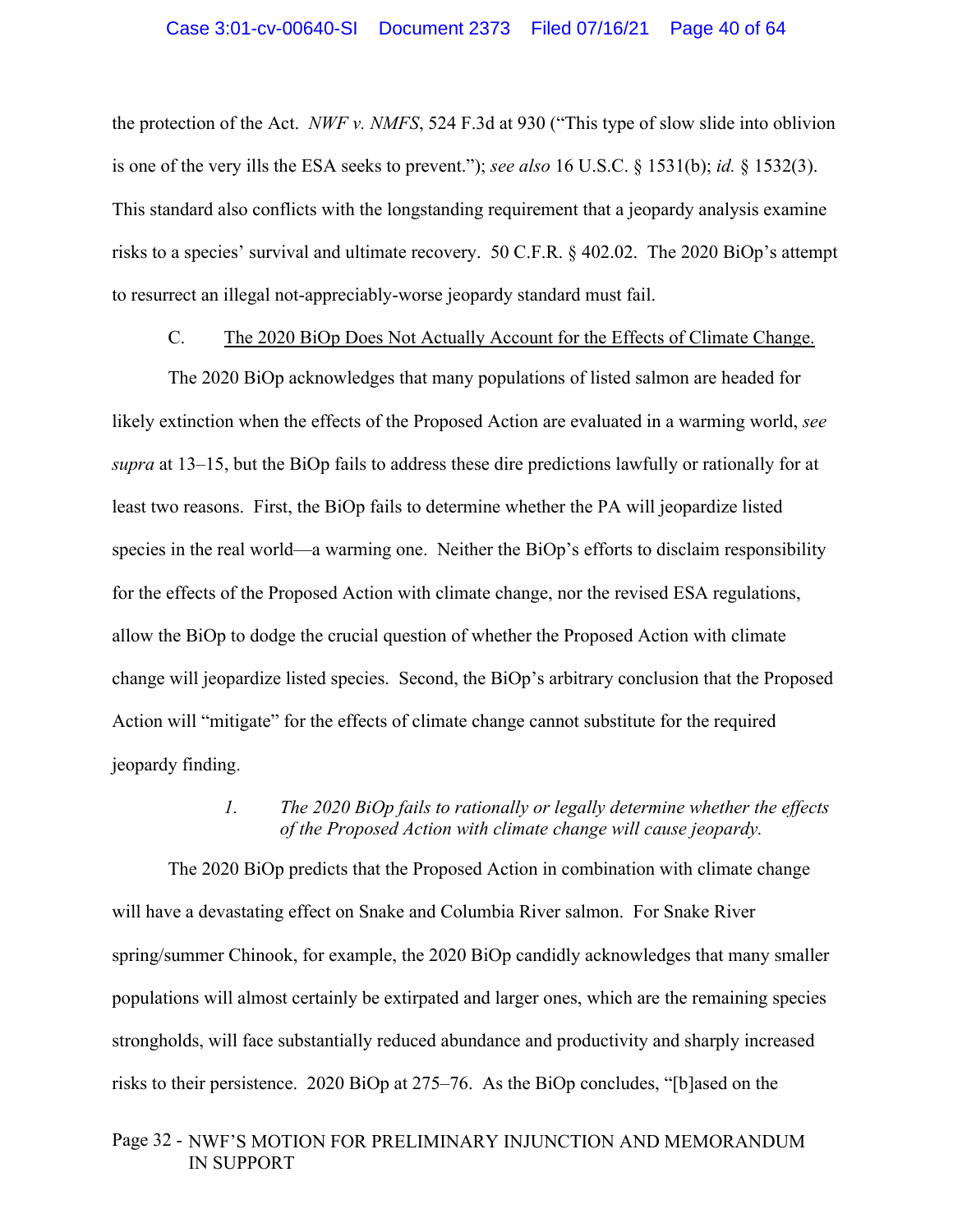### Case 3:01-cv-00640-SI Document 2373 Filed 07/16/21 Page 41 of 64

modeling, we expect abundances over the next 24 years to decrease and extinction risk to increase, even when taking into account the benefits of the proposed non-operational conservation measures and the most optimistic hypotheses." *Id.* at 289. If these forecasts do not amount to an appreciable reduction in the likelihood that the listed species will survive and recover—in other words, jeopardy—it is not clear what would.

The BiOp avoids determining whether the Proposed Action will cause jeopardy in a warming world, however, by asserting that these consequences are a result of climate change alone, and so are not an effect of the Proposed Action. *See* 2020 BiOp at 289 ("These climate change consequences are not caused by the proposed action."); *id.* at 279 ("These conditions are not caused by, nor will they be exacerbated by, the continued operation and maintenance of the CRS as proposed in the biological assessment."). Yet the analysis predicting these consequences actually includes the effects of the Proposed Action as well as the effects of climate change, not just the effects of climate change. *Compare* 2020 BiOp at 242 (modeling incorporates Proposed Action and climate warming) *with id.* at 289, 291, 279 (asserting that modeling results show climate change consequences not caused by the Proposed Action). In short, the 2020 BiOp shows exactly what it includes in its analysis: the devastating effects of the Proposed Action in a warming world, *id.* at 242, not the separate and isolated effects of climate change alone. The BiOp's efforts to disclaim responsibility for the effects of the Proposed Action in the real (warming) world are contrary to the BiOp's own analysis. *See Motor Vehicle Mfrs. Ass'n of U.S., Inc. v. State Farm Mut. Auto Ins. Co.*, 463 U.S. 29, 56 (1983) (rejecting agency rationale when "every indication in the record points the other way") (internal quotation marks omitted); *Greater Yellowstone Coal., Inc. v. Servheen*, 665 F.3d 1015, 1029–30 (9th Cir. 2011) (rejecting agency conclusion that did not follow from the facts found).

# Page 33 - NWF'S MOTION FOR PRELIMINARY INJUNCTION AND MEMORANDUM IN SUPPORT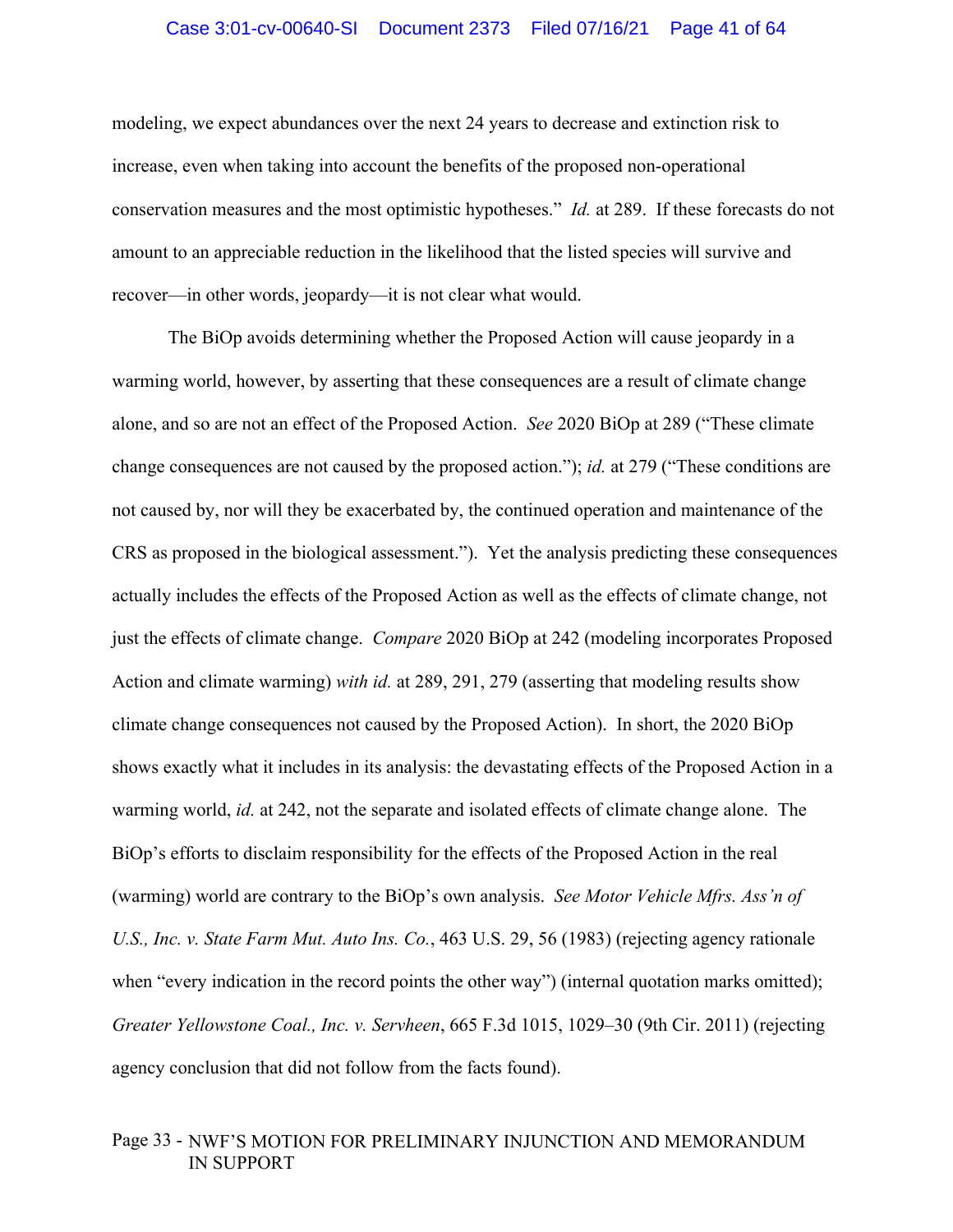To the extent the 2020 BiOp relies on the new ESA regulations to avoid determining whether the Proposed Action with climate change will avoid jeopardy, the 2020 BiOp has failed to explain rationally how the new regulations permit this approach. *See* 2020 BiOp at 291 (concluding that the proposed action will not cause jeopardy and tracking the language of revised 50 C.F.R.  $\S$  402.14(g)(4)). The new regulations still require agencies to make a jeopardy determination after adding the effects of the action and cumulative effects to the environmental baseline, and in light of the status of the species. 50 C.F.R.  $\frac{6}{9}$  402.14(g)(4). Indeed, the preamble to the new regulations acknowledges that "some listed species are more imperiled than others, and that for some very rare or very imperiled species, the amount of adverse effects to critical habitat or to the species itself that can occur without triggering a 'jeopardize' or 'destruction or adverse modification' determination may be small." 84 Fed. Reg. at 44,987. In other words, the new regulations still require the 2020 BiOp to make a jeopardy determination in a real-world context by actually aggregating the effects of the action with the baseline and cumulative effects. The 2020 BiOp fails to do just that. Alternatively, to the extent the new regulations permit the 2020 BiOp to exclude the effects of climate change from its jeopardy analysis, they conflict with the ESA and are unlawful as applied here. *See NWF v. NMFS*, 524 F.3d at 930 (affirming that a biological opinion must "consider the effects of [federal] action[] 'within the context of other existing human activities that impact the listed species.'") (quoting *ALCOA*, 175 F.3d at 1162 n.6 and *Pac. Coast Fed'n of Fishermen's Assoc. v. U.S. Bureau of Reclamation*, 426 F.3d 1082, 1093 (9th Cir. 2005)).

In short, nothing in the ESA or the new regulations permit the 2020 BiOp to conclude that the Proposed Action will not jeopardize listed species despite its own prediction that continued operation of the CRS together with climate change will dramatically decrease the

# Page 34 - NWF'S MOTION FOR PRELIMINARY INJUNCTION AND MEMORANDUM IN SUPPORT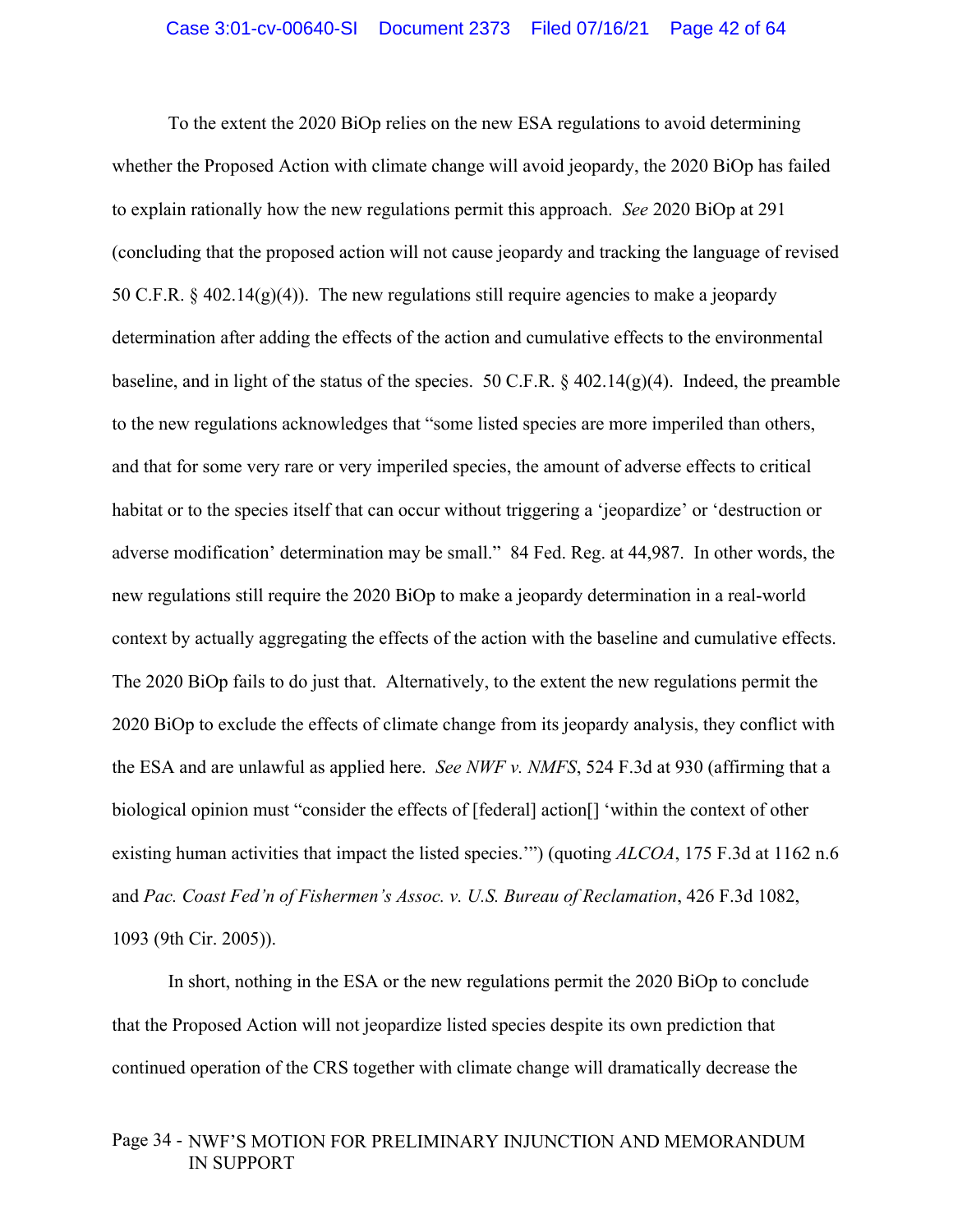abundance of listed species and increase their extinction risk.

*2. The 2020 BiOp's conclusion that the proposed action will mitigate for climate change cannot substitute for a jeopardy determination.* 

In a further effort to avoid recognizing the harmful effects of the Proposed Action in a warming world, the 2020 BiOp improperly substitutes for a real-world jeopardy determination the alternative, arbitrary, and illegal conclusion that the Proposed Action will "mitigate" the effects of climate change to some unstated extent. *E.g.*, BiOp at 291 ("Climate change is a substantial threat to SR spring/summer Chinook salmon . . . . The proposed action is expected to reduce both the scope and severity of those impacts and not exacerbate them."). The ESA, however, requires federal actions to avoid jeopardy in the real-world context in which they will occur. *See NWF v. NMFS*, 524 F.3d at 930. By substituting a "mitigate-to-some-extent" finding for a jeopardy determination, the 2020 BiOp illegally seeks to duck the core issue of whether additional actions and changes to dam operations are necessary to avoid jeopardy in a warming world.

The 2020 BiOp's conclusion that the PA will mitigate for the effects of climate change is arbitrary for at least three additional reasons. First, the conclusion that the PA will "mitigate" for climate harms is based on the BiOp's illegal isolate-and-compare jeopardy analysis and its flawed treatment of the environmental baseline. Under this illegal comparative framework, the 2020 BiOp's jeopardy analysis addresses only the minor changes between the PA and prior operations without accounting for the full effects of proposed dam operations in the context in which they will actually occur. *See supra* at 7–10, 23–28*.* As the BiOp acknowledges, the ongoing operation of the CRS exacerbates and compounds the effects of climate change by contributing to the same changes in river conditions that harm salmon, such as seasonally increased water temperatures and changed river flows. *Compare* 2020 BiOp at 126–33 (effects

# Page 35 - NWF'S MOTION FOR PRELIMINARY INJUNCTION AND MEMORANDUM IN SUPPORT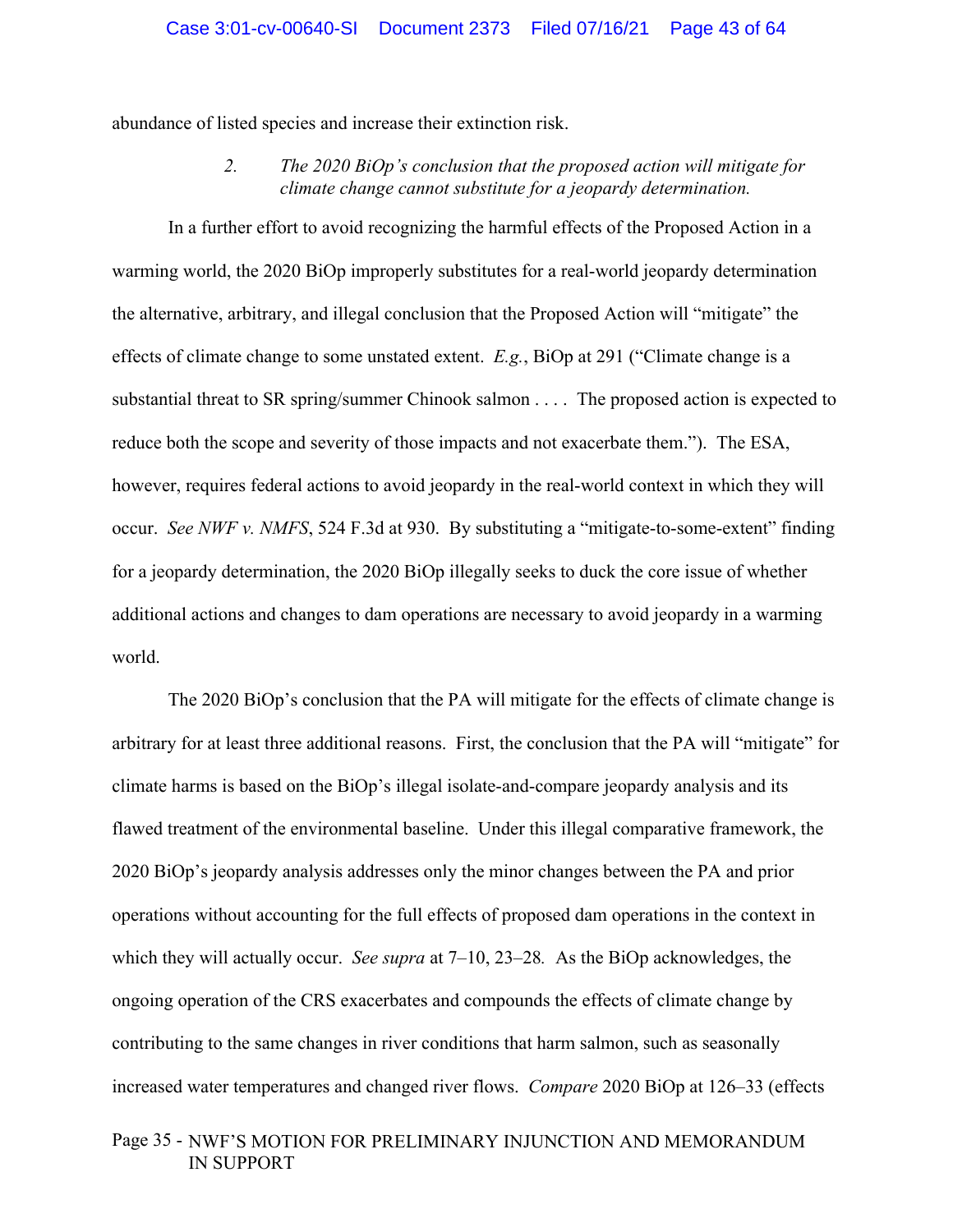### Case 3:01-cv-00640-SI Document 2373 Filed 07/16/21 Page 44 of 64

of CRS operations on water temperature and flow) *with id.* at 242 (effects of climate on water temperature and flow). The BiOp, however, illegally assigns all of the harm from ongoing CRS operations to the environmental baseline instead of the Proposed Action.

Second, the 2020 BiOp suggests that the sharp population declines it predicts for the Proposed Action with climate change are attributable almost entirely to worsening ocean conditions as opposed to freshwater conditions. 2020 BiOp at 275–76 ("The decline in the number of spawners is much greater during the marine phase of the life cycle than other life stages."); *id.* at 291. Even if this were true, it is irrelevant. The Corps must ensure that its operation of the CRS does not appreciably reduce the likelihood that ESA-listed salmon and steelhead will be able to survive and eventually recover despite the real-world threats they face such as worsening ocean conditions. *NWF v. NMFS*, 524 F.3d at 930 (NOAA must evaluate "'what jeopardy might result from the agency's proposed actions *in the present and future human and natural contexts.*'" (emphasis in original)) (quoting *Pac. Coast Fed'n*, 426 F.3d at 1093)). This means that the Corps must adjust its operation of the CRS so that listed species can survive and eventually recover despite worsening ocean conditions caused by climate change.<sup>17</sup>

Finally, the 2020 BiOp acknowledges that the only species for which it includes a quantitative analysis of the effects of the Proposed Action with climate impacts—Snake River spring/summer Chinook—is a species that is more insulated from freshwater climate impacts than other Snake and Columbia River species. 2020 BiOp at 276–77 ("The high-elevation, mostly-wilderness habitat of SR Chinook ESU partially explains the relatively small effects of

<sup>&</sup>lt;sup>17</sup> The 2020 BiOp concludes that worsening ocean conditions are almost entirely responsible for the population declines it predicts, but the BiOp does not explain how that conclusion is consistent with its acknowledgement that freshwater conditions, including slowed travel times and high water temperatures, also lower marine survival. 2020 BiOp at 278; *see also*  Declaration of Howard A Schaller, Ph.D. at  $\P$  27, 37–39, 57, 59–60 (filed concurrently).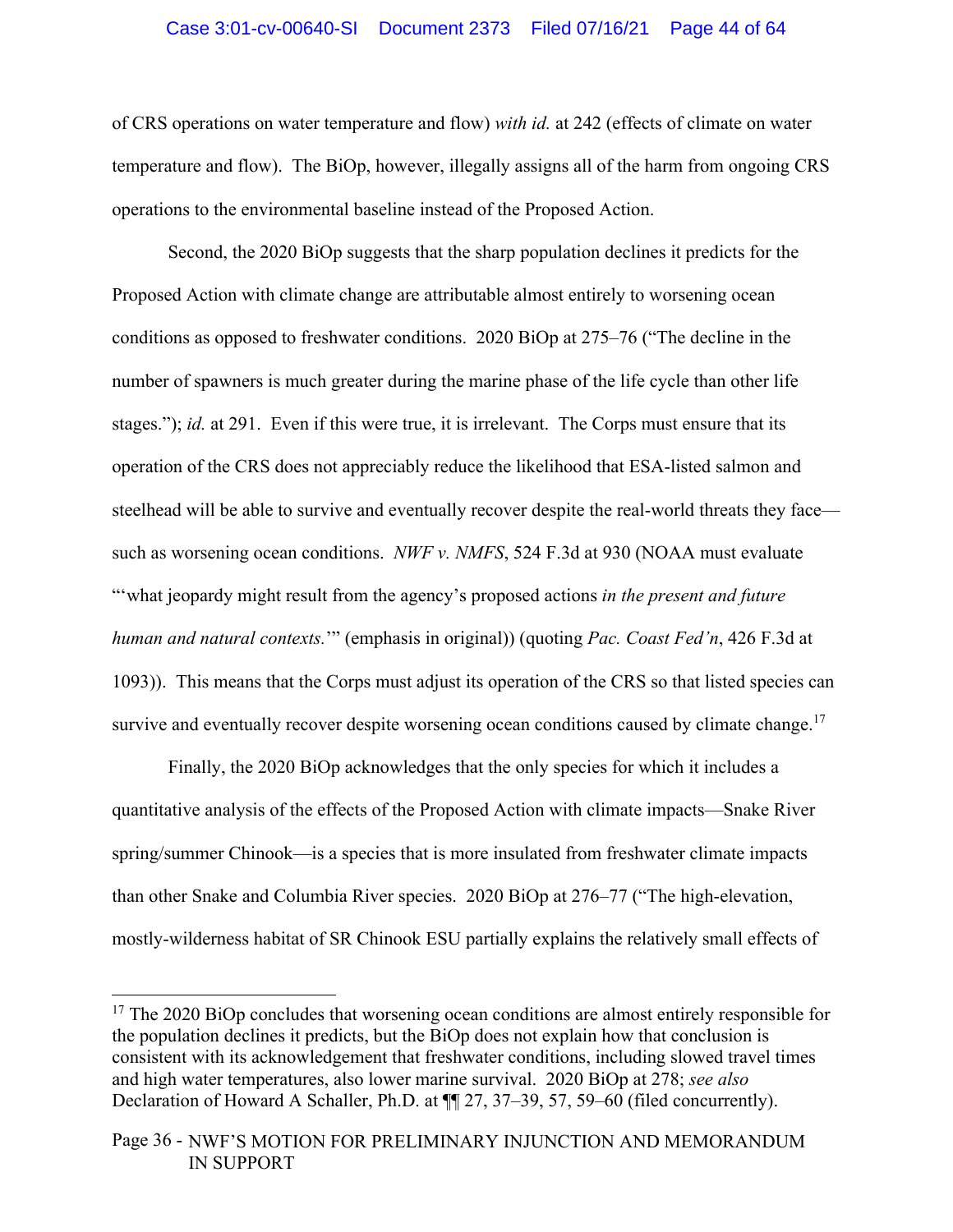climate change on their freshwater life stages."). The 2020 BiOp does not, however, explain how it accounts for the increased risks to other species that are more vulnerable to climate impacts in their freshwater life stage. *See, e.g.*, *id.* at 533–34 (Snake River sockeye). This failure improperly places the burden of risk from the Proposed Action on these other species that are more sensitive to climate impacts. *See NWF v. NMFS*, 184 F. Supp. 3d at 906 (holding that the 2008/2014 BiOp "places all of the risk of that uncertainty on the species. This is precisely what the ESA does not permit.") (internal citations omitted).

# D. The 2020 BiOp Arbitrarily Fails to Give the Listed Species the Benefit of the Doubt.

The 2020 BiOp arbitrarily fails to give listed species the benefit of the doubt in multiple ways. Like so many of the errors in the 2020 BiOp, this failure is not new: the Court has previously ruled that prior BiOps also failed, in part, because they did not give the '"benefit of the doubt'" to the listed species. *NWF v. NMFS*, 184 F. Supp. 3d at 873 (quoting *Sierra Club v. Marsh*, 816 F.2d 1376 (9th Cir. 1987), and referencing the precautionary principle); *see also id.* at 887–896 (describing failure to adequately evaluate risks to species recovery which also failed to give the "benefit of the doubt" to the species); *id.* at 901 (describing reliance on broad confidence intervals and noting that the analysis in the 2008/2014 BiOp failed to give the "benefit of the doubt" to the species). As the Court has held, the risk that a proposed action will cause jeopardy "must be borne by the project, not by the endangered species." *Id.* at 904 (citing *Sierra Club v. Marsh*, 816 F.2d at 1386).

The 2020 BiOp disregards this precautionary principle yet again. To provide just one familiar example, as with the 2008/2014 BiOp, the 2020 BiOp relies on survival improvements from habitat actions that are not specified even for the next five years, let alone thereafter, as a factor in concluding that the Proposed Action will not jeopardize listed species. *See supra* at 15–

# Page 37 - NWF'S MOTION FOR PRELIMINARY INJUNCTION AND MEMORANDUM IN SUPPORT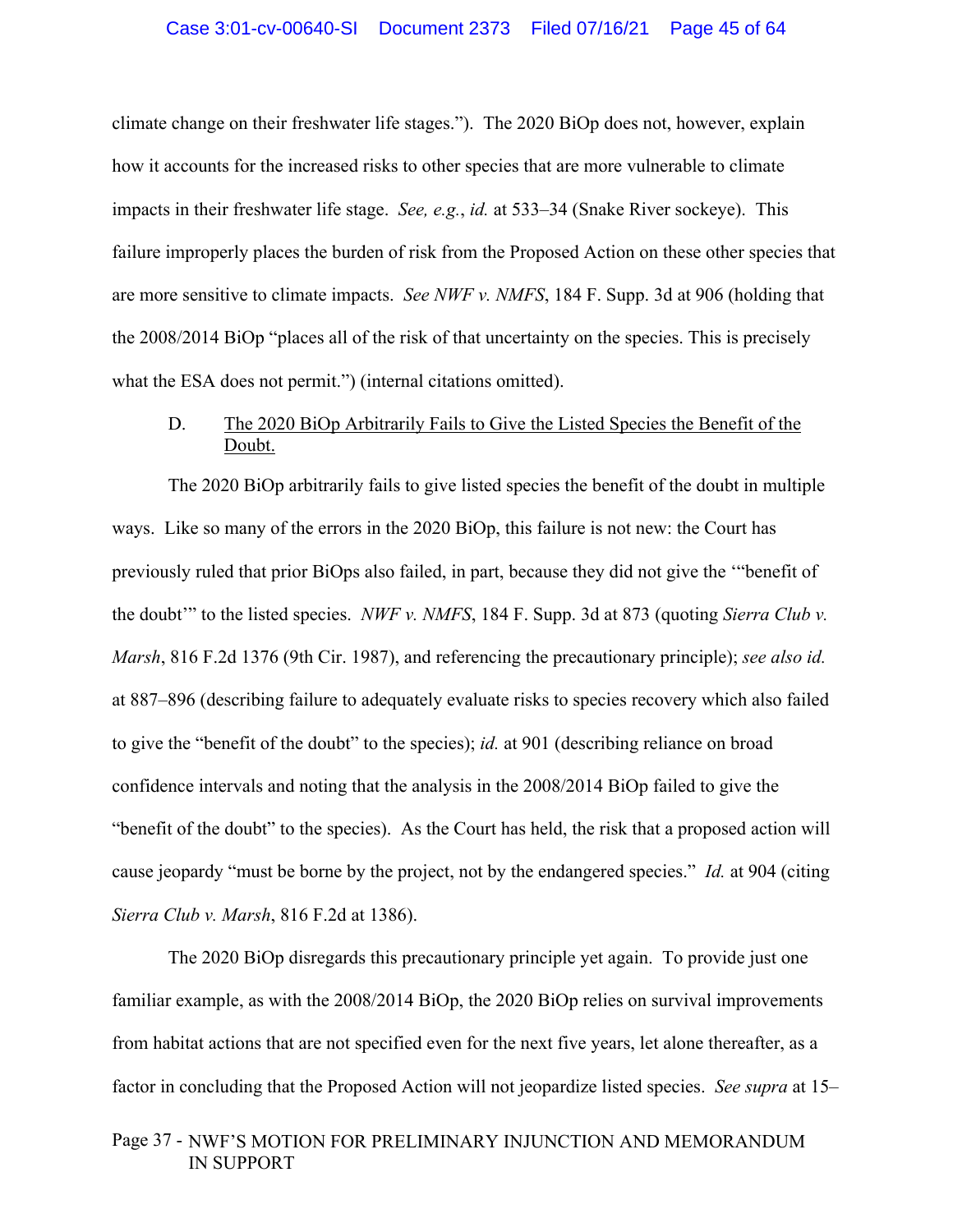### Case 3:01-cv-00640-SI Document 2373 Filed 07/16/21 Page 46 of 64

16 (explaining that the 2020 BiOp discusses tributary habitat mitigation actions in only the broadest terms). The BiOp also incorporates 15 years' worth of "benefits" from these unspecified and uncertain habitat actions into its quantitative modeling, 2020 BiOp at 226, 286, despite the fact that the action agencies have not identified *any* specific habitat actions beyond 2026, *see* BA at App. D. The BiOp does not even attempt to analyze or acknowledge a range of potential outcomes for these unspecified actions or evaluate whether outcomes at the low end of this range would be adequate to avoid jeopardy. As the Court has already held, such an approach unlawfully places the burden of uncertainty on the listed species, rather than the proposed action. *NWF v. NMFS*, 184 F. Supp. 3d at 904–06.<sup>18</sup>

The 2020 BiOp compounds this failure with yet another familiar error: it double-counts the same unspecified habitat, spill and other actions by relying on these measures to avoid jeopardy from dam operations *and* to mitigate for the effects of climate change. *See* 2020 BiOp at 289 ("[E]lements of the proposed action (flexible spring spill operations, tributary and estuary habitat restoration and research, monitoring, and evaluation programs) should help to improve the resiliency of SR spring/summer Chinook salmon populations to expected climate change effects."); *id.* at 279. At the same time, the BiOp fails to explain or rationally consider the ways in which climate change will reduce the effectiveness of the measures in the PA that will supposedly mitigate for the effects of climate change, such as habitat restoration. *See id*. at 217– 18;*ee also id*., App. A at 16–20 (concluding that habitat actions will mitigate for climate change but not evaluating whether climate change will reduce effectiveness of habitat actions). As this

 $18$  In the same way, the 2020 ROD and BiOp place the burden of risk on the species because they make clear that even the modest benefits of "flexible spill" are only a required part of the Proposed Action in 2021 and may be changed thereafter, 2020 BiOp at 54–57 (referring to a process for adaptively managing spring spill), yet the analysis assumes benefits from this spill operation for the entire 15-year term of the BiOp.

Page 38 - NWF'S MOTION FOR PRELIMINARY INJUNCTION AND MEMORANDUM IN SUPPORT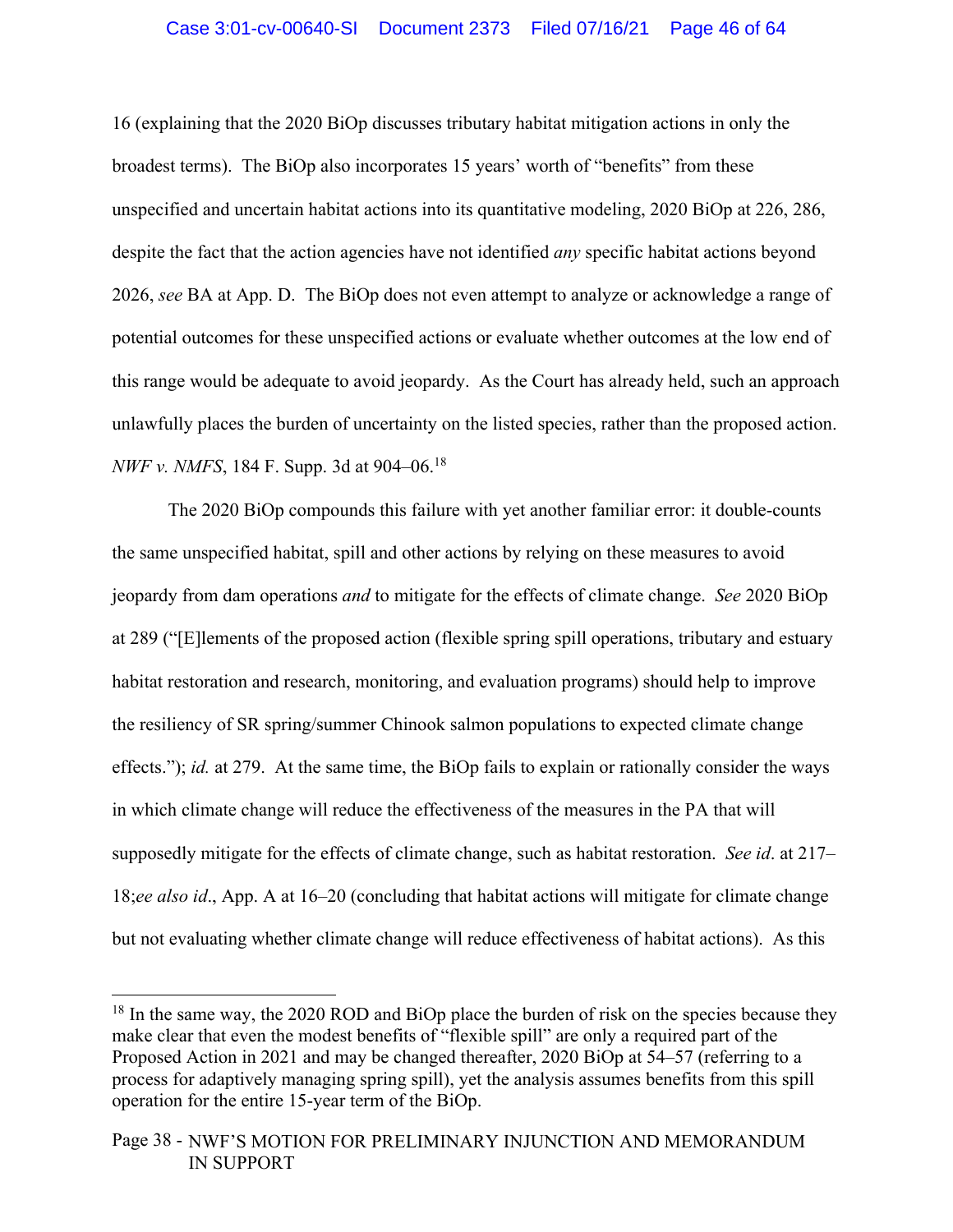### Case 3:01-cv-00640-SI Document 2373 Filed 07/16/21 Page 47 of 64

Court has already held, the 2020 BiOp cannot rationally assume that the same limited actions will mitigate for the harmful effects of *both* CRS operations and climate change. *NWF v. NMFS*, 184 F. Supp. 3d at 923 (NOAA failed to properly evaluate "whether the benefits expected from the RPA actions are sufficient in light of that expected added harm and decrease in effectiveness of RPA actions" due to climate change).

To the extent the 2020 BiOp relies on the new ESA regulations to justify placing the risk on the listed species that survival improvements from habitat mitigation will not materialize, the new regulations are illegal as applied in this case. These new regulations purport to allow the 2020 BiOp to rely on an agency's future mitigation promises "as proposed" without requiring "specific binding plans or a clear, definite commitment of resources." 84 Fed. Reg. at 44,979– 80, 45,017; *see also* 50 C.F.R. § 402.14(g)(8). This new language flatly conflicts with the fundamental purposes of the ESA to protect listed species regardless of the cost, *Tenn. Valley Auth.*, 437 U.S. at 184, and to err on the side of caution when evaluating the effects of a proposed action on a species. *NWF v. NMFS*, 184 F. Supp. 3d at 904 ("the risk that [a proposed action will cause jeopardy] 'must be borne by the project, not by the endangered species'") (quoting *Sierra Club v. Marsh*, 816 F.2d at 1386);*see also Vierra*, 915 F.2d at 1376 (courts may invalidate regulations that are inconsistent with the purpose of the statute they implement).

In short, the 2020 BiOp arbitrarily fails to give listed species the benefit of the doubt by placing the risk that survival improvements from unspecified habitat actions will not materialize on the species, instead of the project. The BiOp compounds this error by assuming the same unspecified actions will mitigate for both CRS operations and climate change.

# E. The 2020 BiOp Fails to Use the Best Available Science and Fails to Provide a Rational Connection Between Its Analysis and Its No-Jeopardy Conclusion.

Finally, the 2020 BiOp fails to articulate a rational connection between the limited effects

# Page 39 - NWF'S MOTION FOR PRELIMINARY INJUNCTION AND MEMORANDUM IN SUPPORT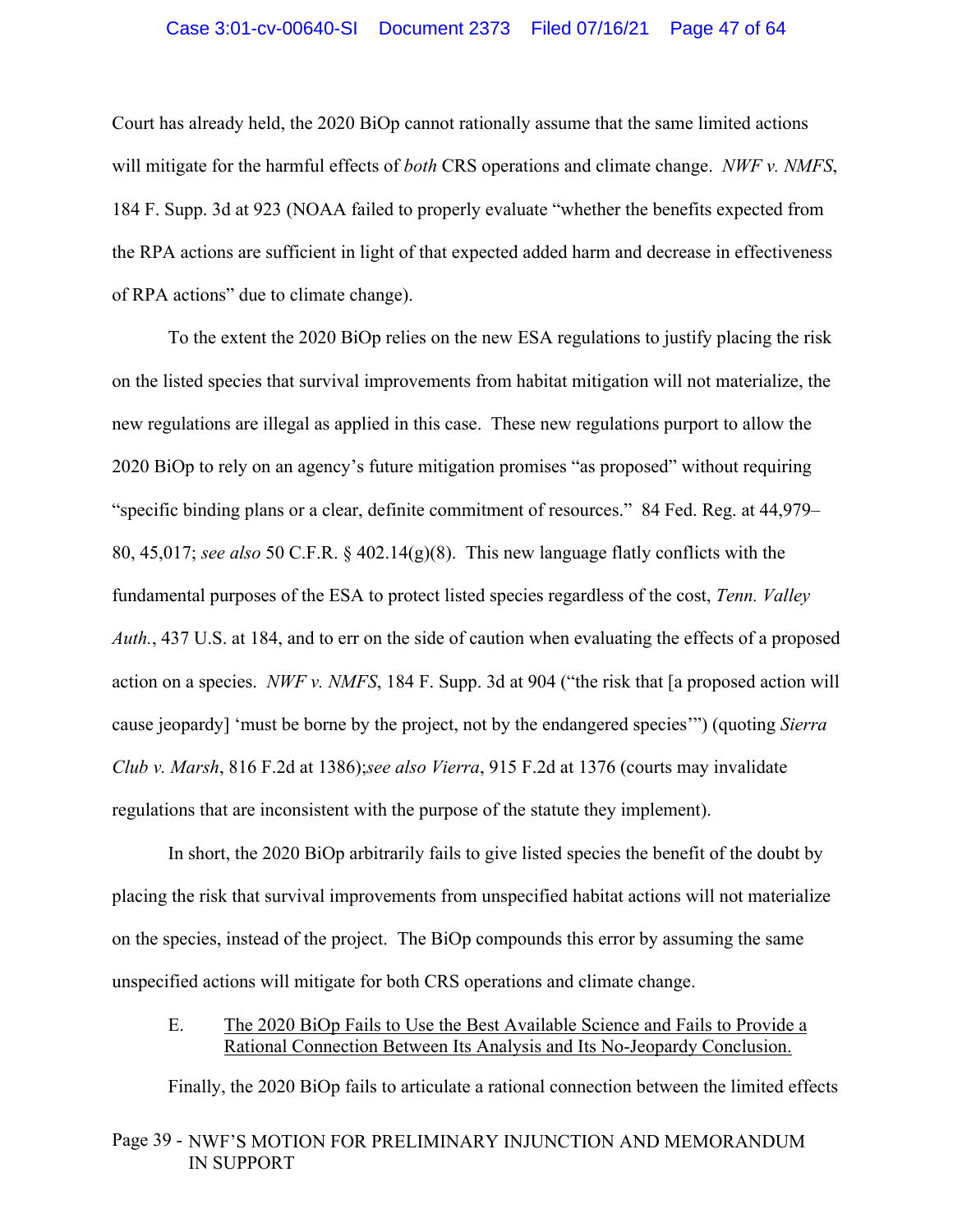### Case 3:01-cv-00640-SI Document 2373 Filed 07/16/21 Page 48 of 64

it ascribes to the Proposed Action and its ultimate no-jeopardy conclusion. First, the BiOp fails to rely on the best available science or rationally explain how its quantitative analyses support its no-jeopardy conclusion. Second, the reasoning behind the BiOp's ultimate no-jeopardy conclusion is impossible to trace.

# *1. The 2020 BiOp fails to use the best available science or rationally explain its quantitative analyses.*

The 2020 BiOp fails to rationally explain its quantitative analyses and fails to use the best available scientific information for several reasons.

First, the 2020 BiOp fails to include any rational explanation for how its limited quantitative analyses relate to its no-jeopardy conclusions. While the BiOp includes page after page of charts displaying QET risk and median abundance over 24 years, *e.g.* 2020 BiOp at 227– 39 (stable climate), *id.* at 245–75 (warming climate), nowhere does the BiOp explain how it actually uses these quantitative analyses in assessing risk to species' survival and eventual recovery. For example, population biologists often use a greater than 5% risk of exceeding a QET threshold over 100 years to define an unacceptable risk to species survival. *See* Declaration of Howard A Schaller at ¶¶ 59–60 (filed concurrently) ("Schaller Dec."). Even assuming a stable climate, the BiOp predicts that many populations will exceed this 5% risk over 24 years (a far shorter timeframe). *See, e.g.*, 2020 BiOp at 232–33 (finding 4% to 88% risk of populations in the Middle Fork Salmon River MPG exceeding the QET 50 within 24 years, assuming a stable climate). The BiOp never explains what level of risk of exceeding its QET threshold over 24 years would constitute jeopardy. Similarly, the BiOp simply reports predicted average abundances for various populations, without explaining what levels of predicted abundance would appreciably reduce a species' likelihood of survival and recovery. *See, e.g.*, *id*. at 240. The reported QET risk and average abundances have no apparent, let alone rational, connection

# Page 40 - NWF'S MOTION FOR PRELIMINARY INJUNCTION AND MEMORANDUM IN SUPPORT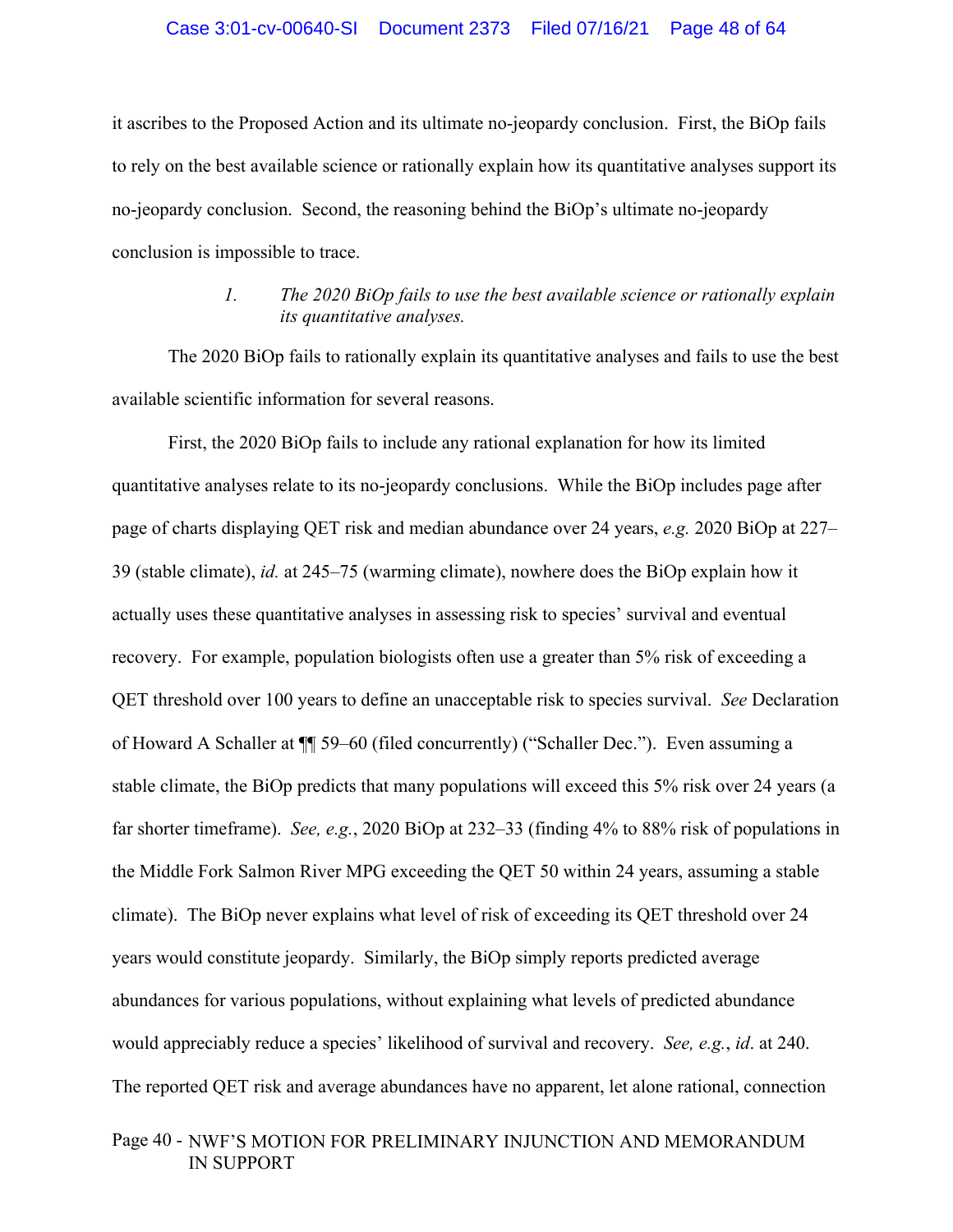### Case 3:01-cv-00640-SI Document 2373 Filed 07/16/21 Page 49 of 64

to the 2020 BiOp's no-jeopardy conclusion. The agencies' failure to explain how they use these metrics is arbitrary. *See State Farm*, 463 U.S. at 43; *Nat'l Ass'n of Clean Water Agencies v. EPA*, 734 F.3d 1115, 1154 (D.C. Cir. 2013) (holding that EPA must "specify in greater detail *why* the equation it is using can accomplish the purpose for which EPA is using the equation" (emphasis in original)).<sup>19</sup>

Second, the 2020 BiOp simply fails to use available and credible scientific information that would support a rational assessment of the risk the Proposed Action poses to the survival and recovery of the listed species. This information includes a number of population productivity metrics, as well as the viability analyses and minimum population abundance thresholds developed by NMFS's Interior Columbia Technical Recovery Team ("ICTRT"). *See NWF v. NMFS*, 184 F. Supp. 3d at 894–895 (noting failure to use this available scientific information). There can be no doubt that these scientific tools are available and credible—for example, the 2014 BiOp used several key population productivity metrics to evaluate the effects of the RPA it considered (albeit in connection with a trending towards recovery standard that failed to comply with the ESA). *See id.* at 887 (noting NOAA's statement in the 2014 BiOp that recruits per spawner or R/S is the most useful performance metric). The 2020 BiOp, however, contains no analysis of predicted recruits per spawner (R/S) or any similar population productivity metric.

Similarly, the 2020 BiOp could have used ICTRT viability analyses and threshold abundance goals to explain the significance of geometric mean abundance numbers for listed

<sup>&</sup>lt;sup>19</sup> The 2020 BiOp also fails to include a rational explanation for its "alternative" set of COMPASS model results that incorporate a 35% productivity increase attributed to the CSS "hypothesis." The COMPASS and CSS models are inherently different, and mixing and matching portions of each is not a rational or scientifically valid approach. *See* Schaller Dec. at ¶¶ 45–64.

Page 41 - NWF'S MOTION FOR PRELIMINARY INJUNCTION AND MEMORANDUM IN SUPPORT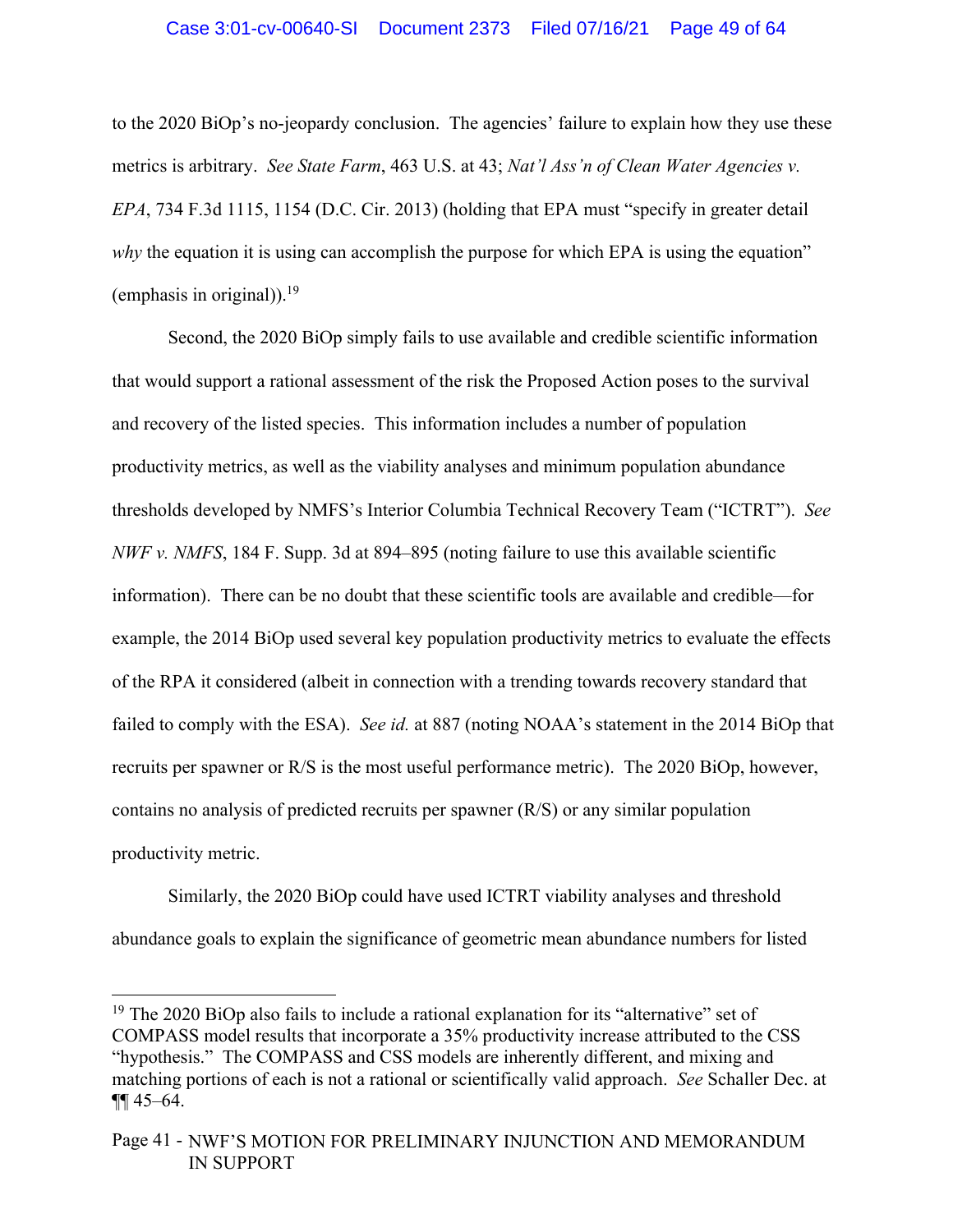#### Case 3:01-cv-00640-SI Document 2373 Filed 07/16/21 Page 50 of 64

species. *See id* at 888–89. The 2020 BiOp mentions the ICTRT analyses and displays some information from them, *e.g.*, 2020 BiOp at 107–109, but does not explain whether or how it is addressed in the jeopardy analysis. *See id.* at 891 ("NOAA Fisheries does not offer a reasonable explanation for why it did not use the best available science of existing and minimum viable abundance levels [from the ICTRT] of the listed fish in considering impacts to the likelihood of achieving recovery").

It is not the case that these metrics have somehow lost their scientific credibility. Instead, because the 2020 BiOp takes the position that the Proposed Action does not need to improve the *current* condition of the species, *see supra* at 10–13, 28–32, it arbitrarily and illegally treats these metrics as irrelevant. This illegal analytical framework cannot excuse the BiOp's failure to rely on the best available scientific information regarding risks to a species' survival and recovery. 16 U.S.C. § 1536(a)(2) (requiring agencies to use the best available scientific information in consultations).

### *2. The 2020 BiOp fails to rationally explain its no-jeopardy conclusion.*

The 2020 BiOp fails to rationally explain its ultimate conclusion that CRS operations will not jeopardize any listed species of salmon or steelhead. As a threshold matter, the BiOp's nojeopardy conclusion is only possible because of the many flaws described above, including: (1) the comparison of the effects of the PA to the effects of prior operations and the inclusion of ongoing operations in the environmental baseline; (2) the view that the PA cannot cause jeopardy as long as it does not appreciably worsen the species' current condition; (3) a determination that the effects of the PA in a warming climate do not affect its no-jeopardy finding; (4) the failure to give listed species the benefit of the doubt; and (5) the failure to use the best available science. Each of these errors renders the ultimate no-jeopardy conclusion arbitrary and provides an independent basis to hold the 2020 BiOp and 2020 ROD unlawful.

Page 42 - NWF'S MOTION FOR PRELIMINARY INJUNCTION AND MEMORANDUM IN SUPPORT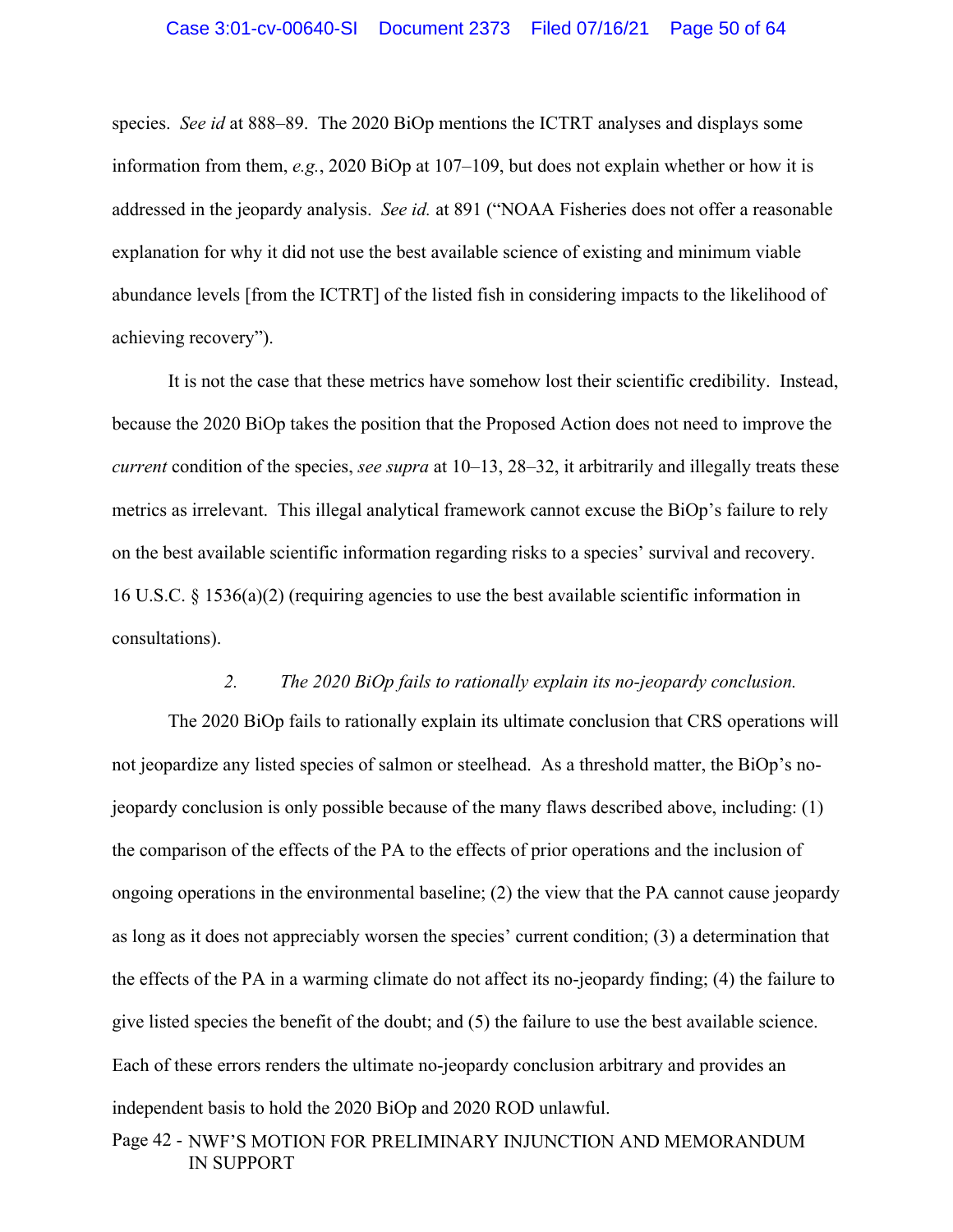### Case 3:01-cv-00640-SI Document 2373 Filed 07/16/21 Page 51 of 64

In addition, the no-jeopardy conclusions for each species in the 2020 BiOp are also arbitrary and unexplained because the reasoning leading to these conclusions is impossible to trace. For example, for Snake River spring/summer Chinook, the 2020 BiOp presents the results of its quantitative modeling, which show that the PA will *reduce* smolt-to-adult returns from 0.88 percent to 0.81 percent unless uncertain hypothesized productivity increases in fact materialize. 2020 BiOp at 241 (acknowledging that increases in productivity may not materialize but offering no explanation for whether or how this would affect the no-jeopardy finding).<sup>20</sup> The BiOp does not explain how this finding that the PA may result in generational declines of listed species is consistent with its no-jeopardy conclusion, or with the precautionary principle requiring that the burden of any uncertainty be borne by the project and not the listed species, *see Sierra Club v. Marsh*, 816 F.2d at 1386.

Similarly, the BiOp does not include any explanation for how it weighted or combined various other qualitative and quantitative factors to reach a no-jeopardy conclusion. For example, the BiOp acknowledges that aspects of the PA will harm Snake River spring/summer Chinook, such as increased reservoir elevations at a number of dams during juvenile migration seasons and allowing dam turbines to operate above the 1% peak efficiency range. 2020 BiOp at 290. The BiOp also states that the PA is "likely to improve" factors such as dam passage survival and degraded tributary and estuary habitat, relative to prior dam operations and associated actions. *Id.* The 2020 BiOp then notes that "the proposed action includes some elements that will harm salmonids and some that will benefit salmonids." *Id.* It recognizes that

<sup>&</sup>lt;sup>20</sup> The 2020 BiOp does not discuss what level of, or change in, smolt-to-adult returns would equate to jeopardy. Nor does it address the fact that the best available science shows that SARs below 1% indicate that a population is declining toward extinction and that the PA will leave many listed species with a high probability of continuing SARs below 1%. *See* Schaller Dec. at ¶¶ 21, 46.

Page 43 - NWF'S MOTION FOR PRELIMINARY INJUNCTION AND MEMORANDUM IN SUPPORT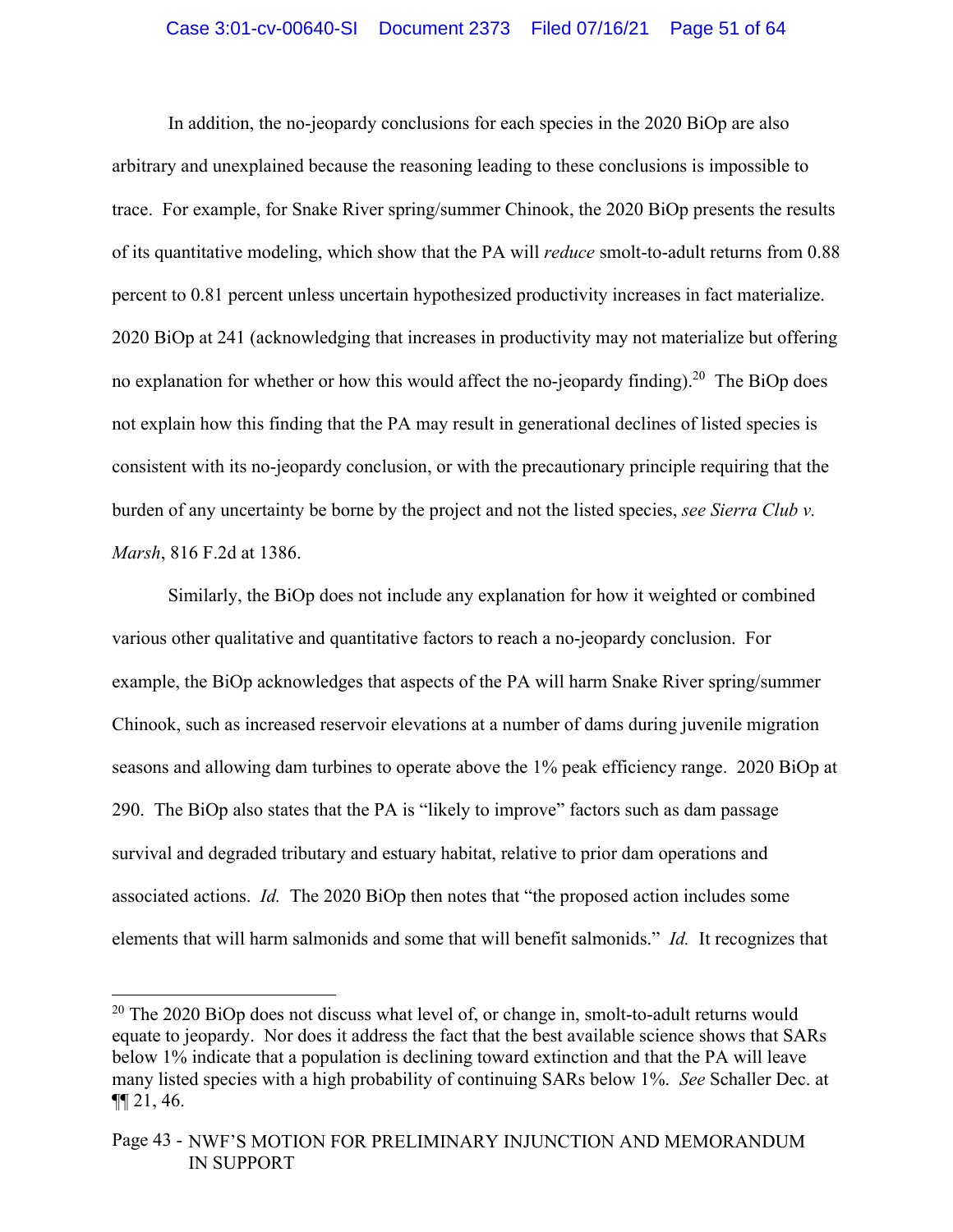### Case 3:01-cv-00640-SI Document 2373 Filed 07/16/21 Page 52 of 64

the Proposed Action combined with current and future climate change poses a profound threat to the species' likelihood of survival and recovery. *Id.* at 291. The BiOp then summarily concludes that the Proposed Action will not jeopardize Snake River spring/summer Chinook. *Id*. at 290–91. This opaque conclusion that some unspecified amount of harm and some unspecified amount of benefit somehow add up to no jeopardy for Snake River spring/summer Chinook fails to satisfy the obligation to articulate a rational connection between the facts found and the ultimate no-jeopardy conclusion. *State Farm*, 463 U.S. at 43; *see also NCAP v. EPA*, 544 F.3d 1043, 1052 & n.7 (9th Cir. 2008) (rejecting vague and untraceable agency rationale). The nojeopardy conclusions for other species are similarly opaque and arbitrary. *E.g.* 2020 BiOp at 528–34 (Snake River sockeye); *id.* at 748–55 (Upper Columbia River spring Chinook).

\* \* \*

 For the foregoing reasons, NWF is likely to succeed on the merits of its claims that the Corps violated the ESA in the 2020 ROD by relying on the 2020 BiOp.

# II. THE PRELIMINARY RELIEF NWF SEEKS WILL REDUCE IRREPARABLE HARM TO ESA-LISTED SALMON AND STEELHEAD AND IS NARROWLY TAILORED

NWF seeks a preliminary injunction against the Corps for violations of the ESA, starting with the spring spill season in 2022 and extending until further order of the Court, to: (1) increase voluntary spring spill to the maximum level currently allowed under state water quality standards (with specific exceptions); (2) extend voluntary summer spill at the levels requested in Oregon's injunction motion through the end of the summer spill season (August  $31<sup>st</sup>$ ); and (3) require limited voluntary spill from the end of the summer spill season until the beginning of the following spring spill season as specified in Oregon's motion.

NWF also seeks an injunction to: (1) restore reservoir levels in the lower Snake River to their Minimum Operating Pool ("MOP") elevation with a one-foot operating range from March 1

# Page 44 - NWF'S MOTION FOR PRELIMINARY INJUNCTION AND MEMORANDUM IN SUPPORT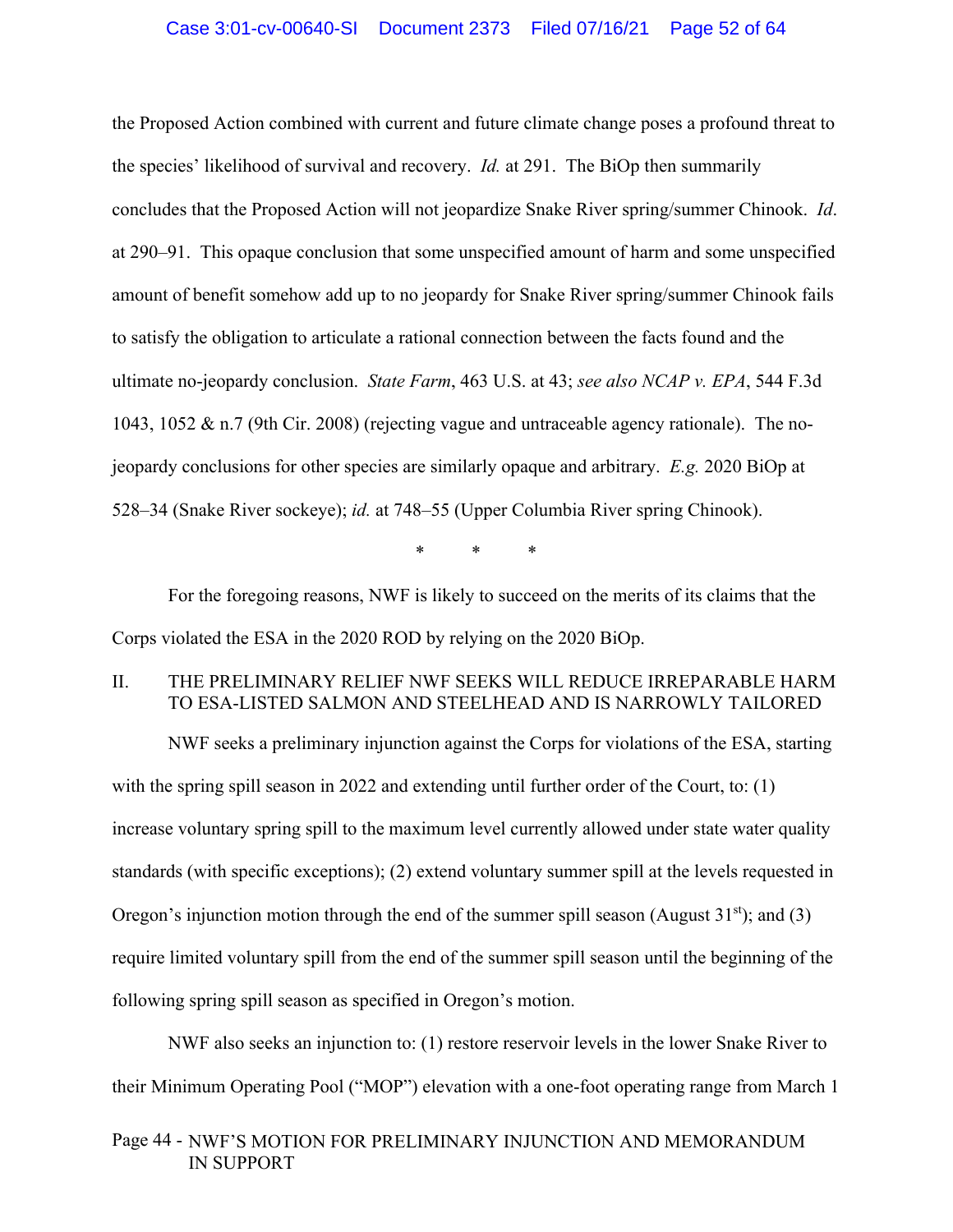### Case 3:01-cv-00640-SI Document 2373 Filed 07/16/21 Page 53 of 64

until August 31 beginning in March 2022 and until further order of the Court; and (2) require the Corps to submit a plan to the Court by September 1, 2022 to operate the reservoirs above McNary, John Day, The Dalles and Bonneville dams at their MOP elevations with a one-foot operating range from March 1 until June 15 each year beginning in 2023.

Additional details regarding specific aspects of this relief are set forth in Oregon's motion for a preliminary injunction. NWF supports and joins in that motion.

The spill relief described above is an incremental increase in spill relative to the spill injunction the Court granted in 2017. Like that injunction, NWF's requested relief will help reduce mortality of ESA-listed salmon and steelhead. *See NWF v. NMFS*, 2017 WL 1829588 at \*5–6. The reservoir elevations and operating ranges NWF seeks will also help reduce mortality of ESA-listed salmon and steelhead for the reasons described below and in the accompanying Declaration of Dr. Howard A Schaller.

# A. The Proposed Action Addressed in the 2020 BiOp Will Continue to Cause Irreparable Harm to ESA-Listed Salmon and Steelhead.

There can be no doubt that continued operation of the CRS dams and reservoirs pursuant to the Corps' 2020 ROD and the 2020 BiOp will cause irreparable harm to salmon and steelhead. These operations are largely a continuation of the RPA from the illegal 2014 BiOp that the Court has already concluded would cause irreparable harm to these species. *NWF v. NMFS*, 2017 WL 1829588 at \*5–6; *see also supra* at 6–13 (describing dam and reservoir operations under the 2020 BiOp and ROD). To the extent the Corps' Proposed Action is a change from that illegal RPA, it includes many measures that actually will be worse for salmon and steelhead than the 2014 RPA. These harmful changes include, but are not limited to, increased operating ranges for reservoirs above some dams on the lower Snake River and increased reservoir elevations above John Day Dam for part of the spring migration season, *see* 2020 BiOp at 58–59 & Table 1.3-3

# Page 45 - NWF'S MOTION FOR PRELIMINARY INJUNCTION AND MEMORANDUM IN SUPPORT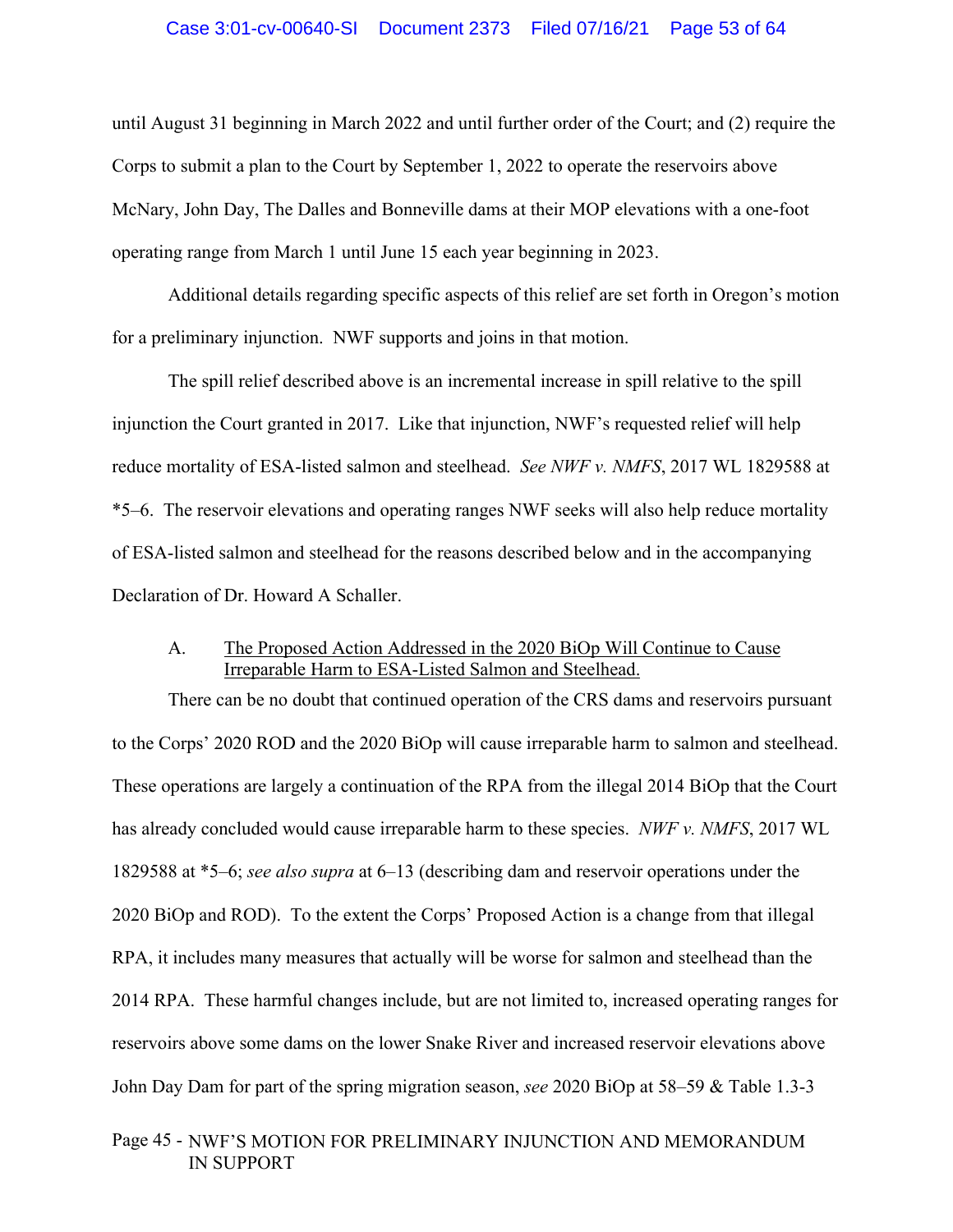#### Case 3:01-cv-00640-SI Document 2373 Filed 07/16/21 Page 54 of 64

(describing lower Snake and John Day reservoir spring operations), turbine operations outside the 1% efficiency range, *id*. at 61–63, and the early reduction or elimination of summer spill, *id*. at 57–58. Climate change will exacerbate the harm caused by the CRS and reduce the effectiveness of habitat actions and other mitigation. *See* Schaller Dec. at ¶¶ 39–44.

The modest and uncertain increase in spring spill under the flexible spill operation as now included in the Proposed Action does not in any way eliminate this irreparable harm. First, the Corps' ROD and the 2020 BiOp make clear that this flexible spill is only part of the Proposed Action in 2021 and may be changed thereafter. 2020 BiOp at 54–57 (referring to a process for adaptively managing spring spill). Second, the interim Flexible Spill Agreement itself acknowledges the parties did not agree that the spill levels it would allow are adequate to comply with the law or avoid harm to listed species. *See* ECF 2298, 2298-1 at 1, 9 (filed Dec. 12, 2018). Third, other analyses confirm that the spill levels under the Proposed Action will lead to continued generational declines for Snake River salmon (indicating continued generational declines) far more often, and within the 2% to 6% (average of 4%) SAR range far less often, than spill at higher levels. *See* CSS 2019 Annual Report at 38–45 (Dec. 2019) ("CSS 2019 Annual Report"), *available at* https://www.fpc.org/documents/CSS/2019CSSAnnualReport.pdf. Indeed, one of the primary constraints on voluntary spring spill under the interim Flexible Spill Agreement was the objective—solely for the purpose of that Agreement—that any increase in spill levels under it not increase costs to the Bonneville Power Administration beyond the levels it had incurred under the Court's 2017 spill injunction. *See* ECF 2298-1 at 1–2. This financial consideration is not a requirement of any applicable law, and is not relevant to whether the spill relief NWF seeks is necessary to reduce harm to ESA-listed salmon and steelhead. *See NWF v. NMFS*, 2017 WL 1829588 at \*3, 6.

# Page 46 - NWF'S MOTION FOR PRELIMINARY INJUNCTION AND MEMORANDUM IN SUPPORT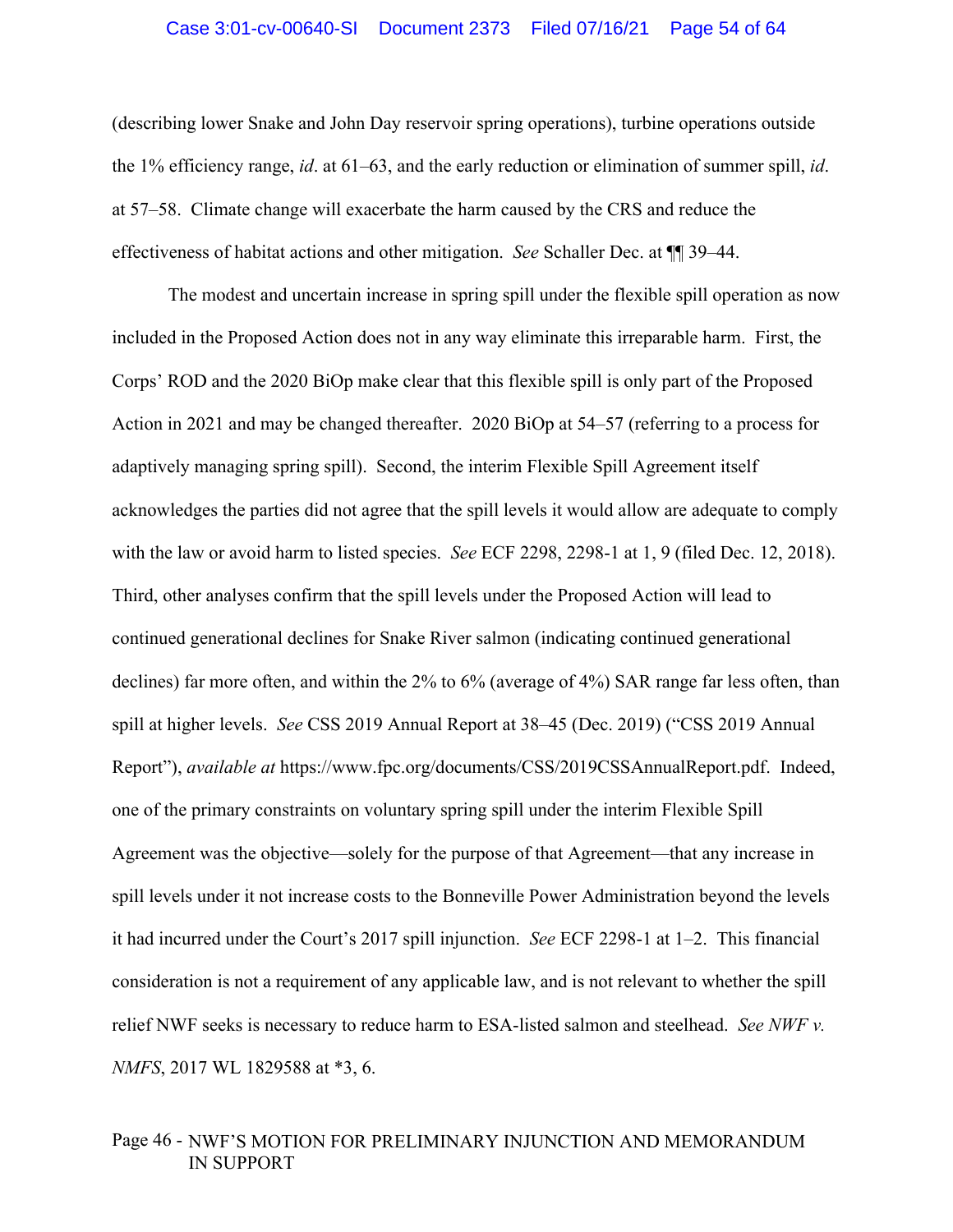In short, as the Court has observed of operations under a prior biological opinion:

I find that the DAMS strongly contribute to the endangerment of the listed species and irreparable injury will result if changes are not made. . . . Ample evidence in the record . . . . indicates that operation of the DAMS causes a substantial level of mortality to migrating juvenile salmon and steelhead. Indeed, in the 2004 BiOp itself, NOAA noted that while 'a non-trivial level of mortality would likely occur even under free-flowing river conditions . . ., the existence and operations of the dams and reservoirs . . . account[s] for most of the mortality of juvenile migration through the FCRPS . . . .' 2004BiOp at 5-29 . . . . . I find that irreparable harm results to listed species as a result of the action agencies' implementation of the updated proposed action.

*NWF v. NMFS*, No. CV 01-640-RE, 2005 WL 1398223 at \*4–5 (D. Or. June 10, 2005), *aff'd in part, remanded in part*, 422 F.3d 782, 795 (9th Cir. 2005) ("we cannot say that the district court's factual finding concerning irreparable harm was clearly erroneous"); *see also NWF v. NMFS*, 422 F.3d 782, 795 & n.9 (9th Cir. 2005) ("FCRPS operations account for most of the mortality" to ESA-listed salmon and steelhead).

 The Court reached the same conclusion in the 2017 injunction order for dam and reservoir operations under the 2014 BiOp's RPA. *NWF v. NMFS*, 2017 WL 1829588 at \*5–6 ("continuation of the status quo is likely to result in irreparable harm to the listed species"). There is no reason to reach a different conclusion for the dam and reservoir operations under the Corps' Proposed Action.

# B. Increased Voluntary Spill Will Reduce Irreparable Harm to Salmon and Steelhead.

For juvenile salmon and steelhead migrating in the Snake and Columbia Rivers, "spill" has long been recognized as providing the safest passage over the CRS dams with the highest survival rates. *See, e.g., NWF v. NMFS*, 2017 WL 1829588 at \*7–9 (discussing effects of voluntary spill); Schaller Dec. at ¶¶ 64–73 (summarizing history of and benefits to juvenile salmon and steelhead survival from voluntary spill); *see also* 2000 BiOp at 6–17 ("In general, relative to other passage routes currently available, direct juvenile survival is highest through

# Page 47 - NWF'S MOTION FOR PRELIMINARY INJUNCTION AND MEMORANDUM IN SUPPORT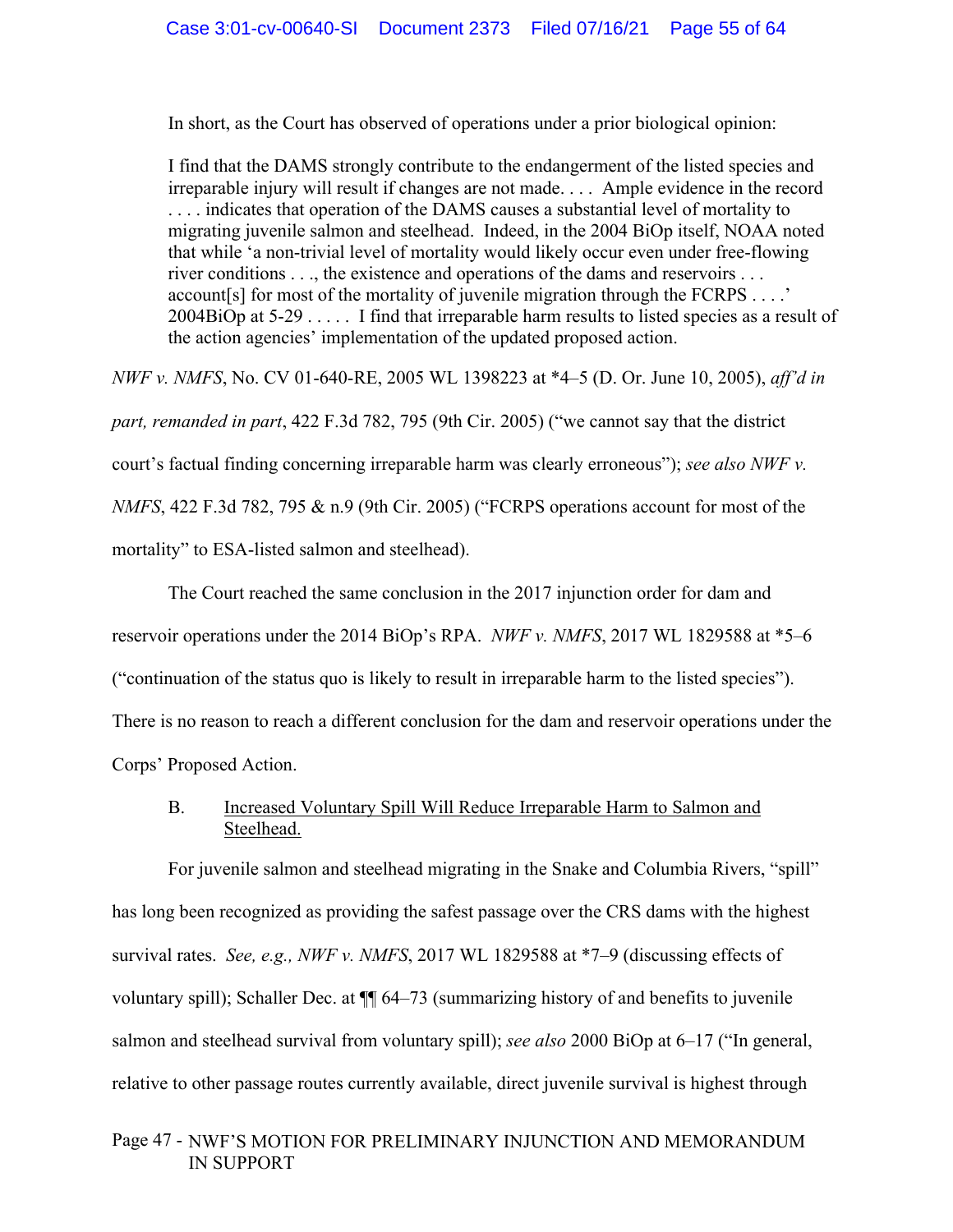spillbays"); *id*. at 6 ¶ 15 (explaining that salmon suffer the "lowest direct mortality through spillways"). Releasing water over the spillways at the four lower Snake River and four lower Columbia River dams allows more salmon and steelhead to avoid traveling through the power turbines and fish bypass facilities (collectively "powerhouse passage"), passage routes that increase mortality by subjecting these fish to life-threatening impacts. *See, e.g.*, Schaller Dec. at ¶¶ 64–73; *see also* 2019 CSS Annual Report at 23 ¶ 59 (describing factors affecting juvenile survival and analyzing effects of spill operations on juvenile survival and adult return rates, including the preferred alternative in the CRSO DEIS).

Based on the strength of the evidence that increased spring spill increases life-cycle survival and reduces mortality, the Court granted an injunction in 2017 requiring voluntary spring spill up to the maximum levels allowed at that time by state water quality standards for total dissolved gas ("TDG") and the Ninth Circuit affirmed that decision. *See NWF v. NMFS*, 2017 WL 1829588 at \*5–11, *aff'd in part,* 866 F.3d 803 (9th Cir. 2018). Since 2017, both Washington and Oregon have modified their water quality standards to allow additional voluntary spill in the spring up to 125% TDG levels and, in fact, the Corps has been providing spill to this level on a limited basis under the interim Flexible Spill Agreement. ECF 2298-1 at 3–6 (filed Dec. 12, 2018) (summarizing these then-anticipated changes and spill operations under the anticipated standards).

NWF now asks the Court to require voluntary spring spill to the 125% maximum level, consistent with state water quality standards, at all eight lower Snake and lower Columbia River dams (with exceptions noted in Oregon's motion) on a 24-hour basis throughout the spring salmon migration season beginning in April 2022 and until further order of the Court. This increase in voluntary spring spill will improve juvenile survival, reduce mortality, and likely lead

# Page 48 - NWF'S MOTION FOR PRELIMINARY INJUNCTION AND MEMORANDUM IN SUPPORT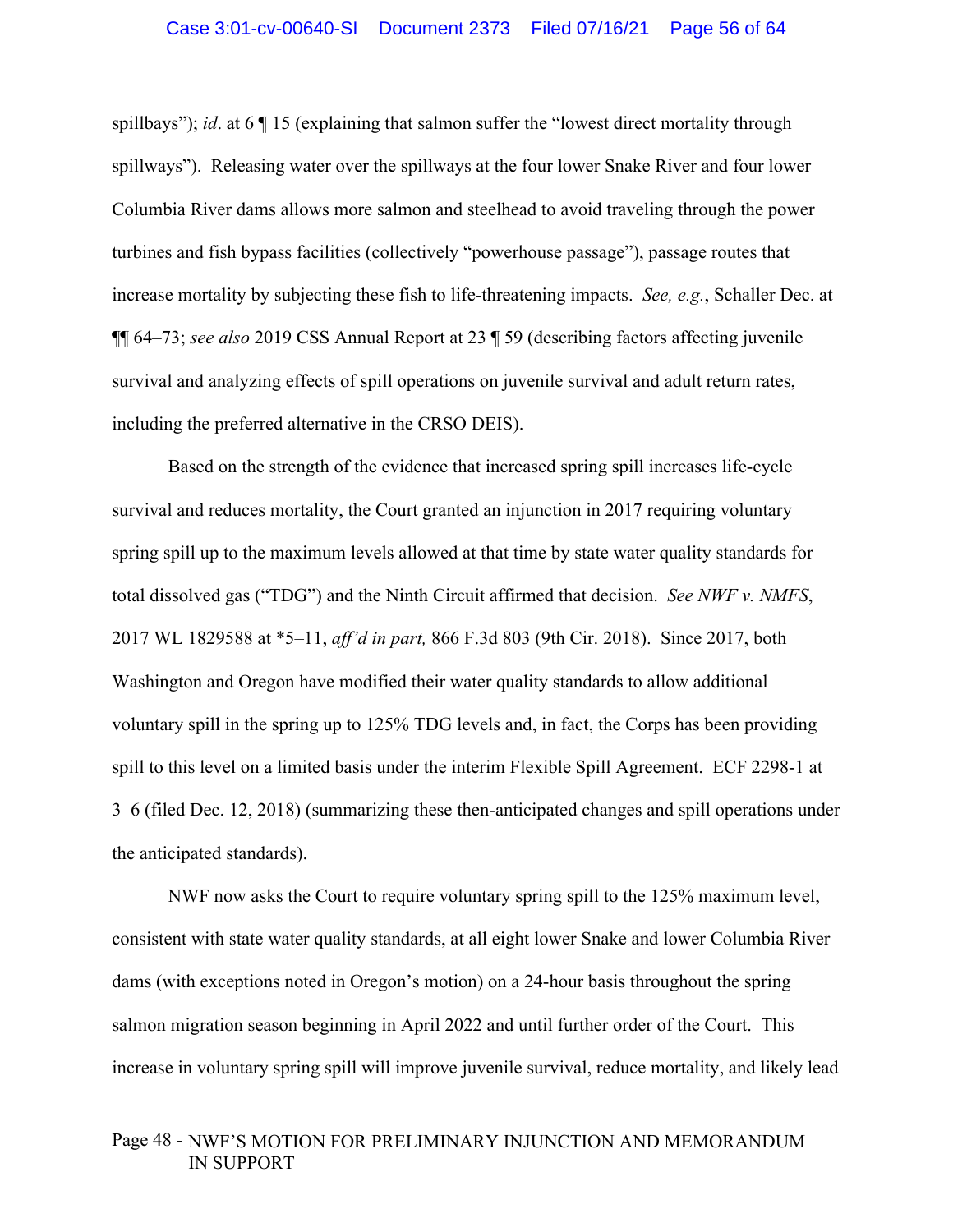to increased adult returns. *See* Schaller Dec. at ¶¶ 74–82; *see also* CSS 2019 Annual Report at 38–45. This increased spill will benefit not only ESA-listed Snake River species but also those that originate above the confluence of the Snake and Columbia because these fish must pass the four lower Columbia River dams where the additional spill will benefit them. Because the Corps has already been providing spill to the 125% TDG gas caps on a more limited basis under the interim Flexible Spill Agreement, implementing spill to this level on a 24-hour basis beginning in 2022 should be straightforward.

NWF also asks the Court to require the Corps to provide summer spill at the levels provided in the 2020 BiOp and prior BiOps through the entire summer salmon migration season, i.e., through August  $31<sup>st</sup>$ , rather than reducing or terminating summer spill early as the 2020 BiOp allows, *see* 2020 BiOp at 57–58. The Court has previously enjoined the Corps from this early termination of summer spill and the Ninth Circuit has affirmed that injunction. *See NWF v. NMFS*, 422 F.3d at 795–98 (affirming grant of injunction to require summer spill through August 31st); *see also NWF v. NMFS*, 839 F. Supp. 2d at 1131 (continuing summer spill injunction). As Dr. Schaller explains in his Declaration, providing summer spill through the entire summer migration season is important to preserve as much of the diversity of summer migrating juveniles as possible, limit harm to them, and increase their resilience in the future. *See* Schaller Dec. at ¶ 82.

Finally, NWF asks the Court to order the Corps to provide limited voluntary spill at each of the eight lower Snake and Columbia River dams through one or more spill bays or other spill route from September 1 through April 2 each year beginning in September, 2022. Additional details regarding this aspect of voluntary spill are set forth in Oregon's injunction motion. This small amount of voluntary spill outside the spring and summer spill seasons will reduce the harm

# Page 49 - NWF'S MOTION FOR PRELIMINARY INJUNCTION AND MEMORANDUM IN SUPPORT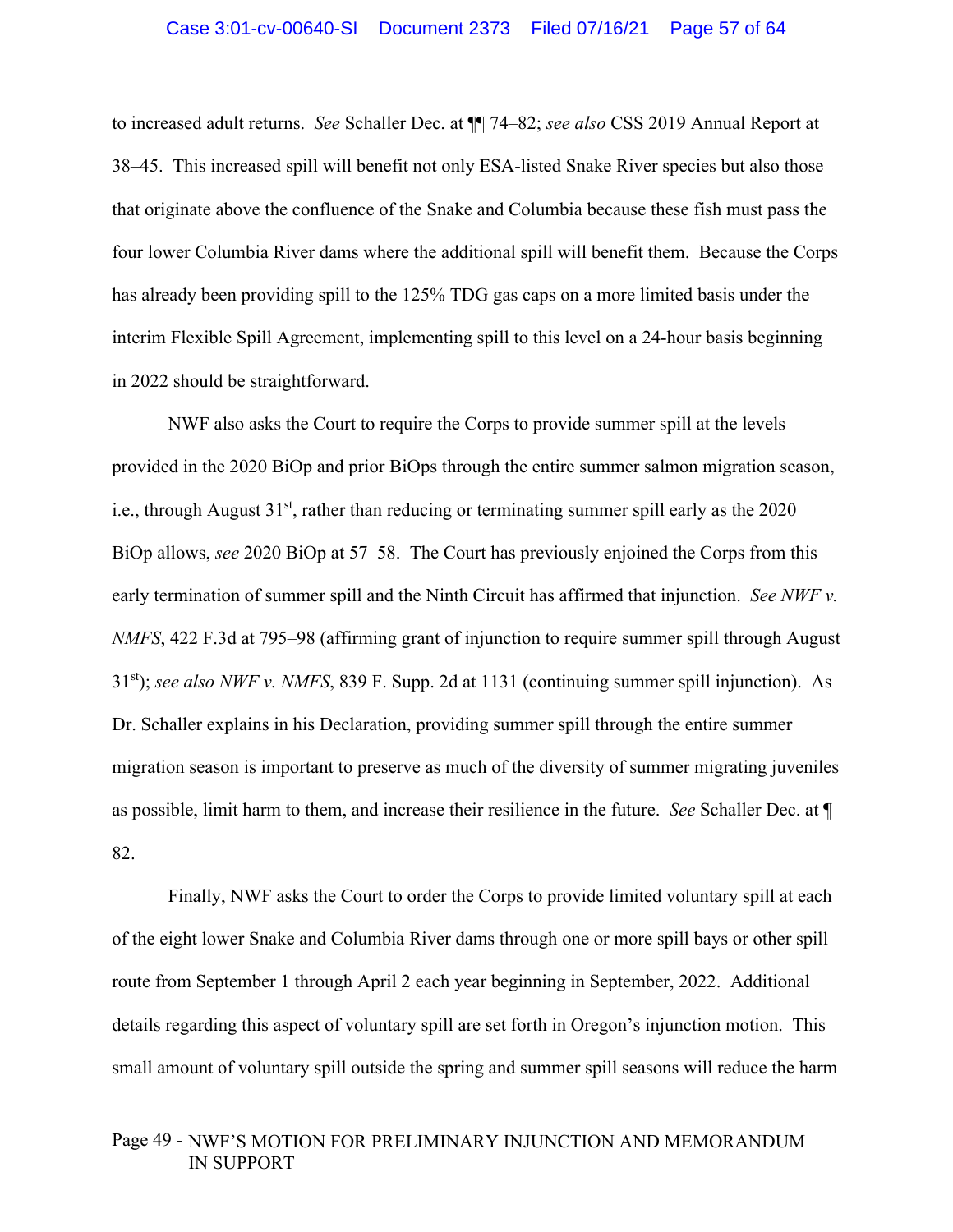#### Case 3:01-cv-00640-SI Document 2373 Filed 07/16/21 Page 58 of 64

to late and early migrating juveniles and afford benefits to ESA-listed adult steelhead in both the Snake and Columbia Rivers that would otherwise be harmed by the absence of this limited spill. *See* Schaller Dec. at ¶¶ 82–84 (explaining how limited spill outside the juvenile migration seasons will reduce harm to both juvenile salmon and juvenile and adult steelhead).

 The above spill relief is narrowly tailored to be consistent with state water quality standards that protect salmon and other species, to allow limited flexibility to adjust spill levels at any dam to best ensure the most effective overall spill conditions, and to provide survival benefits to juvenile salmon and adult and juvenile steelhead that are not provided by the Proposed Action.

# C. Lowering Reservoir Levels as NWF Seeks Will Reduce Irreparable Harm to Salmon and Steelhead and Increase Their Survival.

NWF also seeks an injunction to require the Corps to operate the reservoirs behind the dams on the lower Snake and lower Columbia Rivers at lower elevations than those allowed by the Proposed Action in the 2020 BiOp for the reasons discussed below.

As Dr. Schaller explains in his Declaration, lowering the elevation of the reservoirs behind these dams reduces the cross-section of the reservoir and increases the speed with which water moves through the reservoirs. *See* Schaller Dec. at ¶¶ 85–89. This reduced water transit time also reduces the amount of time required for juvenile salmon to pass through a reservoir and will reduce water temperatures in these reservoirs to some extent as water spends less time in each reservoir. *Id*. Extensive scientific analysis confirms that faster juvenile travel time through the reservoirs of the hydrosystem reduces the harm they suffer and increases their survival rates. *Id*. While the precise reduction in mortality, and increase in survival, that is achieved by an incremental reduction in reservoir elevation and the corresponding decrease in water transit time cannot be calculated exactly, the relationship between faster water transit time, faster fish travel

# Page 50 - NWF'S MOTION FOR PRELIMINARY INJUNCTION AND MEMORANDUM IN SUPPORT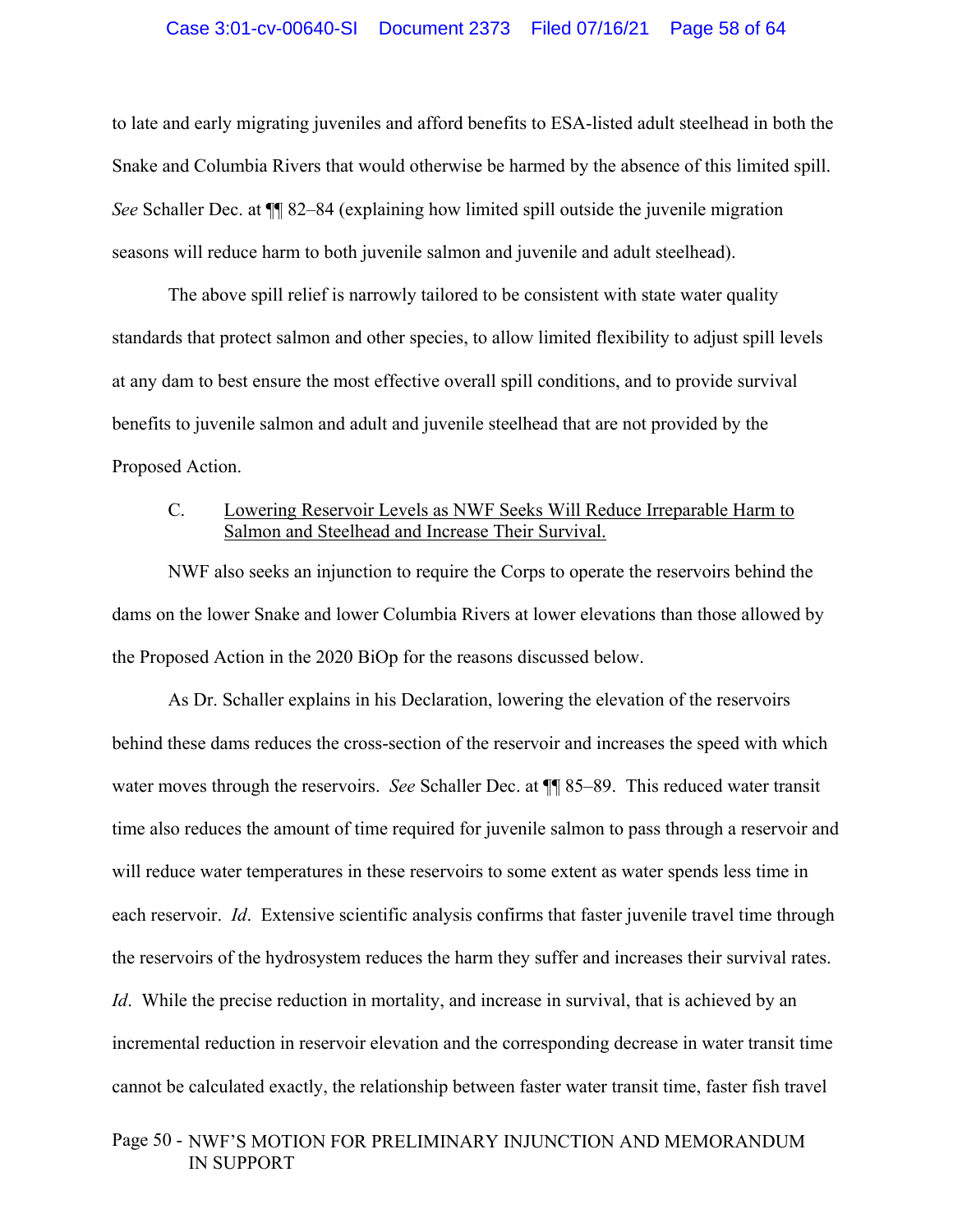# Case 3:01-cv-00640-SI Document 2373 Filed 07/16/21 Page 59 of 64

time, and reduced mortality/increased survival is well-established. *Id*. In short, each incremental reduction in reservoir elevation, and even more so the combination of incremental reductions in elevation across a series of reservoirs, will reduce the harm to ESA-listed salmon and steelhead.

The reservoir elevations NWF seeks for the spring and summer seasons beginning in March, 2022 for the four reservoirs on the lower Snake River will actually restore these reservoirs to the elevations previously implemented by the Corps under prior BiOps (e.g., minimum operating pool with a one-foot operating range), and will benefit juvenile salmon and steelhead survival, *see* Schaller Dec. at ¶¶ 92–93. The Proposed Action allows some of these reservoirs to operate with wider operating ranges that result in higher reservoir elevations for economic reasons (e.g., to facilitate barge navigation). *See* 2020 BiOp at 58–59 (Table 1.3-3 and footnotes). These economic concerns are not a relevant consideration in this motion for an injunction to protect ESA-listed species. *NWF v. NMFS*, 2017 WL 1829588 at \*3, 6.

NWF also requests an injunction requiring the Corps to develop and submit, by September 1, 2022, an implementation plan to operate the reservoirs above McNary, The Dalles, John Day and Bonneville Dams at their MOP elevations, with a one-foot operating range, during the spring season beginning in spring 2023. The Proposed Action (and prior BiOps) allow operation of these reservoirs over a much larger range of higher elevations. As explained in Dr. Schaller's Declaration, reducing the elevation of these reservoirs will decrease water transit time, decrease fish travel time, and provide incremental reductions in mortality for all ESA-listed juvenile salmon and steelhead. Schaller Dec. at ¶¶ 94–103 (discussing benefits to salmon and steelhead of these lower reservoir elevations). This increased protection includes juvenile salmon and steelhead from the Columbia River above the confluence with the Snake as they too must survive passage through the lower Columbia River reservoirs. *Id*.

# Page 51 - NWF'S MOTION FOR PRELIMINARY INJUNCTION AND MEMORANDUM IN SUPPORT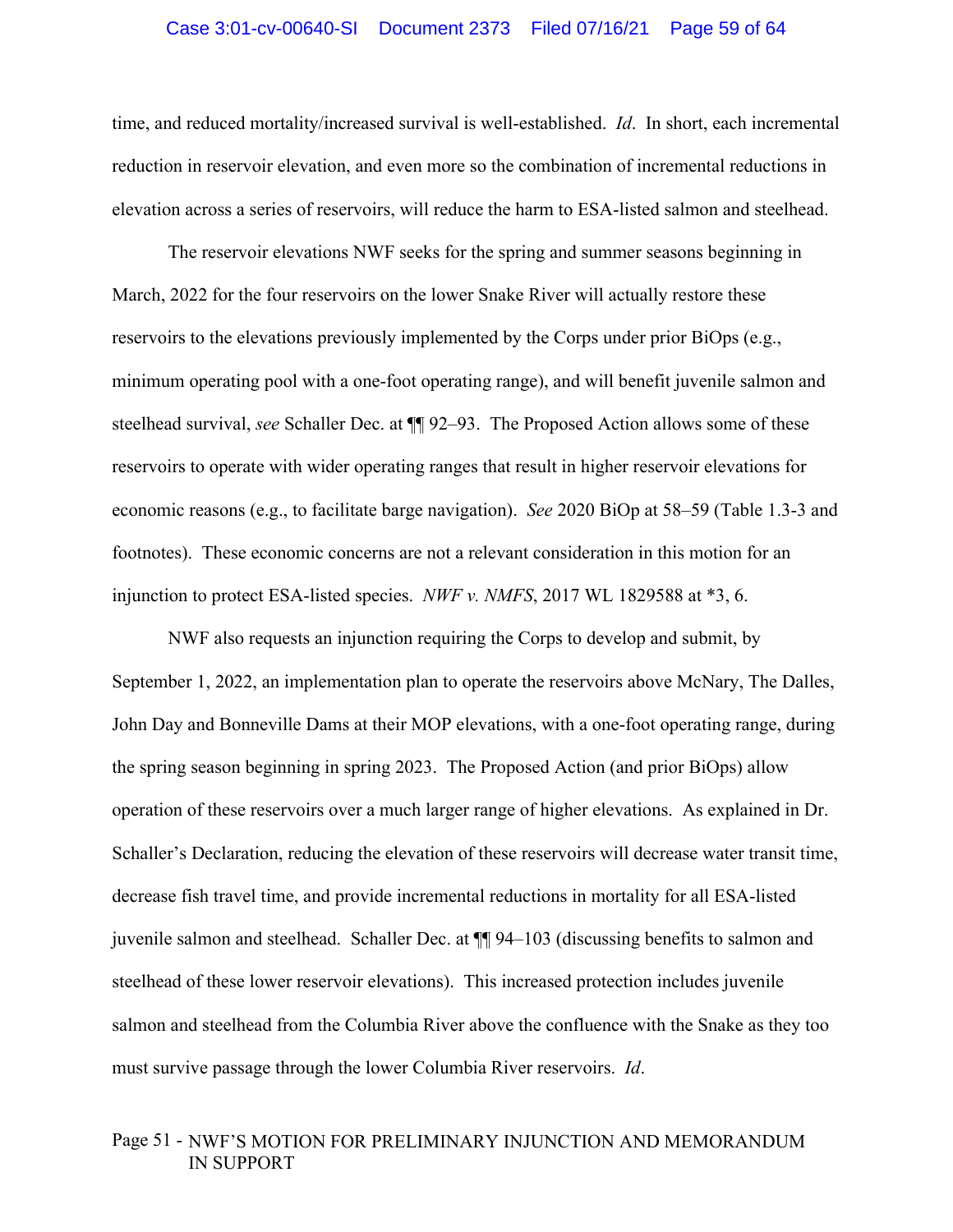### Case 3:01-cv-00640-SI Document 2373 Filed 07/16/21 Page 60 of 64

NWF asks the Court to order the Corps to submit a plan for operating these reservoirs at their MOP elevations beginning in the spring of 2023 because there may be issues related to operating these reservoirs at lower elevations that the Corps will need to address as part of implementing this spring MOP operation (such as alternatives to the 2020 BiOp's increased spring reservoir elevations at John Day to discourage tern nesting on islands in John Day pool, *see, e.g.*, 2020 BiOp at 58, 74 (describing this action); *but see id.* at 72–73 (describing other measures to discourage tern nesting at other locations)). The Court and parties should have an opportunity to review and evaluate this plan before it is implemented.

It is worth noting that allowing the elevation of John Day reservoir to fluctuate well above prior levels during a portion of the spring salmon migration can create opportunities to generate additional hydropower at times when market prices are higher (generally termed "loadfollowing"). To the extent that there are any financial considerations involved in allowing operation of this and the other lower Columbia River reservoirs above their MOP elevations during the spring migration season, they are not relevant to NWF's motion for an injunction. *NWF v. NMFS*, 2017 WL 1829588 at \*3, 6.

# D. The Court Should Grant NWF the Injunctive Relief It Seeks for the Corps' Violation of the ESA.

The relevant question in this motion is whether the relief NWF and Oregon seek for the Corps' violations of the ESA will likely reduce the risk of harm to the listed species and is narrowly tailored. *See supra* at 20–21 (describing the standard of review for an injunction under the ESA).

As NWF explains above, ongoing hydrosystem operations under the Proposed Action will kill and injure ESA-listed salmon and steelhead and cause continued irreparable harm. As the Court has concluded on a number of prior occasions in granting a spill injunction, carefully

# Page 52 - NWF'S MOTION FOR PRELIMINARY INJUNCTION AND MEMORANDUM IN SUPPORT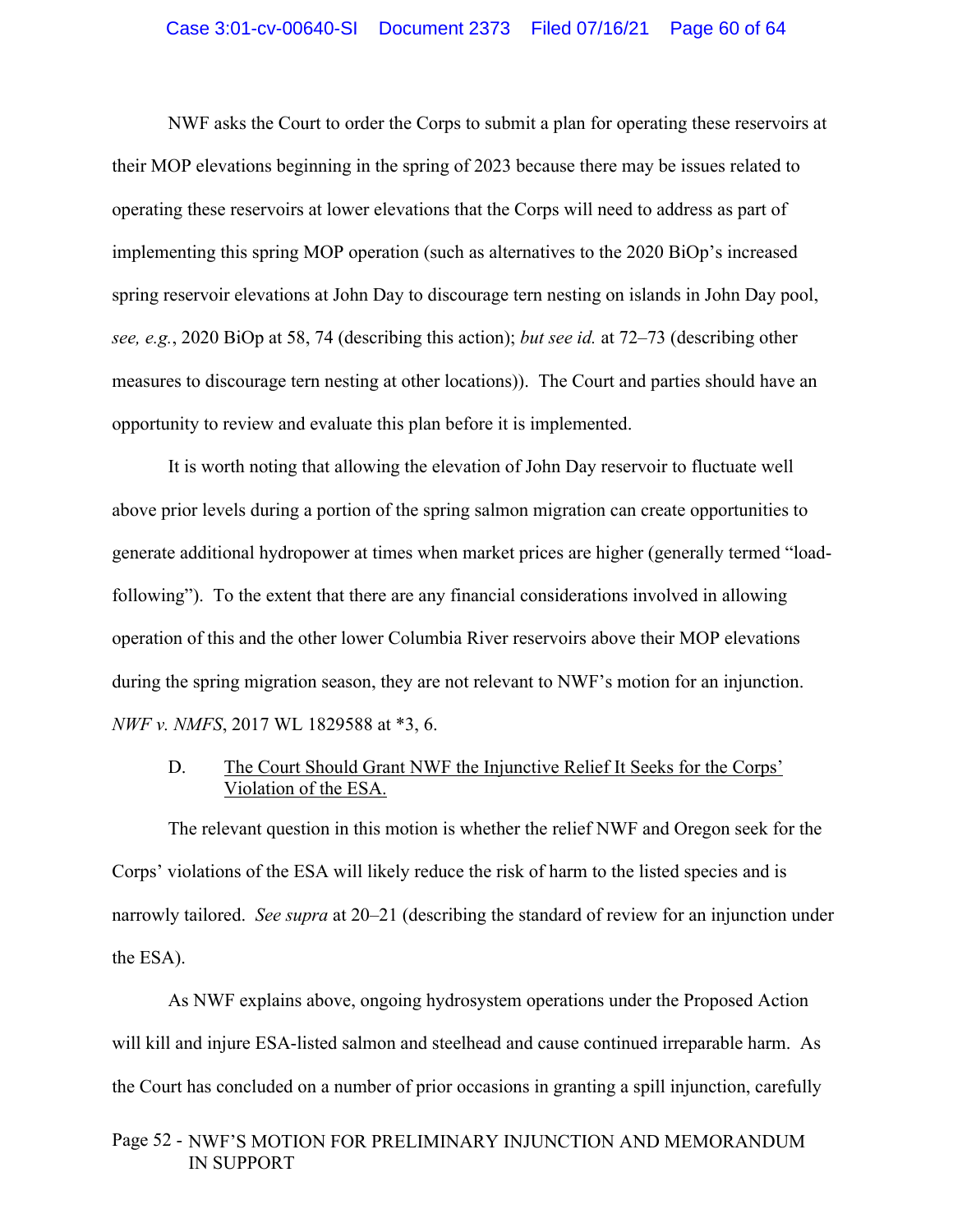#### Case 3:01-cv-00640-SI Document 2373 Filed 07/16/21 Page 61 of 64

tailored increased spill that complies with state water quality standards reduces this harm. *See NWF v. NMFS*, 2017 WL 1829588 at \*5–11; *NWF v. NMFS*, 2005 WL 1398223 at \*4–5; *see also NWF v. NMFS*, 839 F. Supp. 2d at 1131 ("After many years of resistance, NOAA Fisheries now acknowledges that spring and summer spill is necessary to avoid excessive juvenile salmon mortality."). The same finding is warranted here.

In addition, NWF and Oregon have submitted clear evidence to show that the spill and reservoir elevations they seek will, separately and in combination, reduce the harm to, and increase the survival of, ESA-listed salmon and steelhead from the levels that would otherwise occur under the Proposed Action. The increased spring spill NWF seeks as a remedial measure is now allowed by state water quality standards and can be further adjusted by the salmon managers if necessary. The extended summer spill through August 31 simply restores a survival benefit for summer migrating juveniles that the 2020 BiOp eliminates, one the Court has previously required. The limited spill outside the spring and summer seasons NWF seeks will benefit early- and late-migrating juveniles as well as adult steelhead. The lower reservoir elevations NWF seeks will individually—and even more so cumulatively—decrease water travel time and fish travel time through the lower Snake and Columbia reservoirs, and so also reduce mortality to these species from levels that would otherwise occur under the 2020 BiOp's Proposed Action. Based on these facts and the relevant case law, the Court should grant NWF's and Oregon's motions for an injunction under the ESA.

### **CONCLUSION**

For all of the foregoing reasons, NWF respectfully requests that the Court grant it a preliminary injunction for the Corps' violations of the ESA as requested herein.

# Page 53 - NWF'S MOTION FOR PRELIMINARY INJUNCTION AND MEMORANDUM IN SUPPORT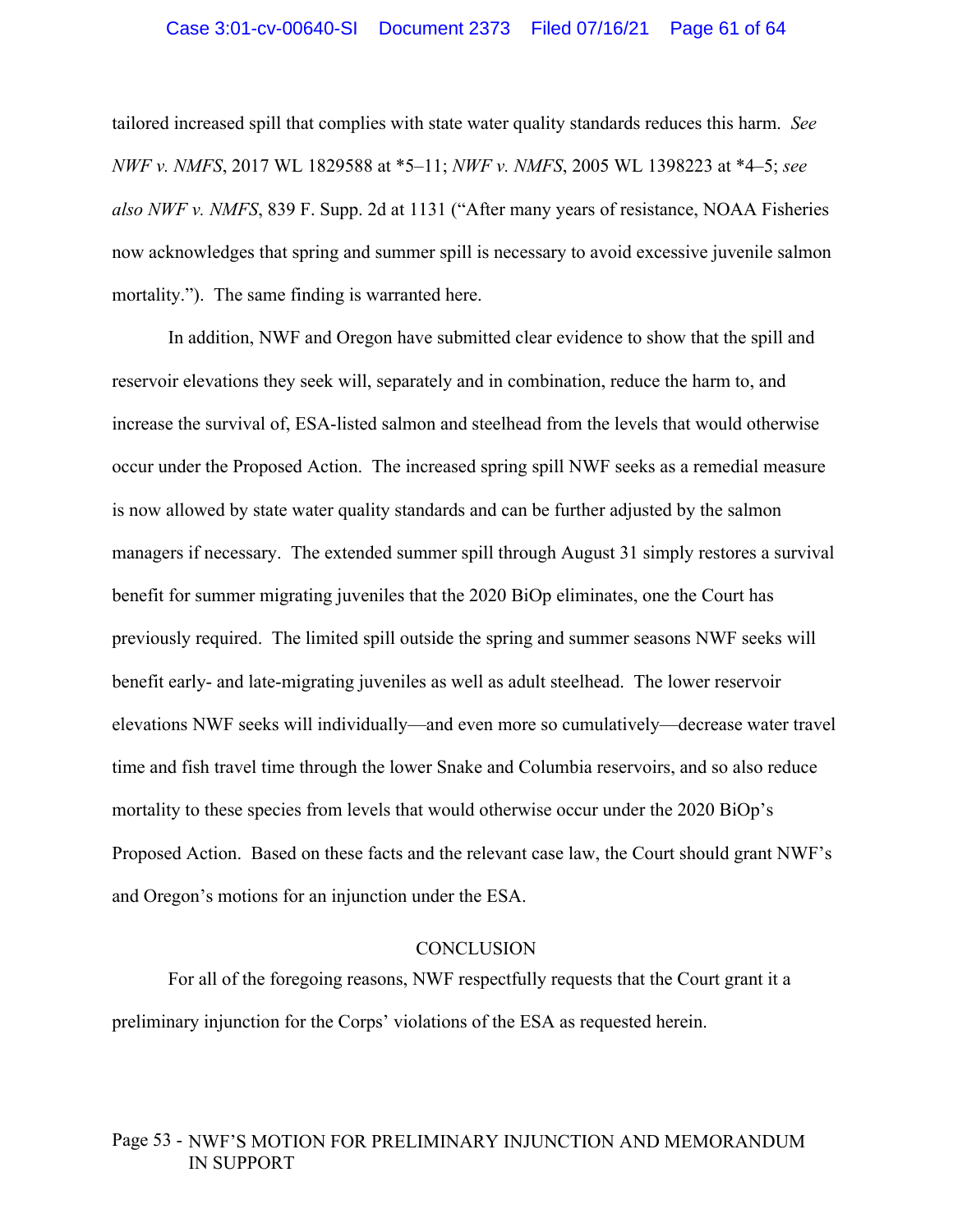Respectfully submitted this 16<sup>th</sup> day of July, 2021.

*/s/ Todd D. True*  TODD D. TRUE (WSB #12864) AMANDA W. GOODIN (WSB #41312) Earthjustice 810 Third Ave., Suite 610 Seattle, WA 98104 (206) 343-7340 | Phone (206) 343-1526 | Fax ttrue@earthjustice.org agoodin@earthjustice.org

DANIEL J. ROHLF (OSB #99006) Earthrise Law Center Lewis & Clark Law School 10015 S.W. Terwilliger Boulevard, MSC 51 Portland, OR 97219 (503) 768-6707 | Phone (503) 768-6642 | Fax rohlf@lclark.edu

*Attorneys for Plaintiffs*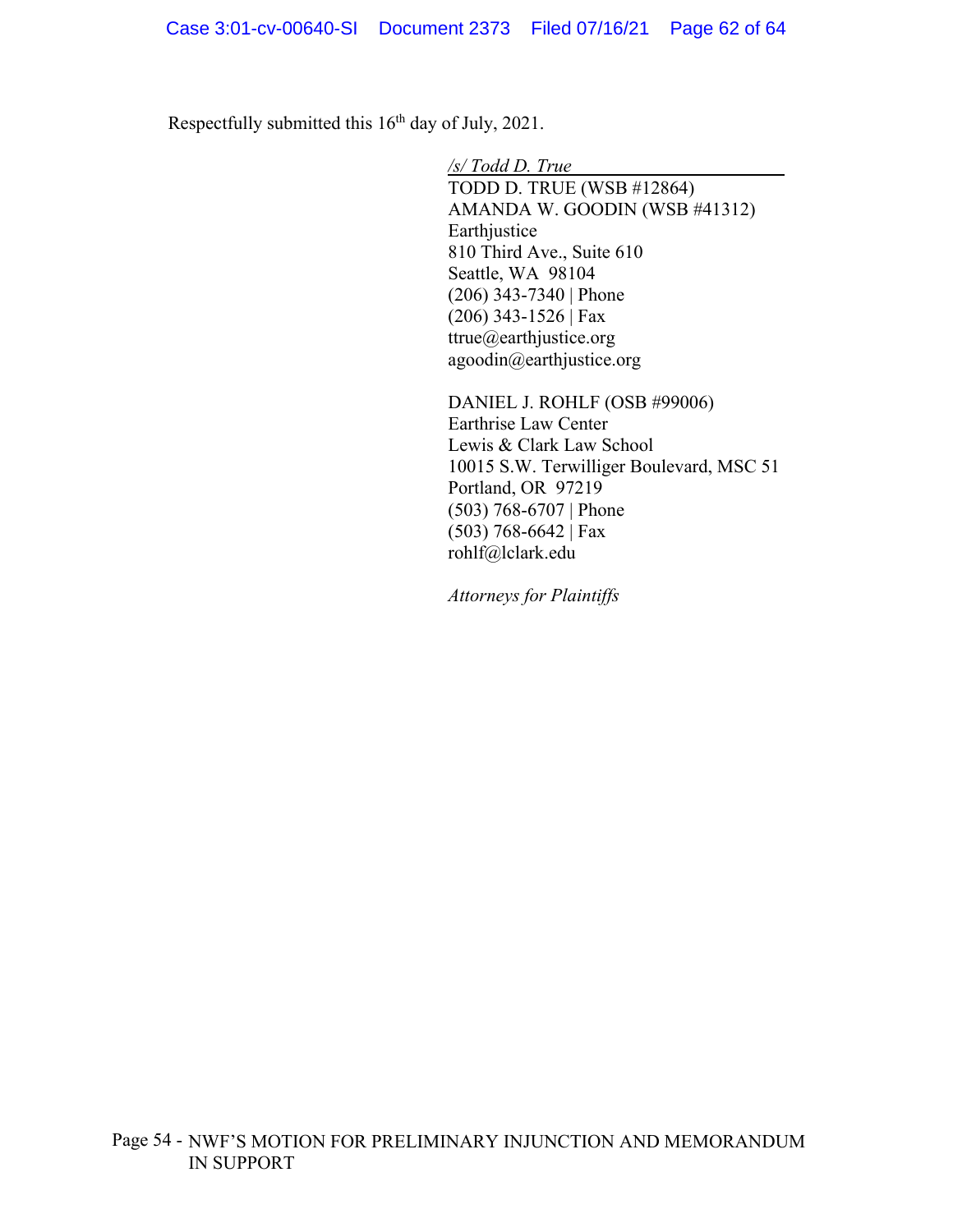# **CERTIFICATE OF COMPLIANCE**

This brief complies with Local Rule 7-2(b) and the Court's Order of July 1, 2021 (ECF 2370) granting NWF's motion to file an opening memorandum in support of its motion for a preliminary injunction of up to 55 pages in length. The memorandum filed herewith is 51 pages long excluding NWF's motion but including headings, footnotes, and quotations, but excluding the caption, table of contents, table of authorities, signature block, exhibits, and any certificates of counsel.

DATED: July 16, 2021.

*/s/ Todd D. True*  TODD D. TRUE